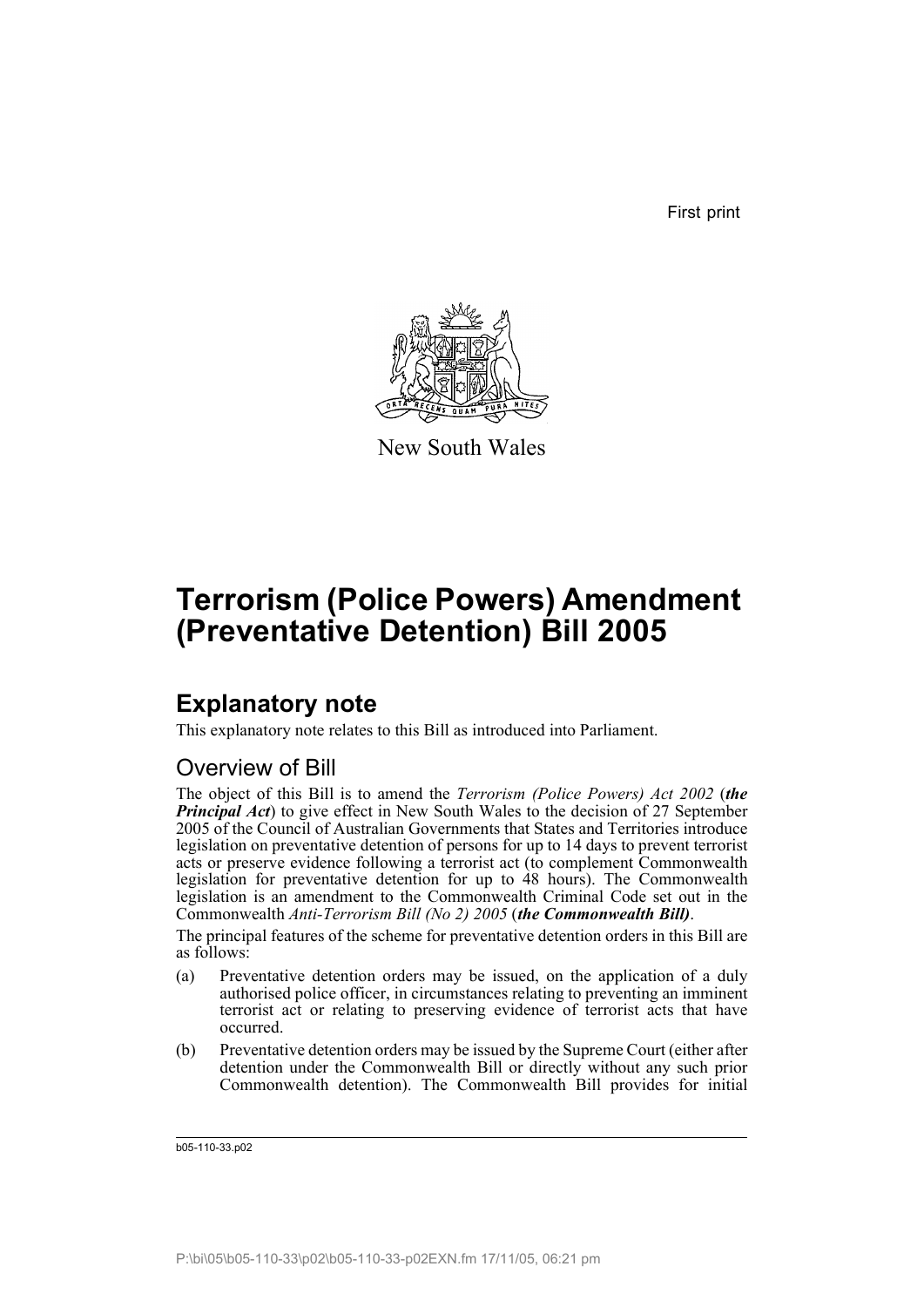Explanatory note

preventative detention orders to be made by senior members of the Australian Federal Police (for a period of up to 24 hours) and for continued detention (for a further period of up to 24 hours) to be authorised by continuing detention orders made by specially appointed judges, former judges and members of the Administrative Appeals Tribunal acting in their personal capacity.

- (c) Pending the hearing and final determination of an application for a preventative detention order, the Supreme Court may make an interim preventative detention order in the absence of, and without notice to, the person to be detained. An interim order remains in force for no more than 48 hours after the person is first taken into custody.
- (d) A person may be detained under a preventative detention order that is not an interim order for a maximum period of 14 days. This maximum period is reduced by any period of actual detention under an interim order, another preventative detention order or an order under a corresponding law of the Commonwealth, or another State or a Territory, against the person in relation to the same terrorist act.
- (e) Preventative detention orders may not be made in relation to persons under 16 years of age.
- (f) A police officer or the person detained may apply to the Supreme Court for the revocation of a preventative detention order.
- (g) The Court may make a prohibited contact order that prohibits a person detained under a preventative detention order from contacting persons specified in the order.
- (h) While a person is detained under a preventative detention order, the persons who may be contacted by the detainee, and the nature of the contact, is restricted. Subject to any prohibited contact order, the detained person is entitled to contact certain specified persons, including a family member, a person who the person being detained lives with, the person's employer, the person's lawyer, the Ombudsman and the Police Integrity Commission.
- (i) Unlike the Commonwealth Bill, the detainee is, during the longer period of detention under the State legislation, entitled to inform family members and others of his or her detention and its duration (not merely that he or she is safe but not contactable).
- (j) A person being detained under a preventative detention order must be treated with humanity and respect for human dignity and must not be subjected to cruel, inhuman or degrading treatment.
- (k) A person being detained cannot be questioned except for the purposes of establishing identity or ensuring his or her safety and well-being.
- (l) The legislation sunsets after 10 years.

Explanatory note page 2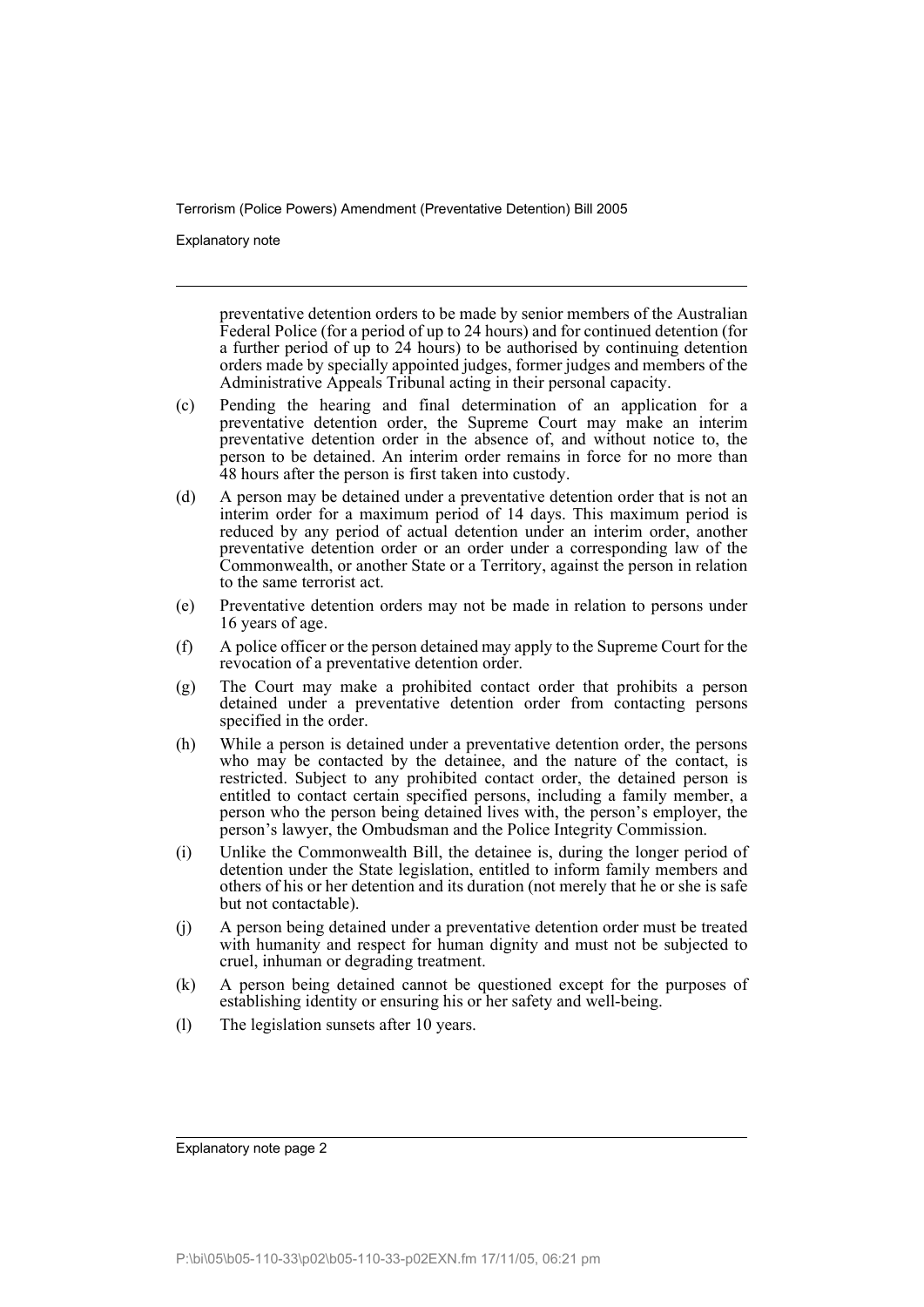Explanatory note

## Outline of provisions

**Clause 1** sets out the name (also called the short title) of the proposed Act.

**Clause 2** provides for the commencement of the proposed Act on a day or days to be appointed by proclamation.

**Clause 3** is a formal provision that gives effect to the amendments to the Principal Act set out in Schedule 1.

## **Schedule 1 Amendments**

**Schedule 1 [1]** inserts a new Part 2A (Divisions 1–6) into the Principal Act, which establishes the scheme for preventative detention orders.

Proposed Division 1 (comprising proposed sections 26A–26C) deals with preliminary matters that are similarly dealt with in the Commonwealth Bill.

Proposed section 26A sets out the object of the new Part, which is to allow a person to be taken into custody and detained for a short period of time in order to:

- (a) prevent an imminent terrorist act, or
- (b) preserve evidence of, or relating to, a recent terrorist act.

Proposed section 26B sets out definitions for the purposes of the proposed new Part.

Proposed section 26C ensures that functions expressed to be imposed by the new Part on a police officer detaining a person under a preventative detention order are imposed on the most senior police officer involved in any particular detention.

Proposed Division 2 (comprising proposed sections 26D–26P) deals with the making, duration and revocation of preventative detention orders and prohibited contact orders.

Proposed section 26D sets out the circumstances in which a preventative detention order may be made to achieve the object of the new Part in similar terms to the Commonwealth Bill.

Proposed section 26E provides that a preventative detention order cannot be applied for, or made, in relation to a person who is under 16 years of age.

Proposed section 26F enables a police officer to apply for a preventative detention order if the police officer is satisfied that those circumstances under section 26D apply and the police officer has obtained the approval of the Commissioner of Police, a Deputy Commissioner of Police or an Assistant Commissioner of Police responsible for counter-terrorism operations.

Proposed section 26G sets out the matters that must be contained in an application for a preventative detention order.

Explanatory note page 3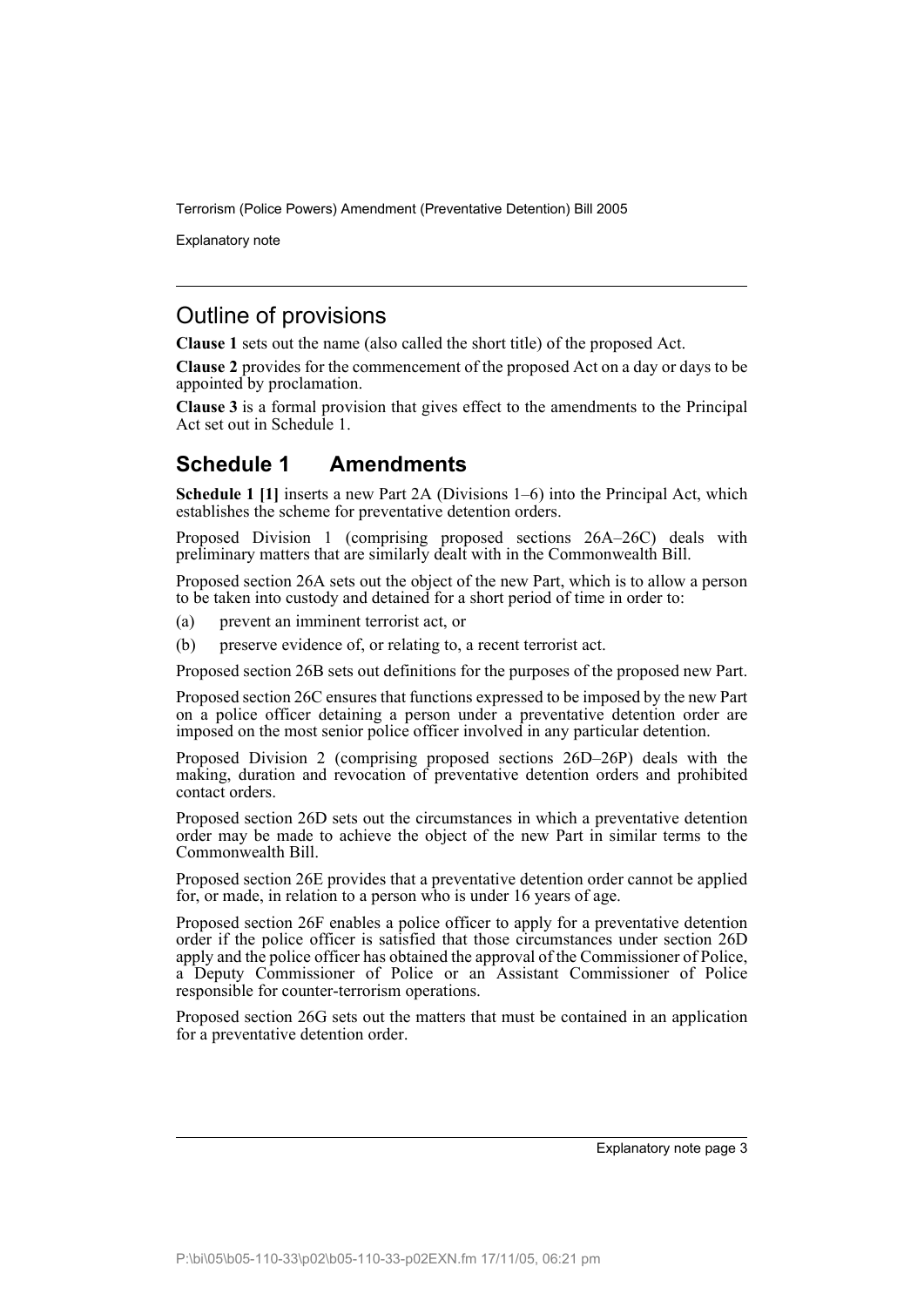Explanatory note

Proposed section 26H enables the Supreme Court (*the Court*) to make an interim preventative detention order, pending the hearing and final determination of the application for a preventative detention order. When making an interim order, the Court is to set a date and time for the hearing and give directions for notice of the hearing to be given to the detainee or his or her representative.

Proposed section 26I provides that the Court, after a hearing of the application for a preventative detention order, is to make a final determination on whether to make the order.

Proposed section 26J provides for the matters that must be set out in a preventative detention order.

Proposed section 26K provides for the maximum period under which a person may be detained under a preventative detention order, namely, 14 days less any related period of detention in respect of the same terrorist act.

Proposed section 26L provides for the duration of preventative detention orders and provides, in particular, that interim orders cannot extend beyond 48 hours after the person was first taken into custody.

Proposed section 26M provides for the revocation of preventative detention orders by the Court (on the application of a police officer or the detainee).

Proposed section 26N enables a police officer to apply to the Court for an order (referred to as a *prohibited contact order*) prohibiting a person to contact specified persons during the person's detention under a preventative detention order.

Proposed section 26O provides that, as is the case with bail review hearings, the strict rules of evidence do not apply to proceedings before the Court in connection with applications for the making or revocation of preventative detention orders or prohibited contact orders.

Proposed section 26P provides for any such proceedings to be heard in the absence of the public and for the making of suppression orders by the Court. A disclosure in contravention of such a suppression order constitutes an offence punishable by imprisonment not exceeding 5 years.

Proposed Division 3 (comprising proposed sections 26Q–26X) generally deals with matter, relating to the carrying out of preventative detention orders, set out in proposed Subdivision C of Division 105 of the Commonwealth Criminal Code under the Commonwealth Bill.

Proposed section 26Q enables any police officer to take a person who is the subject of a preventative detention order into custody and detain the person while the preventative detention order is in force. The proposed section confirms that the power of police officers to detain and prevent the escape of the detainee is the same as that applicable under the State's law when a police officer arrests a person in connection with an alleged offence.

Explanatory note page 4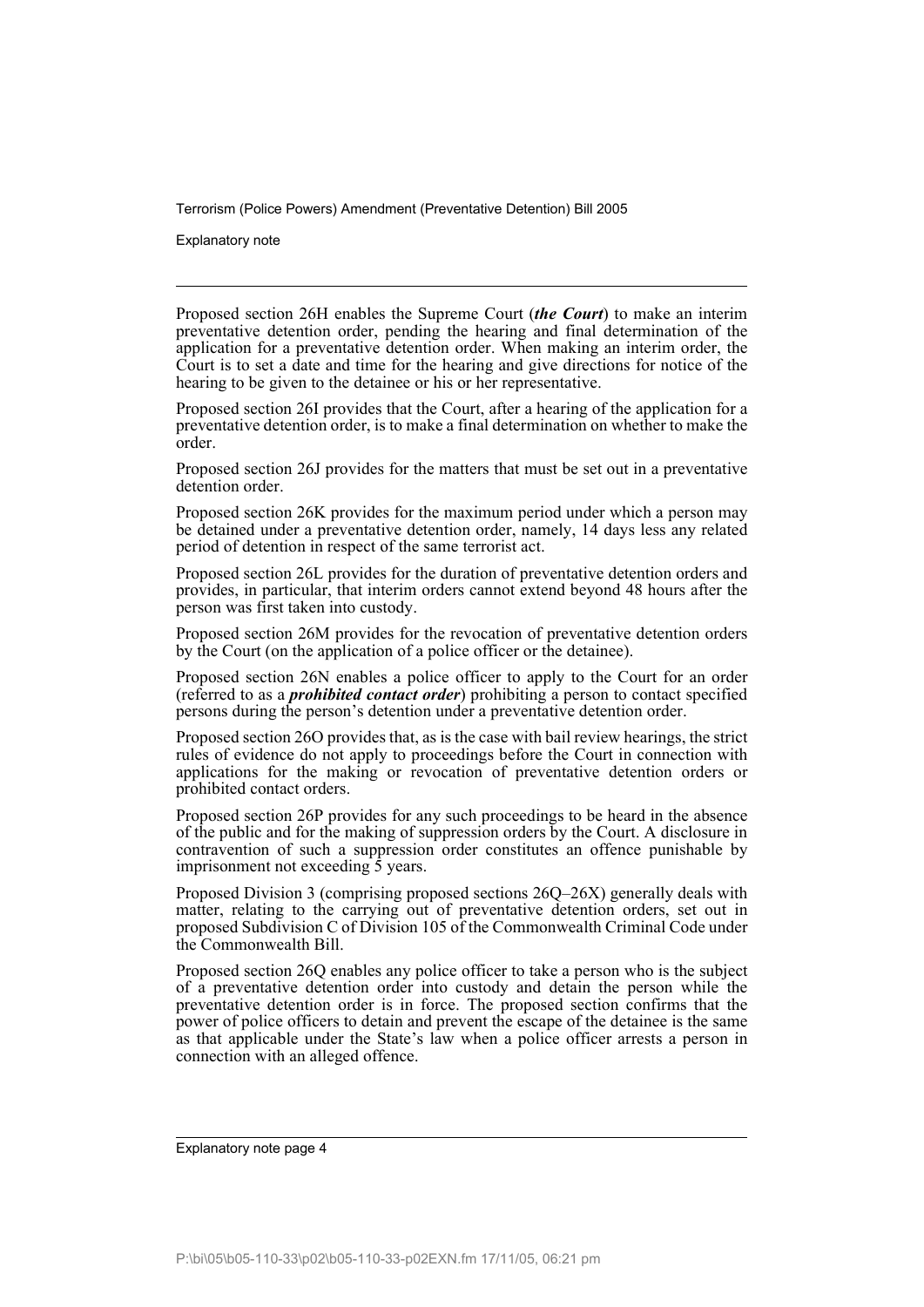Explanatory note

Proposed section 26R provides for the oversight by a senior police officer nominated by the Commissioner or a Deputy Commissioner of Police (or relevant Assistant Commissioner) of the exercise of functions under a preventative detention order.

Proposed section 26S provides for details of the date and time a person is first taken into custody to be endorsed on the order.

Proposed section 26T enables a police officer to request a person to disclose his or her identity if the officer believes on reasonable grounds that the person may be able to assist in the execution of a preventative detention order.

Proposed section 26U provides for a power to enter premises for the purposes of searching for a person who is the subject of a preventative detention order.

Proposed section 26V provides for the carrying out of ordinary personal searches and frisk searches of a person who is the subject of a preventative detention order.

Proposed section 26W provides that a detainee may be released from detention under an order at any time (including for the purposes of being arrested and charged for an offence). The period during which a person may be detained under a preventative detention order continues to run while the person is released.

Proposed section 26X makes provision in relation to arrangements for a person being detained under a preventative detention order to be detained at a correctional centre or, if under 18 years, at a juvenile detention or correctional centre.

Proposed Division 4 (comprising proposed sections 26Y–26ZB) generally deals with matter, relating to informing a person detained under a preventative detention order about the effect of the order, contained in proposed Subdivision D of Division 105 of the Commonwealth Criminal Code under the Commonwealth Bill.

Proposed sections 26Y, 26Z and 26ZA require a police officer detaining a person under a preventative detention order to inform the person of matters, set out in the proposed sections, relating to the effect of the preventative detention order (and the rights and obligations of the detainee).

Proposed section 26ZB provides for a person detained under a preventative detention order to be given a copy of the order and a summary of the grounds on which the order is made.

Proposed Division 5 (comprising proposed sections 26ZC–26ZM) generally deals with matter, relating to the treatment of a person detained under a preventative detention order, set out in proposed Subdivision E of Division 105 of the Commonwealth Criminal Code under the Commonwealth Bill.

Proposed section 26ZC requires a person being detained under a preventative detention order to be treated with humanity and respect for human dignity, and not to be subjected to cruel, inhuman or degrading treatment.

Explanatory note page 5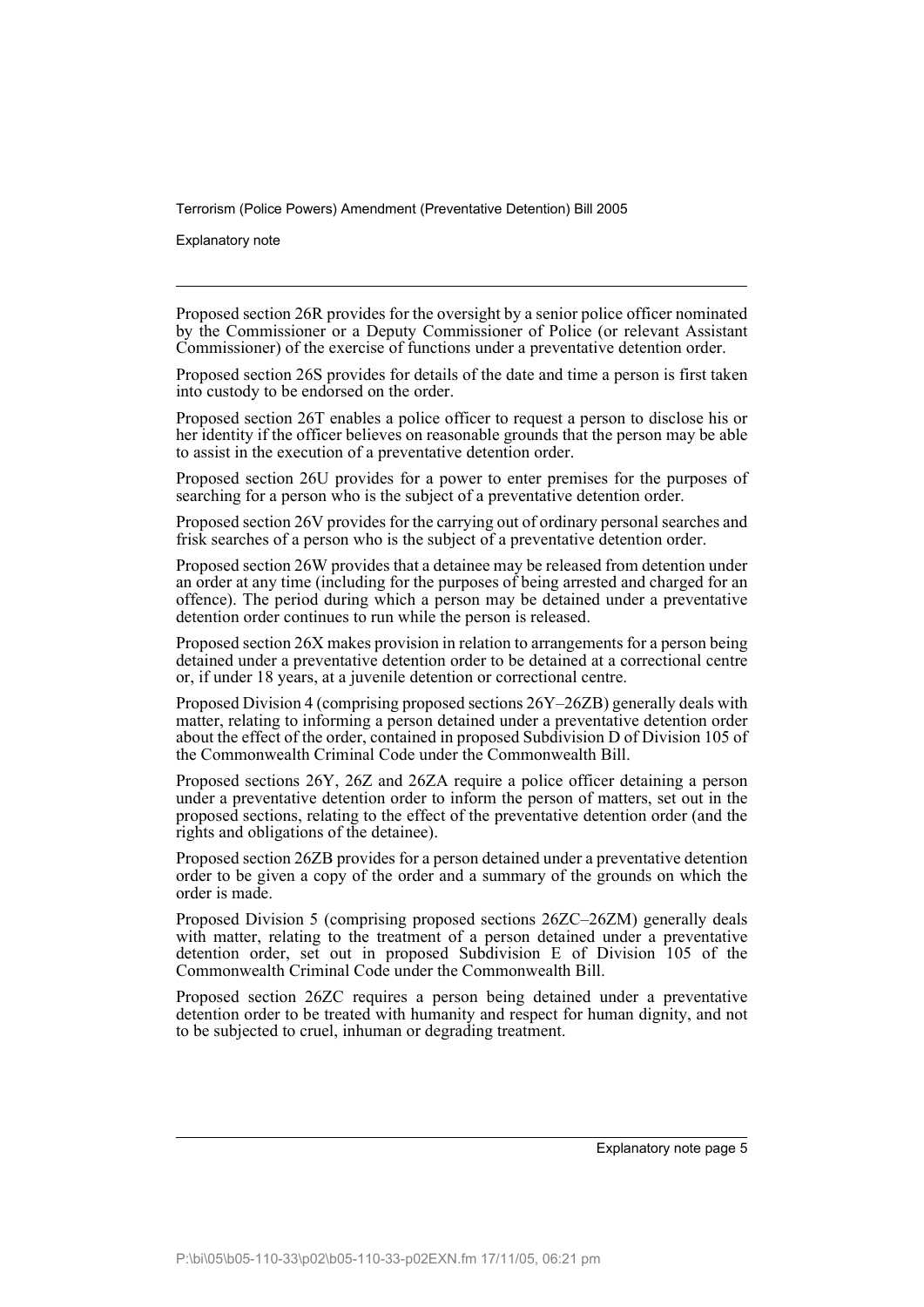Explanatory note

Proposed section 26ZD provides for the general restrictions relating to the contact that a person detained under a preventative detention order may have with other people.

Proposed section 26ZE entitles the person being detained to limited contact with certain persons, including a family member, a person he or she lives with, an employee or an employer. The detainee will be entitled to disclose the fact of the person is detained under an order and the period of detention.

Proposed section 26ZF entitles the person being detained to contact the Ombudsman and the Police Integrity Commission.

Proposed section 26ZG enables a person being detained to contact a lawyer.

Proposed section 26ZH makes special provision in relation to the contact that a detained person who is under  $18$  years of age or incapable of managing his or her affairs may have with a parent, guardian or a person who is able to represent the person's interests.

Proposed section 26ZI provides for monitoring by a police officer of contact that a person being detained under a preventative detention order may have under proposed section 26ZE, 26ZG or 26ZH.

Proposed section 26ZJ provides that an entitlement to contact that a person being detained under a preventative detention order has under proposed section 26ZE, 26ZG or 26ZH is subject to any prohibited contact order relating to the person's detention.

Proposed section 26ZK prohibits a police officer questioning a person being detained under a preventative detention order except for limited purposes.

Proposed section 26ZL makes provision in relation to taking fingerprints, recording the voice, taking samples of handwriting or photographs of a person being detained.

Proposed section 26ZM limits the purpose for which any such personal identification material relating to a detainee may be used and provides for its destruction.

Proposed Division 6 (comprising proposed sections 26ZN–26ZS) generally deals with matter set out in proposed Subdivision F of Division 105 of the Commonwealth Criminal Code under the Commonwealth Bill. Among other things, it provides:

- (a) for the preparation of annual reports by the Commissioner of Police in relation to preventative detention orders made during the year concerned (proposed section 26ZN), and
- (b) that functions of police officers and correctional officers under the new Part are to be monitored during the first five years by the Ombudsman (proposed section 26ZO), and
- (c) that functions of the Ombudsman or the Police Integrity Commission under other Acts are not affected by the new Part (proposed section 26ZP), and

Explanatory note page 6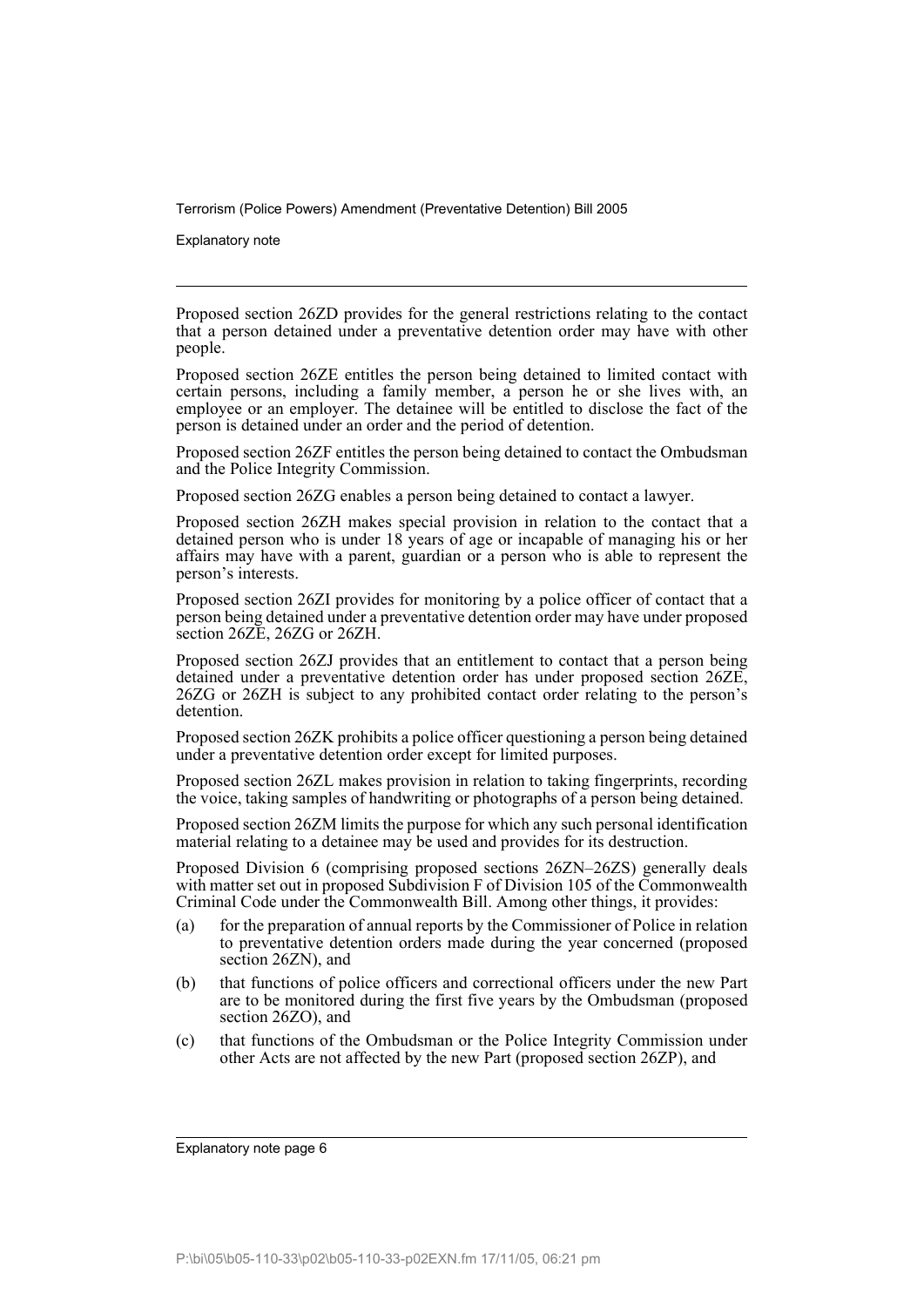Explanatory note

(d) for the sunsetting of the new Part at the end of 10 years after its commencement (proposed section 26ZS).

**Schedule 1 [2]** inserts proposed section 30A into the Principal Act, which enables the Independent Commission Against Corruption and the Police Integrity Commission to enter into arrangements with the Commissioner of Police for the use of their staff or facilities in connection with the investigation of suspected or possible terrorist acts.

**Schedule 1 [3]** makes a consequential amendment to section 34 of the Principal Act.

**Schedule 1 [4]** inserts proposed section 36 (1B) into the Principal Act, which enables the Minister to require the Commissioner of Police to provide information about the exercise of functions by police officers under the proposed Part 2A for the purposes of the review of the Principal Act provided for in section 36.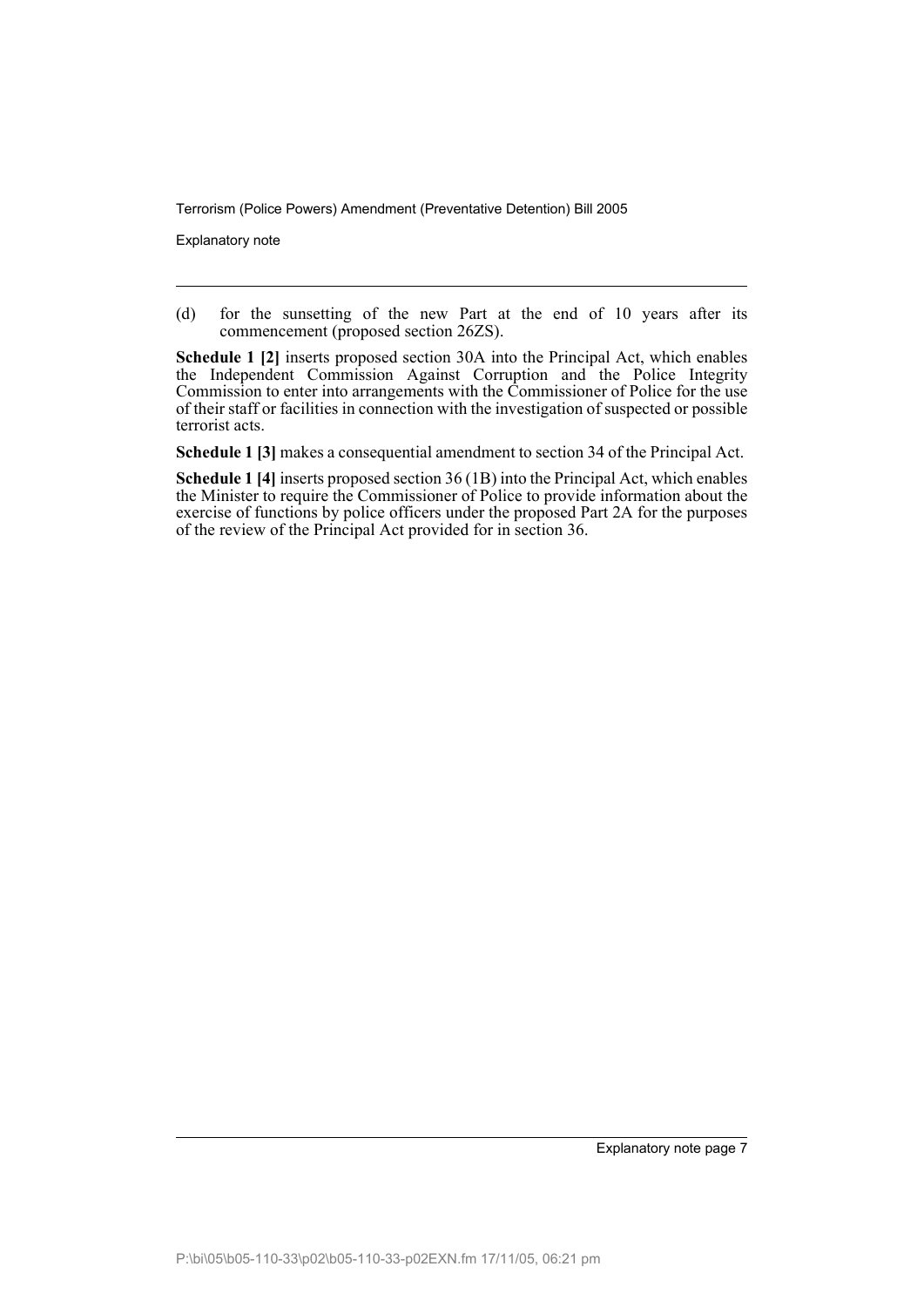Explanatory note

Explanatory note page 8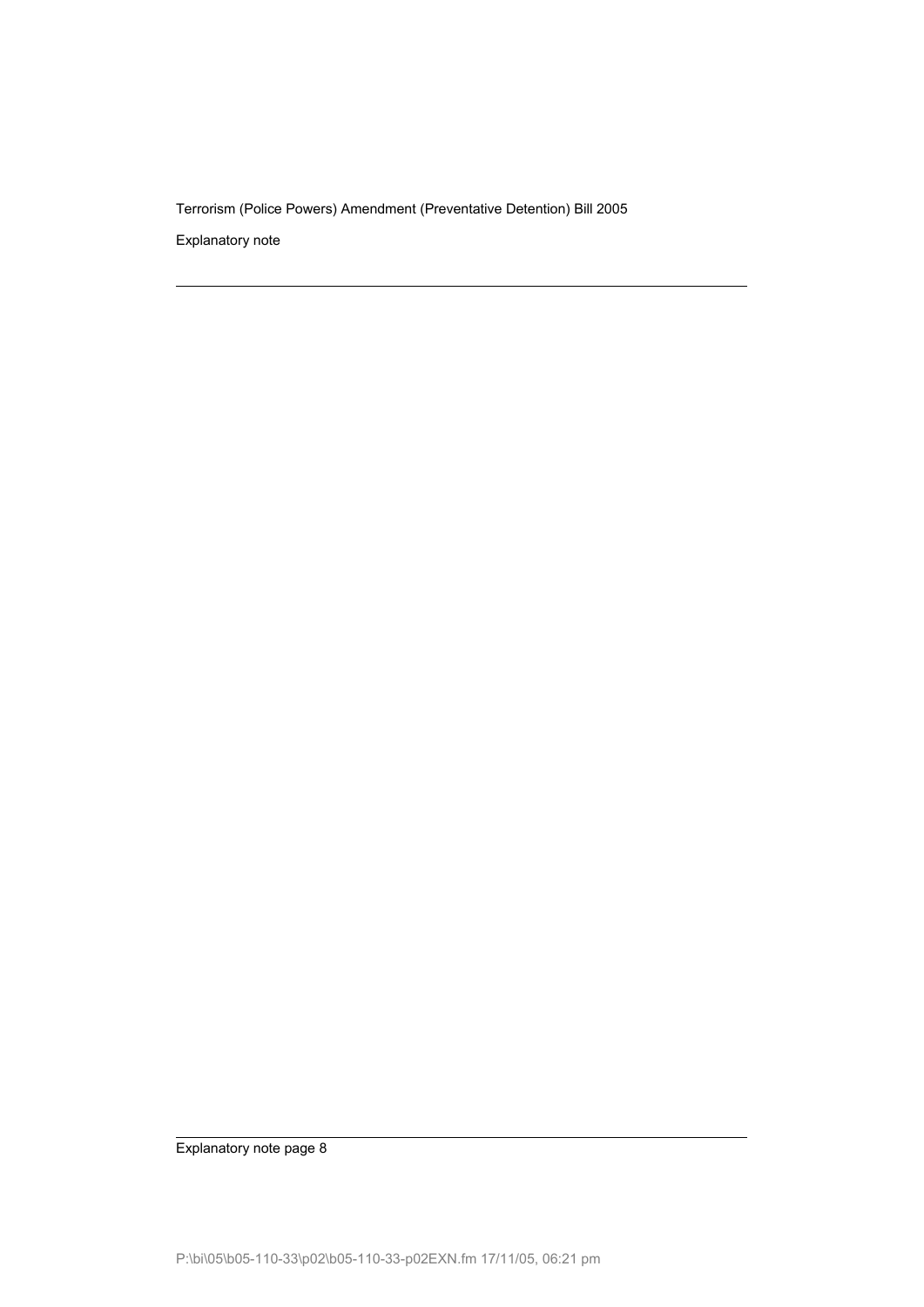First print



New South Wales

# **Terrorism (Police Powers) Amendment (Preventative Detention) Bill 2005**

## **Contents**

|                                                          | Page |
|----------------------------------------------------------|------|
| Name of Act                                              |      |
| 2 Commencement                                           |      |
| Amendment of Terrorism (Police Powers) Act 2002 No 115 2 |      |
| Schedule 1 Amendments                                    |      |
|                                                          |      |

b05-110-33.p02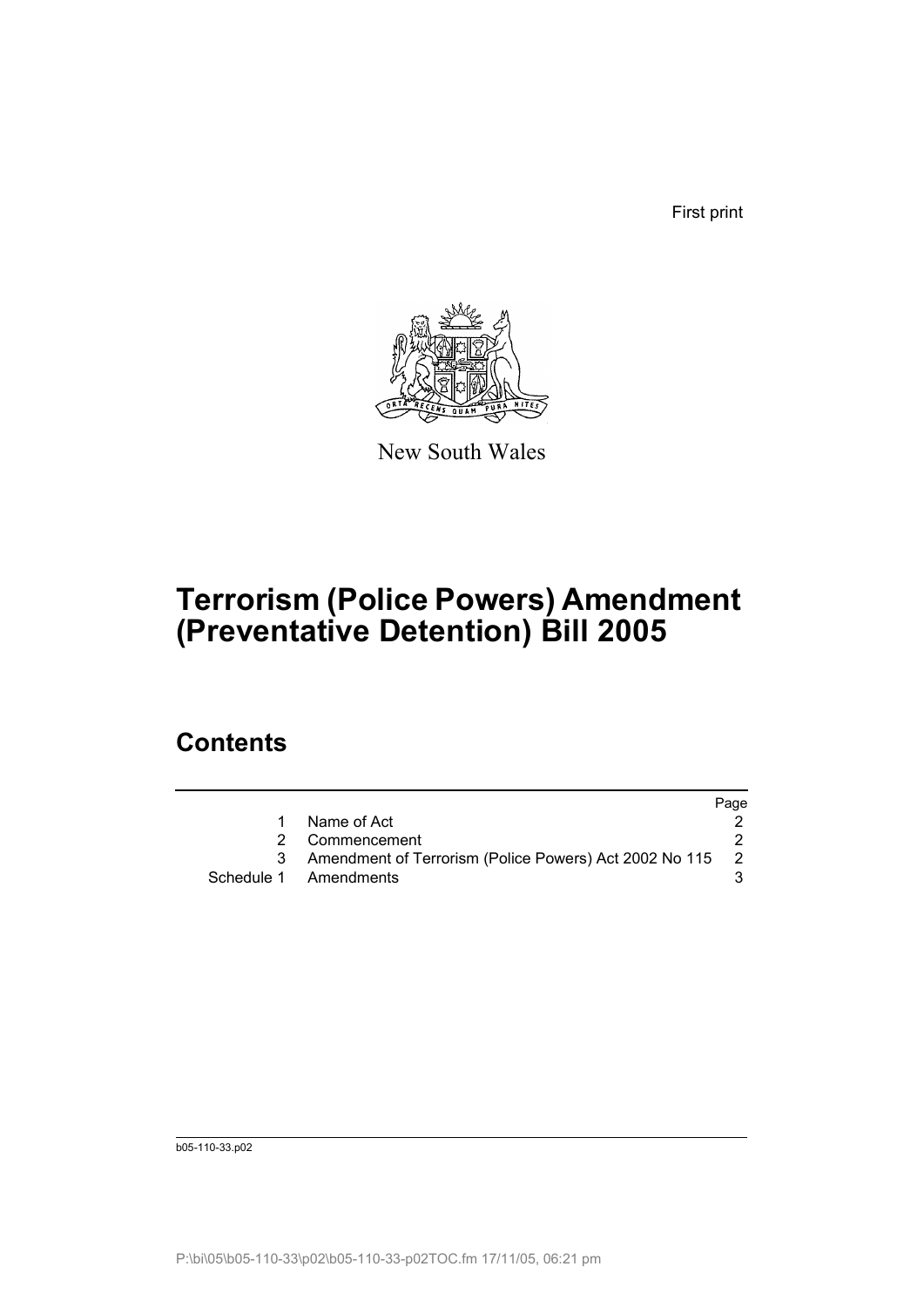Contents

Page

Contents page 2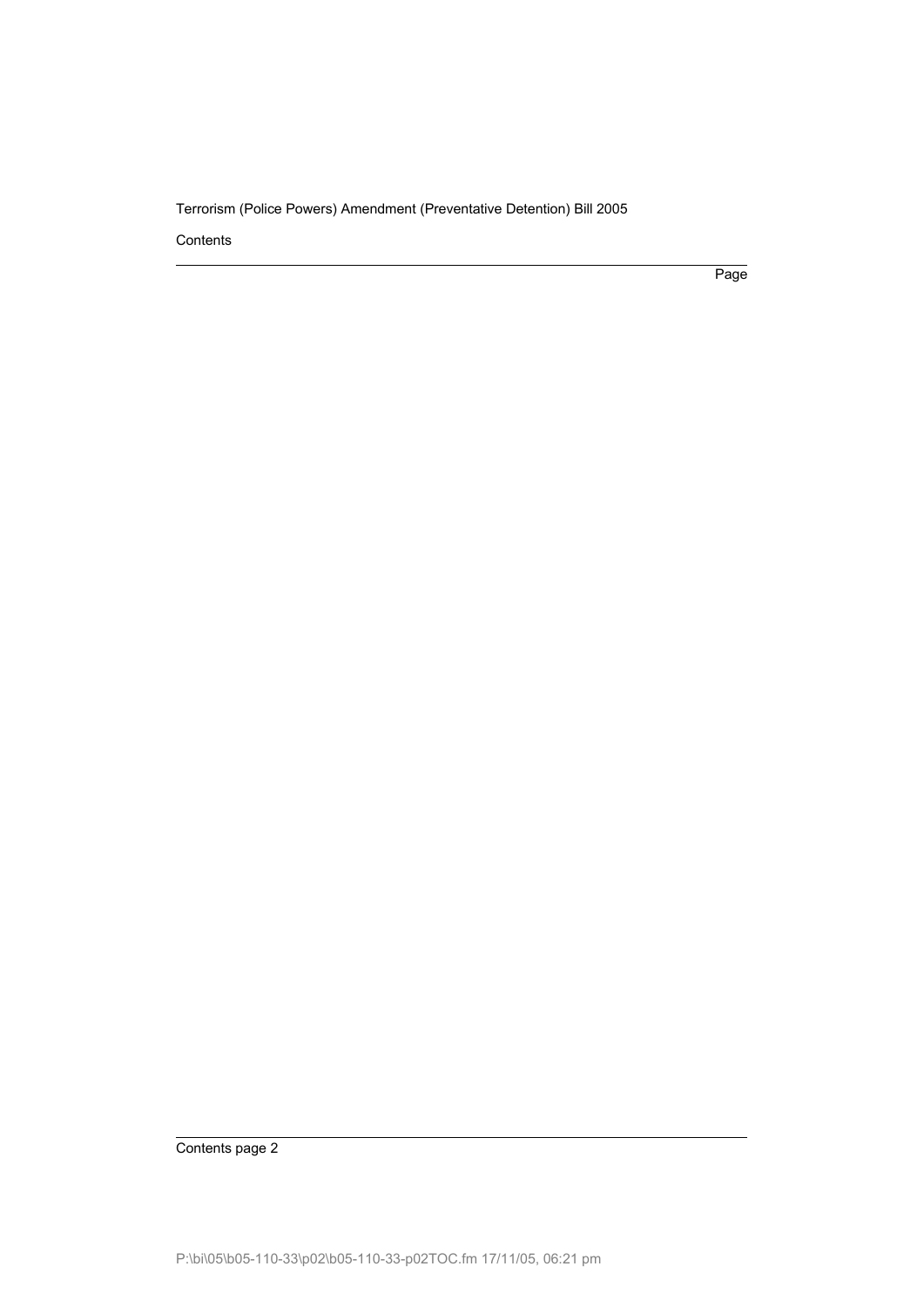

New South Wales

# **Terrorism (Police Powers) Amendment (Preventative Detention) Bill 2005**

No , 2005

### **A Bill for**

An Act to amend the *Terrorism (Police Powers) Act 2002* to authorise preventative detention in connection with terrorist acts; and for other purposes.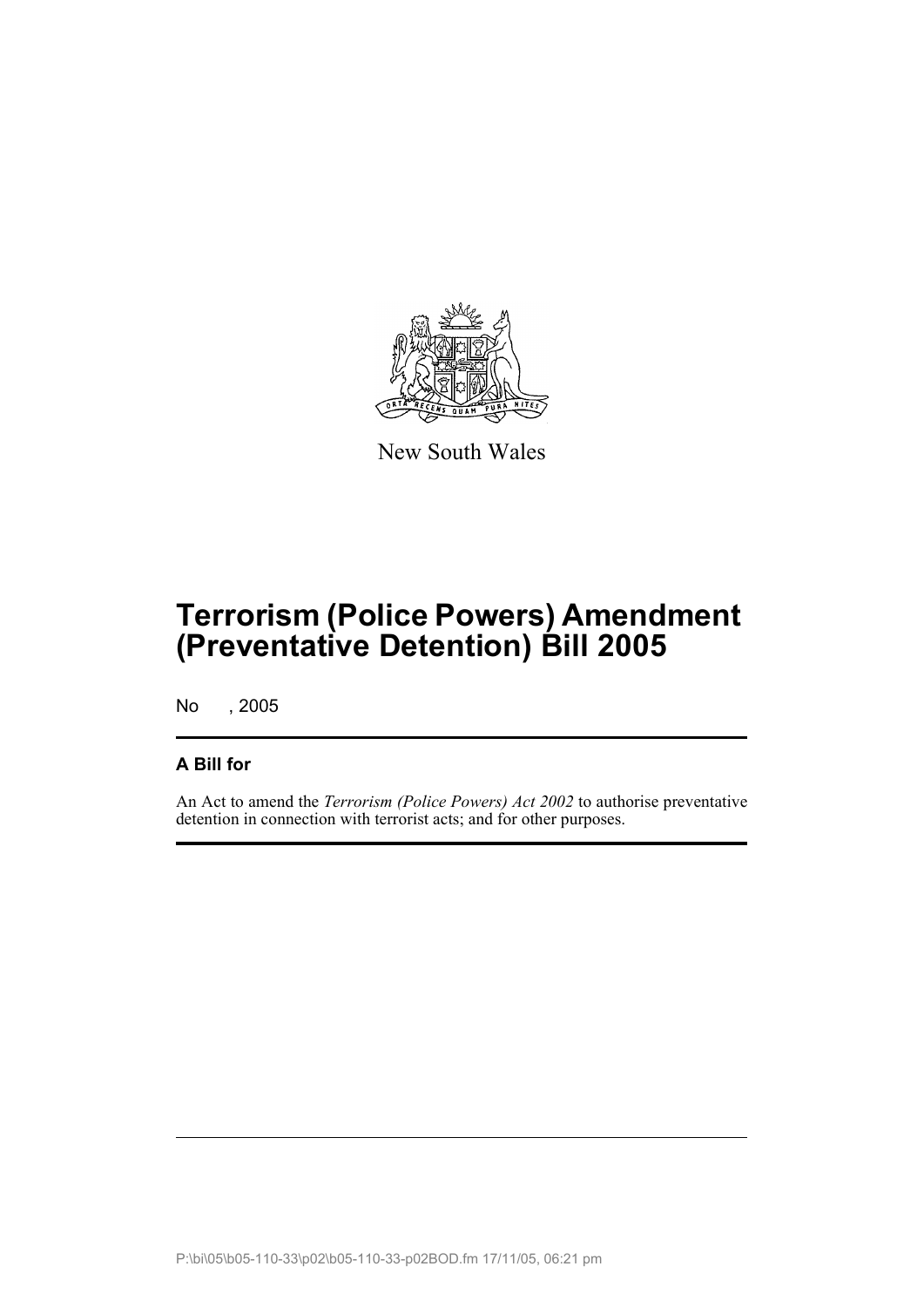<span id="page-11-2"></span><span id="page-11-1"></span><span id="page-11-0"></span>

|              | The Legislature of New South Wales enacts:                                                |                     |  |  |  |
|--------------|-------------------------------------------------------------------------------------------|---------------------|--|--|--|
|              | Name of Act                                                                               | $\overline{2}$      |  |  |  |
|              | This Act is the Terrorism (Police Powers) Amendment (Preventative<br>Detention) Act 2005. | 3<br>$\overline{4}$ |  |  |  |
| $\mathbf{2}$ | <b>Commencement</b>                                                                       |                     |  |  |  |
|              | This Act commences on a day or days to be appointed by proclamation.                      | 6                   |  |  |  |
| 3            | Amendment of Terrorism (Police Powers) Act 2002 No 115                                    | 7                   |  |  |  |
|              | The Terrorism (Police Powers) Act 2002 is amended as set out in<br>Schedule 1.            | 8<br>9              |  |  |  |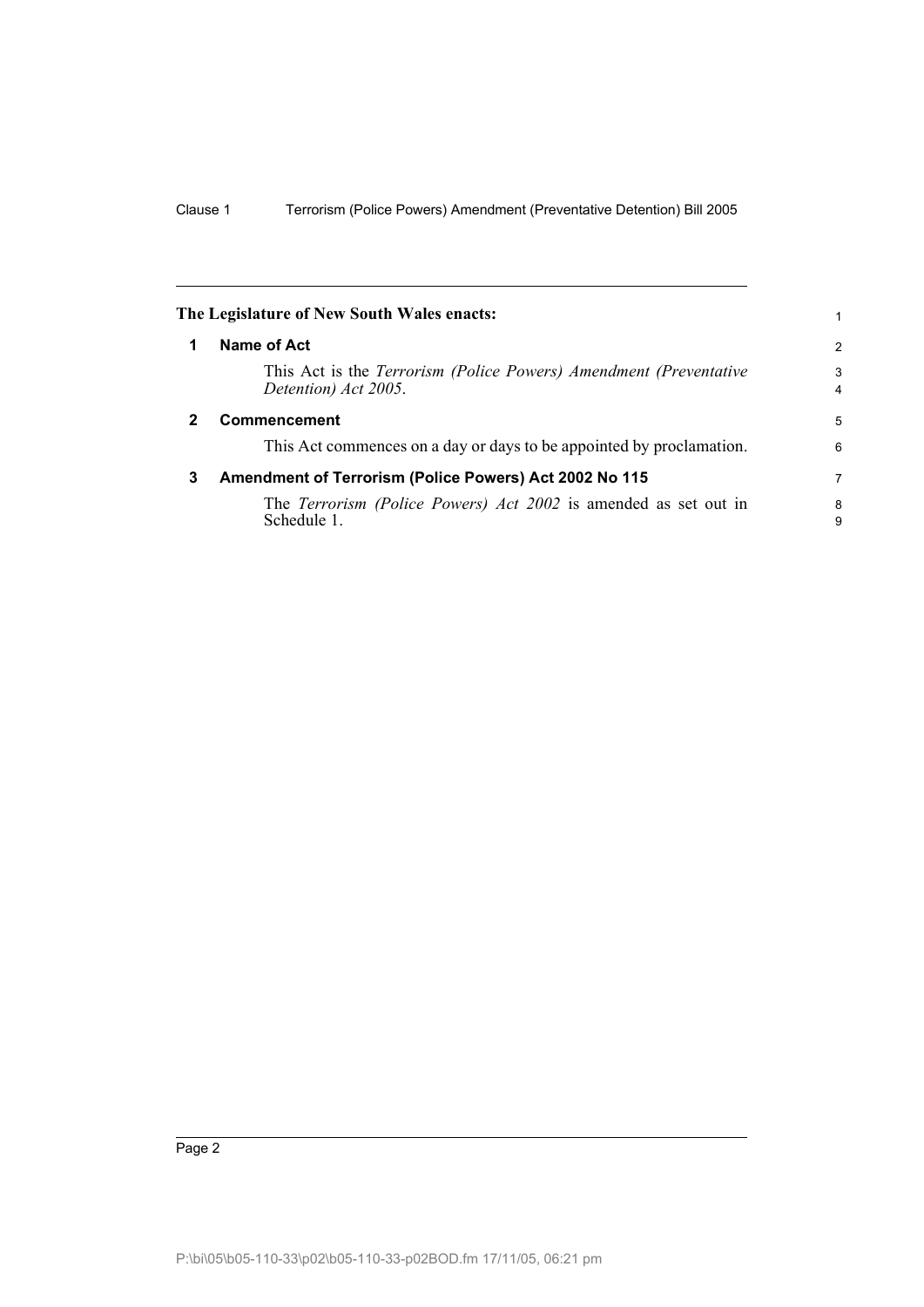Amendments Schedule 1

<span id="page-12-0"></span>

|     | <b>Schedule 1</b> |                      |     | <b>Amendments</b>                                                                                                             | $\mathbf{1}$   |
|-----|-------------------|----------------------|-----|-------------------------------------------------------------------------------------------------------------------------------|----------------|
|     |                   |                      |     | (Section 3)                                                                                                                   | $\overline{2}$ |
| [1] | Part 2A           |                      |     |                                                                                                                               | 3              |
|     |                   | Insert after Part 2: |     |                                                                                                                               | 4              |
|     |                   |                      |     | <b>Part 2A Preventative detention orders</b>                                                                                  | 5              |
|     |                   | <b>Division 1</b>    |     | <b>Preliminary</b>                                                                                                            | 6              |
|     | 26A               | <b>Object</b>        |     |                                                                                                                               | $\overline{7}$ |
|     |                   |                      |     | The object of this Part is to allow a person to be taken into<br>custody and detained for a short period of time in order to: | 8<br>9         |
|     |                   |                      | (a) | prevent an imminent terrorist act, or                                                                                         | 10             |
|     |                   |                      | (b) | preserve evidence of, or relating to, a recent terrorist act.                                                                 | 11             |
|     |                   |                      |     | Note. Section 26ZK provides that, while a person is being detained                                                            | 12             |
|     |                   |                      |     | under a preventative detention order, the person may only be<br>questioned for very limited purposes.                         | 13<br>14       |
|     | 26B               |                      |     | <b>Definitions: Part 2A</b>                                                                                                   | 15             |
|     |                   |                      |     | In this Part:                                                                                                                 | 16             |
|     |                   |                      |     | <i>corresponding law means:</i>                                                                                               | 17             |
|     |                   |                      | (a) | Division 105 of the Criminal Code of the Commonwealth                                                                         | 18             |
|     |                   |                      |     | and the regulations and other instruments made under that                                                                     | 19             |
|     |                   |                      |     | Division, as in force from time to time, or                                                                                   | 20             |
|     |                   |                      | (b) | a law of another State or a Territory that provides for<br>preventative detention of persons in relation to terrorist         | 21<br>22       |
|     |                   |                      |     | acts (including any law of another State or a Territory that                                                                  | 23             |
|     |                   |                      |     | is declared by the regulations to be a corresponding law).                                                                    | 24             |
|     |                   |                      |     | interim preventative detention order or interim order means an                                                                | 25             |
|     |                   |                      |     | interim preventative detention order made by the Supreme Court                                                                | 26             |
|     |                   |                      |     | under section 26H pending the hearing and final determination of<br>an application for a preventative detention order.        | 27<br>28       |
|     |                   |                      |     | lawyer means an Australian lawyer.                                                                                            | 29             |
|     |                   |                      |     | preventative detention order means a preventative detention                                                                   | 30             |
|     |                   |                      |     | order made by the Supreme Court under section 26I, and (unless                                                                | 31             |
|     |                   |                      |     | expressly otherwise provided) includes an interim preventative                                                                | 32             |
|     |                   |                      |     | detention order.                                                                                                              | 33             |
|     |                   |                      |     | <i>prohibited contact order</i> means an order made by the Supreme<br>Court under section 26N.                                | 34<br>35       |
|     |                   |                      |     |                                                                                                                               |                |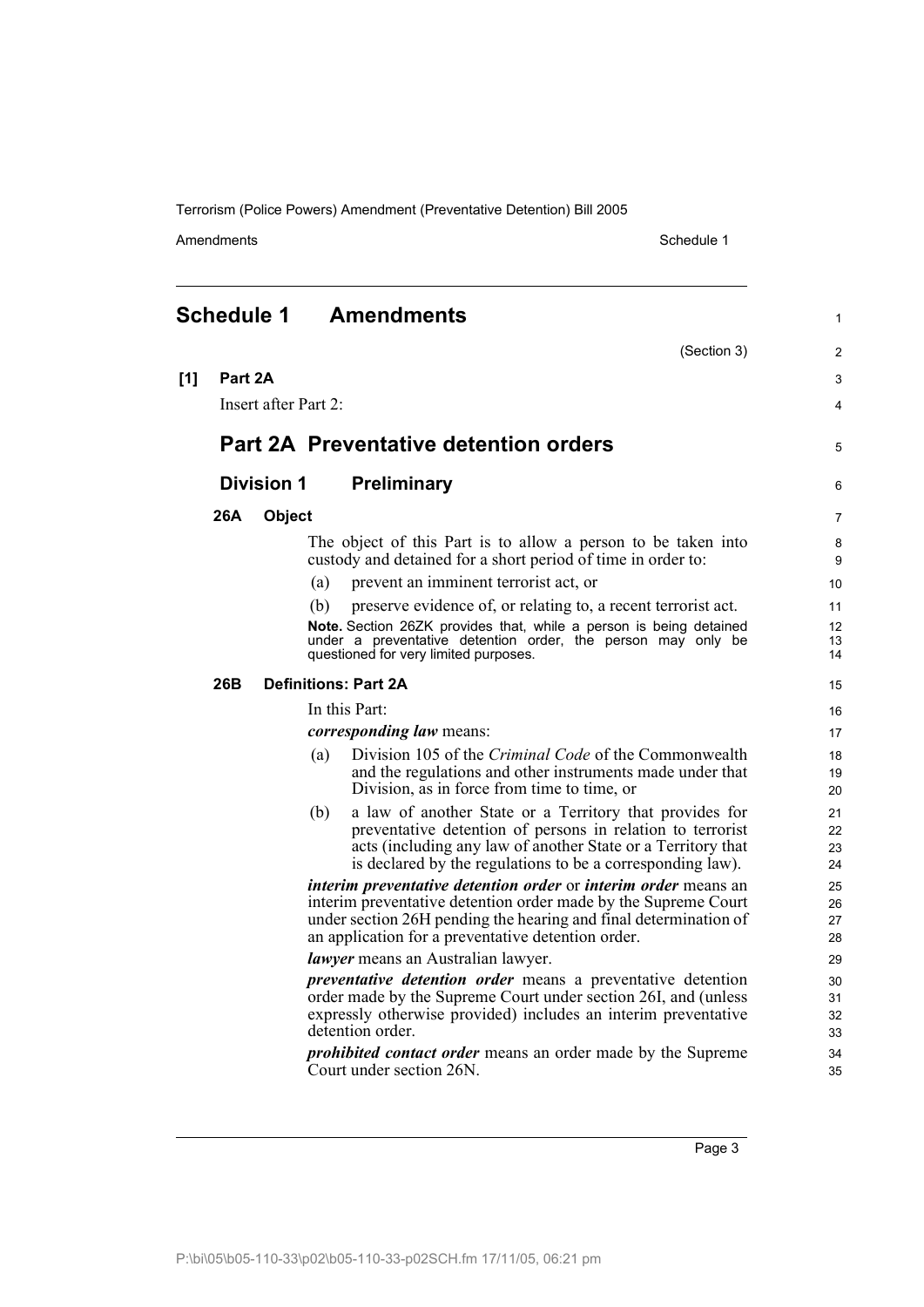Schedule 1 Amendments

| 26C | orders            |     |                    | Senior police officer with functions under preventative detention                                                                                                                                               | $\mathbf{1}$<br>$\overline{2}$ |
|-----|-------------------|-----|--------------------|-----------------------------------------------------------------------------------------------------------------------------------------------------------------------------------------------------------------|--------------------------------|
|     |                   | If: |                    |                                                                                                                                                                                                                 | 3                              |
|     |                   | (a) |                    | a number of police officers are detaining, or involved in<br>the detention of, a person under a preventative detention<br>order at a particular time, and                                                       | 4<br>5<br>6                    |
|     |                   | (b) |                    | a function (other than a power) is expressed in this Part to<br>be imposed on a police officer detaining the person,                                                                                            | $\overline{7}$<br>8            |
|     |                   |     | police officers.   | the function is imposed at that time on the most senior of those                                                                                                                                                | 9<br>10                        |
|     | <b>Division 2</b> |     |                    | <b>Preventative detention orders</b>                                                                                                                                                                            | 11                             |
| 26D |                   |     |                    | When preventative detention orders may be made                                                                                                                                                                  | 12                             |
|     | (1)               |     |                    | Preventing terrorist acts occurring                                                                                                                                                                             | 13                             |
|     |                   |     |                    | A preventative detention order may be made against a person if:                                                                                                                                                 | 14                             |
|     |                   | (a) |                    | there are reasonable grounds to suspect that the person:                                                                                                                                                        | 15                             |
|     |                   |     | (i)                | will engage in a terrorist act, or                                                                                                                                                                              | 16                             |
|     |                   |     | (ii)               | possesses a thing that is connected with the<br>preparation for, or the engagement of a person in, a<br>terrorist act, or                                                                                       | 17<br>18<br>19                 |
|     |                   |     | (iii)              | has done an act in preparation for, or planning, a<br>terrorist act, and                                                                                                                                        | 20<br>21                       |
|     |                   | (b) |                    | making the order would substantially assist in preventing a<br>terrorist act occurring, and                                                                                                                     | 22<br>23                       |
|     |                   | (c) |                    | detaining the person for the period for which the person is<br>to be detained under the order is reasonably necessary for<br>the purpose of substantially assisting in preventing a<br>terrorist act occurring. | 24<br>25<br>26<br>27           |
|     |                   |     |                    | Any such terrorist act must be imminent and, in any event, be<br>expected to occur at some time in the next 14 days.                                                                                            | 28<br>29                       |
|     | (2)               |     |                    | Preserving evidence of terrorist acts that have occurred                                                                                                                                                        | 30                             |
|     |                   | if: |                    | A preventative detention order may also be made against a person                                                                                                                                                | 31<br>32                       |
|     |                   | (a) |                    | a terrorist act has occurred within the last 28 days, and                                                                                                                                                       | 33                             |
|     |                   | (b) | terrorist act, and | it is necessary to detain the person to preserve evidence in<br>New South Wales or elsewhere of, or relating to, the                                                                                            | 34<br>35<br>36                 |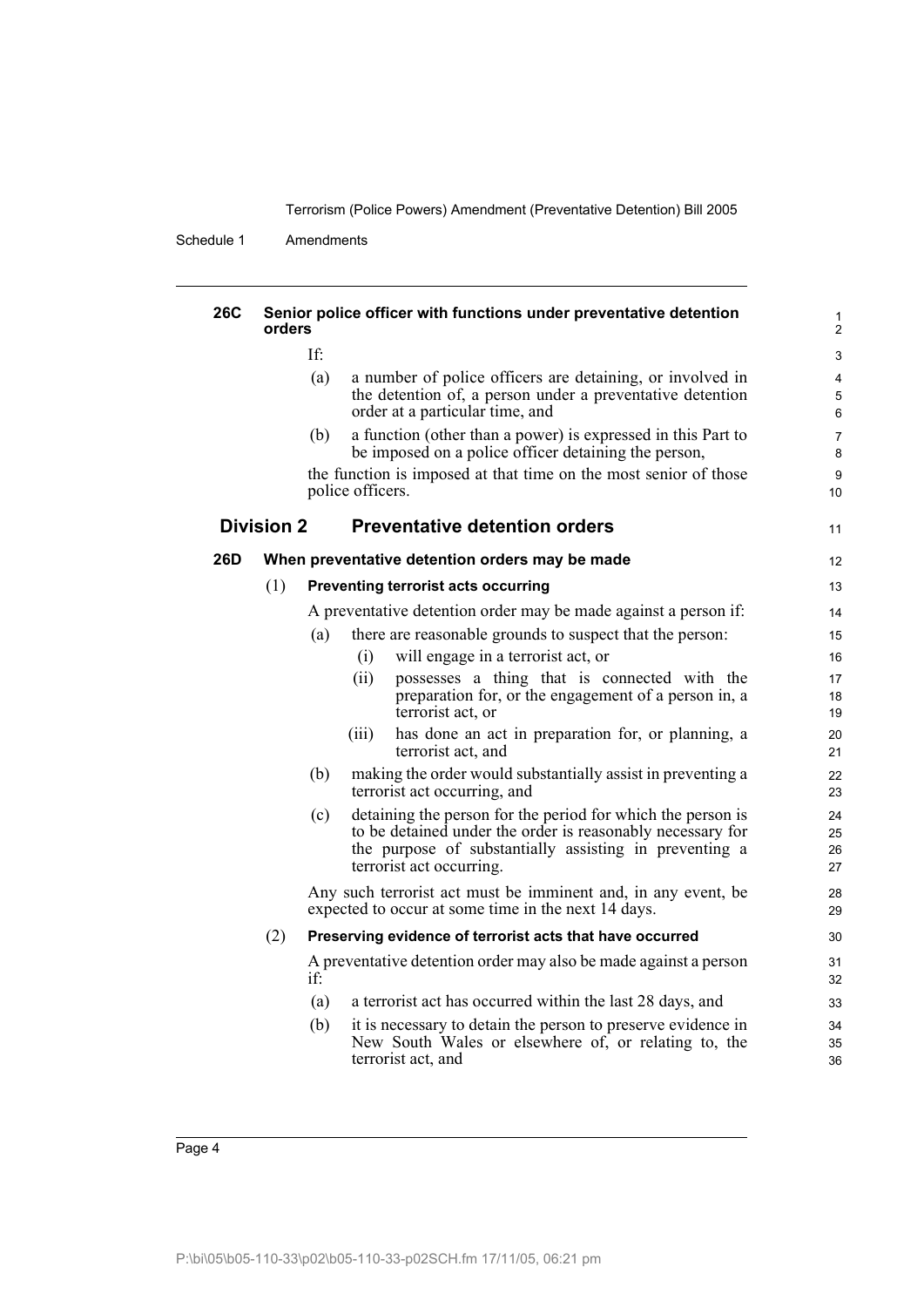Amendments Schedule 1

|     |     | (c)<br>detaining the person for the period for which the person is<br>to be detained under the order is reasonably necessary for<br>the purpose of preserving any such evidence.<br>Note. As a consequence of the operation of section 4A, it does not<br>matter whether the location of the terrorist act is in New South Wales or<br>elsewhere. | $\mathbf{1}$<br>2<br>3<br>4<br>$\mathbf 5$<br>6 |
|-----|-----|---------------------------------------------------------------------------------------------------------------------------------------------------------------------------------------------------------------------------------------------------------------------------------------------------------------------------------------------------|-------------------------------------------------|
| 26E |     | No preventative detention order in relation to person under 16<br>years of age                                                                                                                                                                                                                                                                    | $\overline{7}$<br>8                             |
|     | (1) | A preventative detention order cannot be applied for, or made, in<br>relation to a person who is under 16 years of age.                                                                                                                                                                                                                           | 9<br>10                                         |
|     | (2) | If:                                                                                                                                                                                                                                                                                                                                               | 11                                              |
|     |     | a person is being detained under a preventative detention<br>(a)<br>order (or a purported such order), and                                                                                                                                                                                                                                        | 12<br>13                                        |
|     |     | the police officer who is detaining the person is satisfied on<br>(b)<br>reasonable grounds that the person is under 16 years of<br>age,                                                                                                                                                                                                          | 14<br>15<br>16                                  |
|     |     | the police officer must release the person, as soon as practicable,<br>from detention under the order.                                                                                                                                                                                                                                            | 17<br>18                                        |
| 26F |     | Who may apply for preventative detention orders                                                                                                                                                                                                                                                                                                   | 19                                              |
|     | (1) | A police officer may apply for a preventative detention order in<br>relation to a person, but only if:                                                                                                                                                                                                                                            | 20<br>21                                        |
|     |     | the police officer is satisfied of the requirements under<br>(a)<br>section 26D for making the order, and                                                                                                                                                                                                                                         | 22<br>23                                        |
|     |     | the police officer has obtained approval to make the<br>(b)<br>application from:                                                                                                                                                                                                                                                                  | 24<br>25                                        |
|     |     | the Commissioner of Police, or<br>(i)                                                                                                                                                                                                                                                                                                             | 26                                              |
|     |     | a Deputy Commissioner of Police, or<br>(ii)                                                                                                                                                                                                                                                                                                       | 27                                              |
|     |     | an Assistant Commissioner of Police responsible for<br>(iii)<br>counter-terrorism operations.                                                                                                                                                                                                                                                     | 28<br>29                                        |
|     | (2) | The function of giving approval to the making of an application<br>for an order cannot be delegated, but may be exercised by a police<br>officer acting in a position referred to in subsection $(1)$ (b).                                                                                                                                        | 30<br>31<br>32                                  |
| 26G |     | Applications for preventative detention orders                                                                                                                                                                                                                                                                                                    | 33                                              |
|     | (1) | An application for a preventative detention order must:                                                                                                                                                                                                                                                                                           | 34                                              |
|     |     | set out the facts and other grounds on which the police<br>(a)<br>officer considers the order should be made, and                                                                                                                                                                                                                                 | 35<br>36                                        |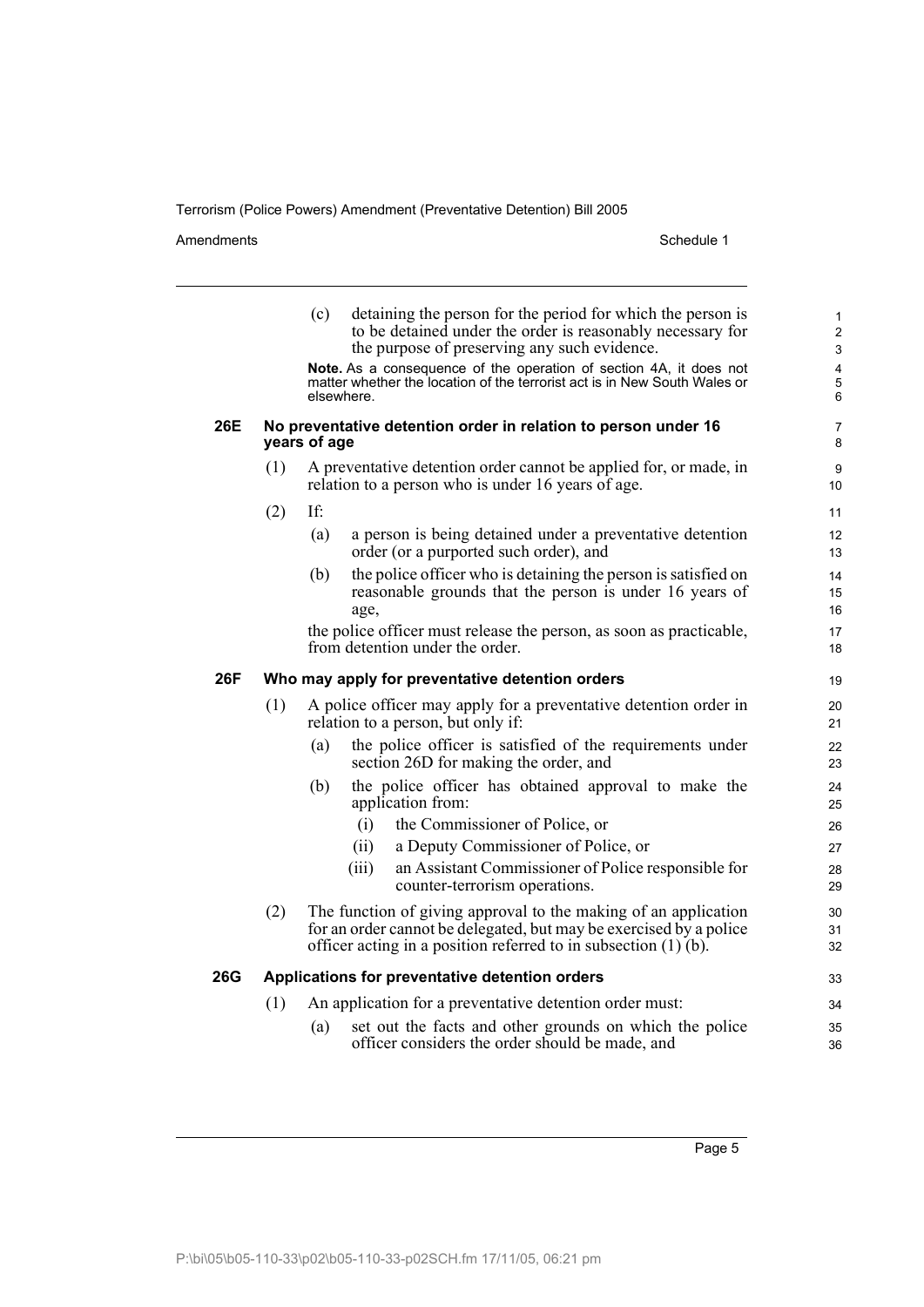Schedule 1 Amendments

|     |     | (b) |       | specify the period for which the person is to be detained<br>under the order and set out the facts and other grounds on<br>which the police officer considers that the person should                                                                                                                    | 1<br>$\overline{2}$<br>3   |
|-----|-----|-----|-------|---------------------------------------------------------------------------------------------------------------------------------------------------------------------------------------------------------------------------------------------------------------------------------------------------------|----------------------------|
|     |     |     |       | be detained for that period, and                                                                                                                                                                                                                                                                        | 4                          |
|     |     | (c) |       | set out the information (if any) that the applicant has about<br>the person's age, and                                                                                                                                                                                                                  | 5<br>6                     |
|     |     | (d) |       | set out the following:                                                                                                                                                                                                                                                                                  | $\overline{7}$             |
|     |     |     | (i)   | the outcomes and particulars of all previous<br>applications for preventative detention orders made<br>in relation to the person,                                                                                                                                                                       | 8<br>9<br>10               |
|     |     |     | (ii)  | the information (if any) that the applicant has about<br>any periods for which the person has been detained<br>under an order made under a corresponding law,                                                                                                                                           | 11<br>12<br>13             |
|     |     |     | (iii) | the information (if any) that the applicant has about<br>any control order (including any interim control<br>order) made in relation to the person under Division<br>104 of the <i>Criminal Code</i> of the Commonwealth.                                                                               | 14<br>15<br>16<br>17       |
|     | (2) |     |       | An application for a preventative detention order that is required<br>urgently may be made by telephone, fax, email or other electronic<br>communication. In that case:                                                                                                                                 | 18<br>19<br>20             |
|     |     | (a) |       | the Supreme Court may make an interim preventative<br>detention order if satisfied it is not practicable for the<br>applicant to appear before the Court to make the<br>application, and                                                                                                                | 21<br>22<br>23<br>24       |
|     |     | (b) | and   | the terms of the interim order and related directions and<br>other matters may be transmitted to the applicant by<br>telephone, fax, email or other electronic communication,                                                                                                                           | 25<br>26<br>27<br>28       |
|     |     | (c) |       | a written record relating to the application and interim<br>order is to be made as soon as practicable by or at the<br>direction of the Court.                                                                                                                                                          | 29<br>30<br>31             |
|     | (3) |     |       | The Supreme Court may refuse to make a preventative detention<br>order unless the police officer applying for the order gives the<br>Court any further information that the Court requests concerning<br>the facts and other grounds on which the police officer considers<br>the order should be made. | 32<br>33<br>34<br>35<br>36 |
| 26H |     |     |       | Supreme Court may make interim preventative detention order                                                                                                                                                                                                                                             | 37                         |
|     | (1) |     |       | The Supreme Court may, pending the hearing and final<br>determination of an application for a preventative detention<br>order, make an interim preventative detention order.                                                                                                                            | 38<br>39<br>40             |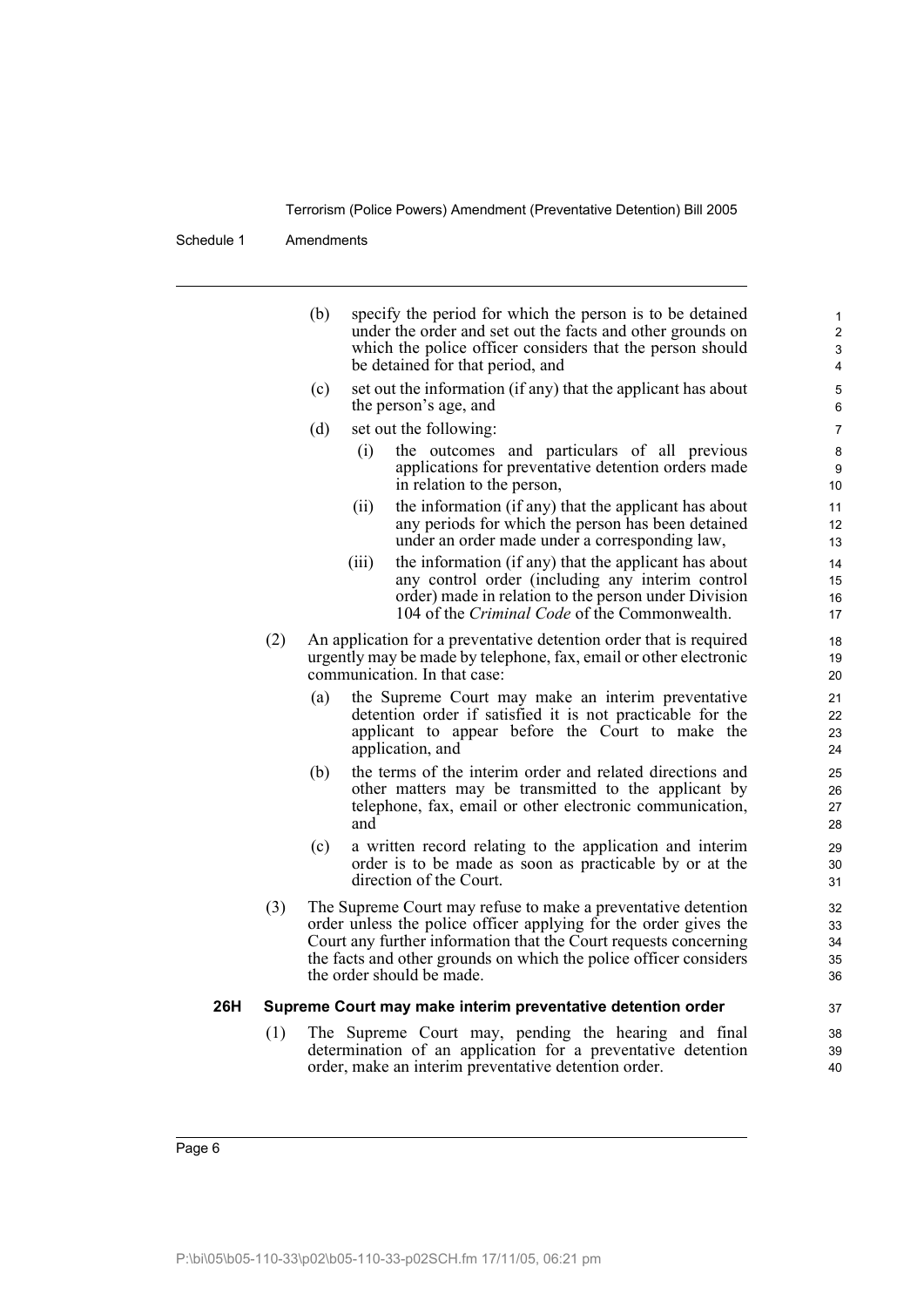Amendments Schedule 1

|     | (2)     |     | The Supreme Court is to make an interim order if:                                                                                                                                                                                                                                                       | $\mathbf{1}$               |
|-----|---------|-----|---------------------------------------------------------------------------------------------------------------------------------------------------------------------------------------------------------------------------------------------------------------------------------------------------------|----------------------------|
|     |         | (a) | the application and any further information supplied by the<br>applicant satisfy the requirements under section 26D for                                                                                                                                                                                 | 2<br>3                     |
|     |         |     | making the order, and                                                                                                                                                                                                                                                                                   | 4                          |
|     |         | (b) | the Court cannot proceed immediately to the hearing and<br>determination of the application.                                                                                                                                                                                                            | 5<br>6                     |
|     | (3)     |     | The interim order may be made in the absence of, and without<br>notice to, the person in relation to whom the order is to be made<br>(or his or her representative).                                                                                                                                    | 7<br>8<br>9                |
|     | (4)     |     | If the Supreme Court makes an interim order it must:                                                                                                                                                                                                                                                    | 10                         |
|     |         | (a) | fix the date on which, and the time at which, the hearing of<br>the application is to be resumed, and                                                                                                                                                                                                   | 11<br>12                   |
|     |         | (b) | give directions for notice to be given to the person subject<br>to detention under the interim order (or his or her<br>representative) of the date and time fixed for the resumed<br>hearing.                                                                                                           | 13<br>14<br>15<br>16       |
|     | (5)     |     | The Supreme Court may further adjourn the resumed hearing and<br>continue the interim order in force until the adjourned hearing.<br>Note. Section 26L prevents an interim order remaining in force for more<br>than 48 hours after the person was first taken into custody under the<br>interim order. | 17<br>18<br>19<br>20<br>21 |
| 26I | hearing |     | Supreme Court may make preventative detention order after                                                                                                                                                                                                                                               | 22<br>23                   |
|     | (1)     |     | After hearing an application for a preventative detention order,<br>the Supreme Court is to:                                                                                                                                                                                                            | 24<br>25                   |
|     |         | (a) | grant the application and make a preventative detention<br>order, or                                                                                                                                                                                                                                    | 26<br>27                   |
|     |         | (b) | refuse the application.                                                                                                                                                                                                                                                                                 | 28                         |
|     | (2)     |     | The Supreme Court may make a preventative detention order<br>only if satisfied of the requirements under section 26D for<br>making the order.                                                                                                                                                           | 29<br>30<br>31             |
|     | (3)     |     | The following persons may adduce evidence (including by<br>calling witnesses or producing material), or make submissions, to<br>the Supreme Court in connection with the hearing of an<br>application for a preventative detention order (other than an<br>interim order):                              | 32<br>33<br>34<br>35<br>36 |
|     |         | (a) | the applicant for the order or any other police officer,                                                                                                                                                                                                                                                | 37                         |
|     |         | (b) | the person in relation to whom the order is to be made,                                                                                                                                                                                                                                                 | 38                         |
|     |         | (c) | one or more representatives of the applicant or person.                                                                                                                                                                                                                                                 | 39                         |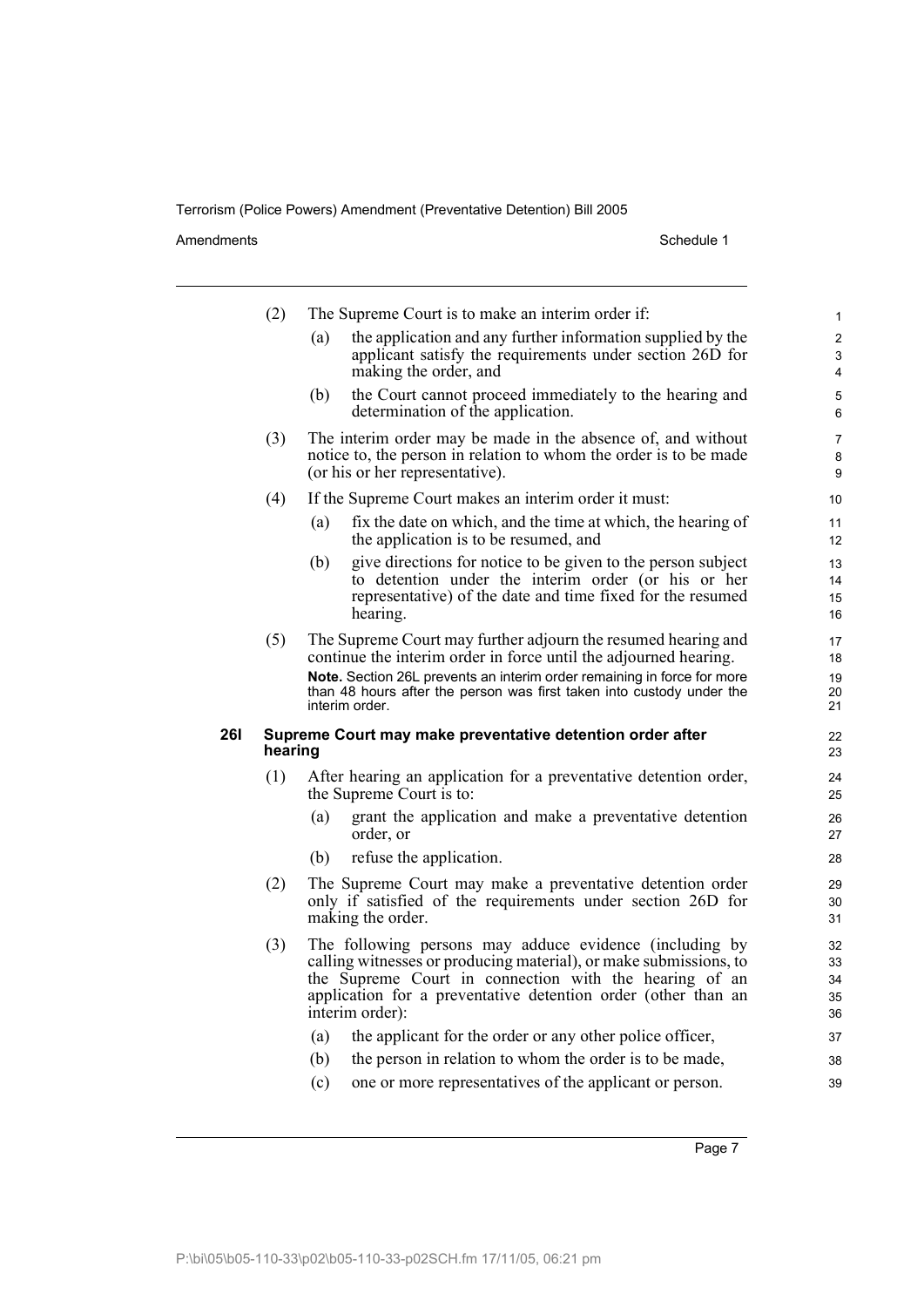Schedule 1 Amendments

|            | (4)    | order. | Subsection (3) does not otherwise limit the power of the Supreme<br>Court to control proceedings in relation to the application for the                                                                                                                                                                                                                                                                                                                                         | $\mathbf{1}$<br>$\overline{2}$<br>3    |
|------------|--------|--------|---------------------------------------------------------------------------------------------------------------------------------------------------------------------------------------------------------------------------------------------------------------------------------------------------------------------------------------------------------------------------------------------------------------------------------------------------------------------------------|----------------------------------------|
|            | (5)    |        | The Supreme Court may determine the application in the absence<br>of the person in relation to whom the order is to be made (or his<br>or her representative) if satisfied that the person was properly<br>notified of the proceedings.                                                                                                                                                                                                                                         | 4<br>5<br>6<br>$\overline{7}$          |
| <b>26J</b> |        |        | Terms of preventative detention orders                                                                                                                                                                                                                                                                                                                                                                                                                                          | 8                                      |
|            |        |        | A preventative detention order must set out:                                                                                                                                                                                                                                                                                                                                                                                                                                    | 9                                      |
|            |        | (a)    | the name of the person authorised to be detained under the<br>order, and                                                                                                                                                                                                                                                                                                                                                                                                        | 10<br>11                               |
|            |        | (b)    | the period for which the person is authorised to be detained<br>(not exceeding the period provided by this Part), and                                                                                                                                                                                                                                                                                                                                                           | 12<br>13                               |
|            |        | (c)    | the date on which, and the time at which, the order is made,<br>and                                                                                                                                                                                                                                                                                                                                                                                                             | 14<br>15                               |
|            |        | (d)    | the date and time after which the person may not be taken<br>into custody under the order (not exceeding 48 hours after<br>the order is made).                                                                                                                                                                                                                                                                                                                                  | 16<br>17<br>18                         |
| 26K        | orders |        | Maximum period of detention and multiple preventative detention                                                                                                                                                                                                                                                                                                                                                                                                                 | 19<br>20                               |
|            | (1)    |        | In this section:                                                                                                                                                                                                                                                                                                                                                                                                                                                                | 21                                     |
|            |        |        | <i>related order</i> , in relation to a person, means an interim<br>preventative detention order, another preventative detention<br>order or an order under a corresponding law that is made against<br>the person.                                                                                                                                                                                                                                                             | 22<br>23<br>24<br>25                   |
|            | (2)    |        | The maximum period for which a person may be detained under<br>a preventative detention order (other than an interim order) is 14<br>days. That maximum period is reduced by any period of actual<br>detention under a related order against the person in relation to<br>the same terrorist act.<br>Note. Under section 26L an interim order expires 48 hours after the<br>person is first taken into custody under the order if the application for the                       | 26<br>27<br>28<br>29<br>30<br>31<br>32 |
|            | (3)    |        | order has not been heard and finally determined by that time.<br>Despite subsection $(2)$ , the maximum period for which a person<br>may be detained under a preventative detention order made on<br>the basis of preserving evidence of, or relating to, a terrorist act<br>that has occurred is not to be reduced by any period for which the<br>person is detained under a preventative detention order or related<br>order made on the basis of preventing a terrorist act. | 33<br>34<br>35<br>36<br>37<br>38<br>39 |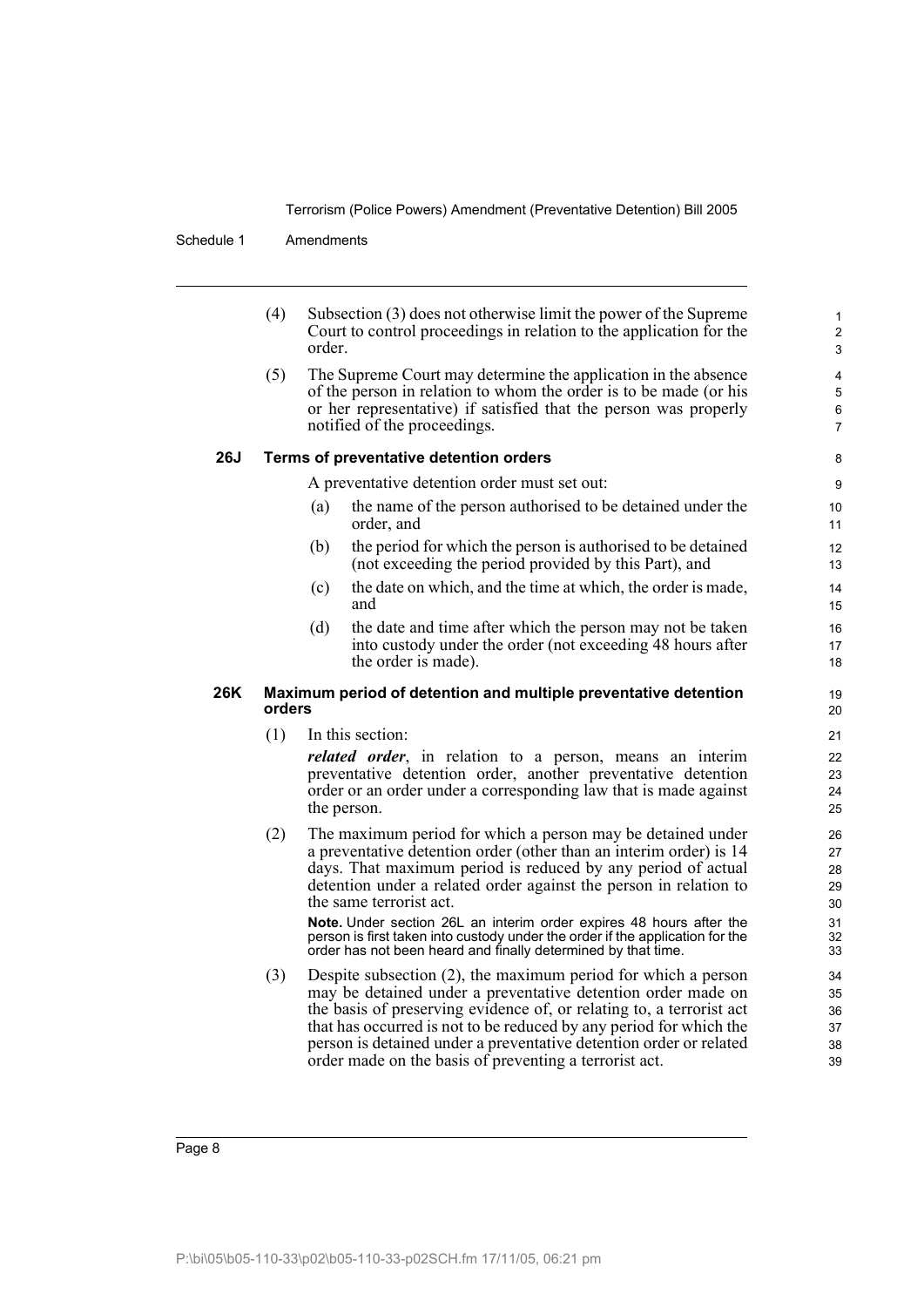Amendments **Amendments** Schedule 1

- (4) Subject to subsection (5), more than one preventative detention order may be made in relation to the same terrorist act (whether or not against the same person).
- (5) Not more than one interim preventative detention order may be made against the same person in relation to the same terrorist act. This subsection does not prevent:
	- (a) an extension of an interim order under section 26H (5), or
	- (b) the making of another interim order following a further application for an order.
- (6) A preventative detention order can be made against a person to take effect on the expiration of detention under a related order against the person.

**Note.** This Division does not authorise the extension of the period of an order. However, if the initial order does not authorise detention for the maximum period of detention in respect of the same terrorist act that is authorised by this section, further orders may be applied for and made (so long as that maximum period is not exceeded in respect of the total period of those orders).

- (7) For the purposes of this section:
	- (a) a terrorist act ceases to be the same terrorist act if there is a change in the date on which the terrorist act is expected to occur, and
	- (b) a terrorist act that is expected to occur at a particular time does not cease to be the same terrorist act merely because of:
		- (i) a change in the persons expected to carry out the act at that time, or
		- (ii) a change in how or where the act is expected to be carried out at that time.

#### **26L Duration of preventative detention order**

- (1) An interim preventative detention order ceases to have effect if the Supreme Court has not heard and determined the application in respect of which the interim order was made within 48 hours after the person was first taken into custody under the interim order.
- (2) A preventative detention order (other than an interim order) ceases to have effect on the expiration of the period for which the person may be detained under the order in accordance with this Part.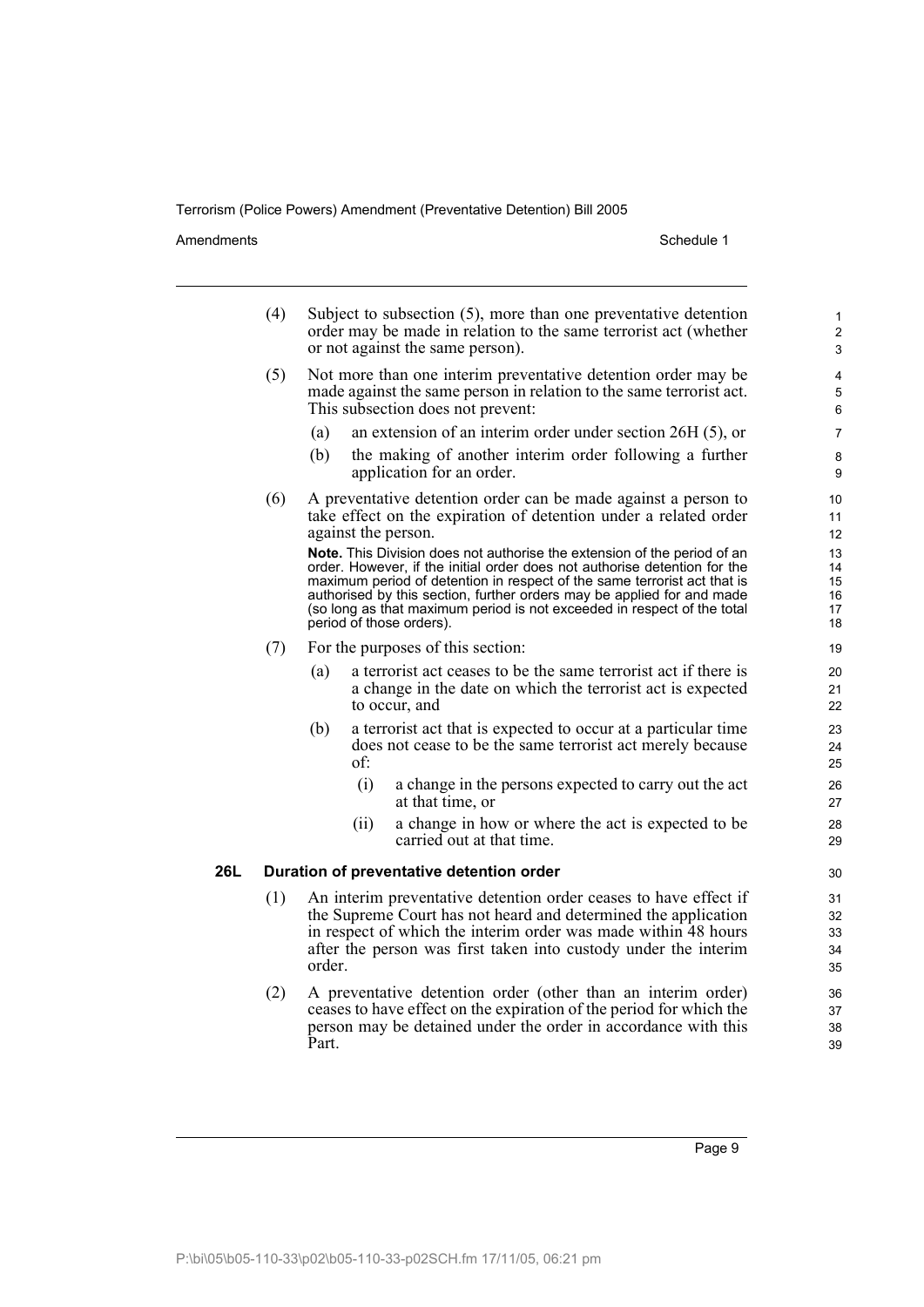Schedule 1 Amendments

(3) A preventative detention order ceases to have effect if the person has not been taken into custody under the order within the time that the order authorises the person to be taken into custody.

(4) Despite anything to the contrary in this section, a preventative detention order ceases to have effect if it is revoked under section 26M.

#### **26M Revocation of preventative detention orders**

- (1) A preventative detention order may be revoked by the Supreme Court on application made by the person in relation to whom the order was made or on application by a police officer.
- (2) An application for the revocation of a preventative detention order must be made by a police officer detaining the person if the police officer is satisfied that the grounds on which the order was made have ceased to exist.
- (3) An application made by a person in relation to whom a preventative detention order (other than an interim order) was made is to set out information on which the person relies in making the application, being information that was not provided to the Supreme Court when the order was made.
- (4) If the Supreme Court rejects an application for revocation, it may give such directions as it considers appropriate with respect to any further application for revocation of the order. Any such further application is to set out new information on which the person relies in making the further application.

#### **26N Prohibited contact orders**

- (1) A police officer who applies to the Supreme Court for a preventative detention order in relation to a person (the *subject*) may also apply for a prohibited contact order under this section in relation to the subject's detention under the preventative detention order.
- (2) If a preventative detention order is in force in relation to the subject, a police officer may apply to the Supreme Court for a prohibited contact order under this section in relation to the subject's detention under the preventative detention order.

#### (3) The application must set out:

- (a) the terms of the order sought, and
- (b) the facts and other grounds on which the police officer considers that the order should be made.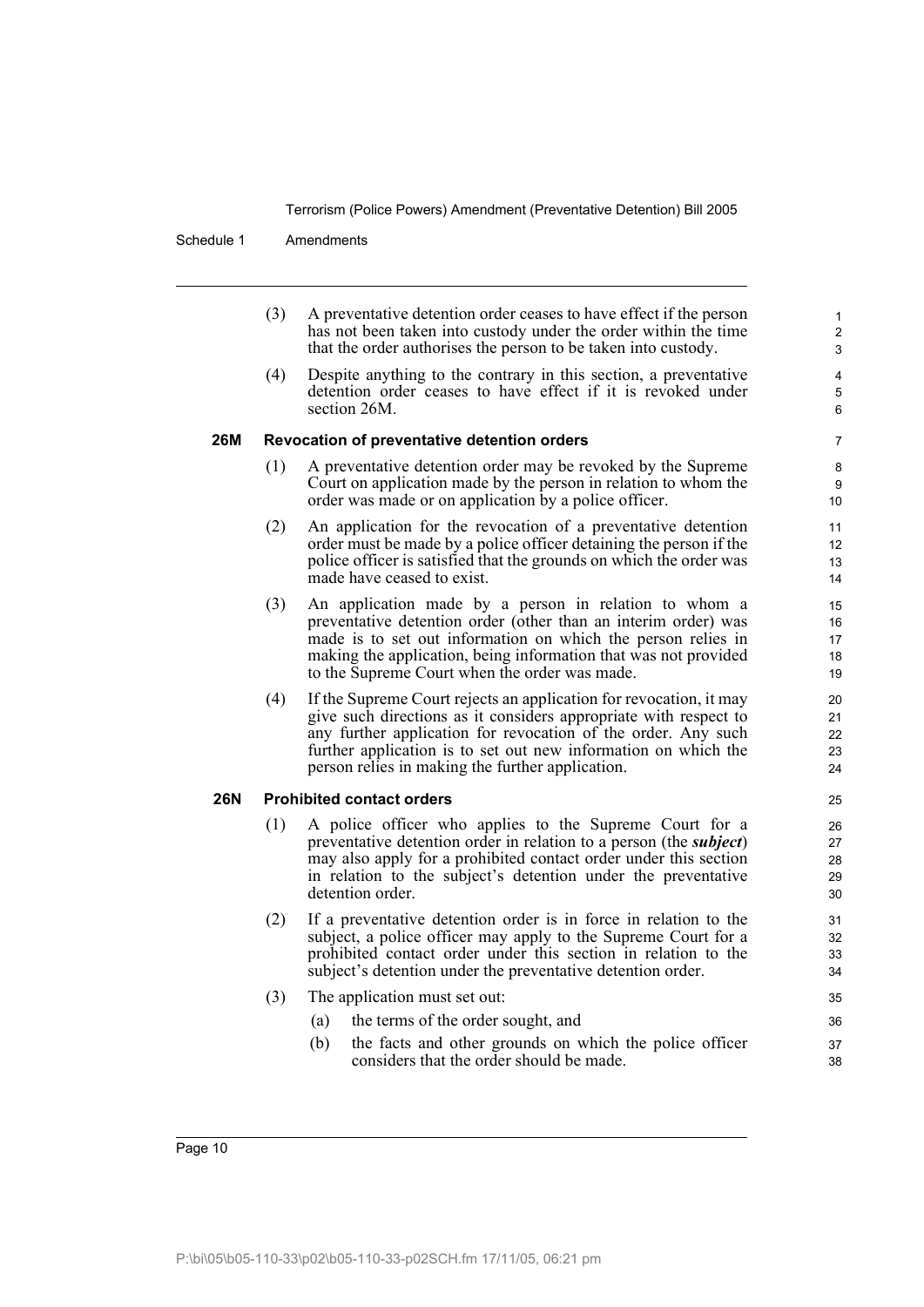Amendments Schedule 1

**26O Rules of evidence**

|     | (4) | If the Supreme Court is satisfied that making a prohibited contact<br>order will assist in achieving the purposes of the preventative<br>detention order, the Court may make a prohibited contact order<br>under this section that the subject is not, while being detained<br>under the preventative detention order, to contact a person<br>specified in the prohibited contact order. | $\mathbf{1}$<br>2<br>3<br>4<br>$\,$ 5 $\,$<br>6 |
|-----|-----|------------------------------------------------------------------------------------------------------------------------------------------------------------------------------------------------------------------------------------------------------------------------------------------------------------------------------------------------------------------------------------------|-------------------------------------------------|
|     | (5) | An application for a prohibited contact order that is required<br>urgently may be made by telephone, fax, email or other electronic<br>communication. In that case:                                                                                                                                                                                                                      | 7<br>8<br>9                                     |
|     |     | the Supreme Court may make the order if satisfied it is not<br>(a)<br>practicable for the applicant to appear before the Court to<br>make the application, and                                                                                                                                                                                                                           | 10<br>11<br>12                                  |
|     |     | the terms of the order may be transmitted to the applicant<br>(b)<br>telephone,<br>fax, email<br>by<br>other<br>electronic<br>or<br>communication, and                                                                                                                                                                                                                                   | 13<br>14<br>15                                  |
|     |     | a written record relating to the application and order is to<br>(c)<br>be made as soon as practicable by or at the direction of the<br>Court.                                                                                                                                                                                                                                            | 16<br>17<br>18                                  |
|     | (6) | A prohibited contact order may be revoked by the Supreme<br>Court, on application made by the person in relation to whom the<br>relevant preventative detention order relates or on application by<br>a police officer.                                                                                                                                                                  | 19<br>20<br>21<br>22                            |
|     | (7) | An application for the revocation of a prohibited contact order<br>must be made by a police officer detaining the person under the<br>relevant preventative detention order if the police officer is<br>satisfied that the grounds on which the prohibited contact order<br>was made have ceased to exist.                                                                               | 23<br>24<br>25<br>26<br>27                      |
| 26O |     | <b>Rules of evidence</b>                                                                                                                                                                                                                                                                                                                                                                 | 28                                              |
|     | (1) | This section applies to proceedings before the Supreme Court in<br>connection with an application for the making or revocation of a<br>preventative detention order or prohibited contact order.                                                                                                                                                                                         | 29<br>30<br>31                                  |
|     | (2) | For the purposes of any such proceedings, the Supreme Court<br>may take into account any evidence or information that the Court<br>considers credible or trustworthy in the circumstances and, in that<br>regard, is not bound by principles or rules governing the<br>admission of evidence.                                                                                            | 32<br>33<br>34<br>35<br>36                      |
| 26P |     | Closure of Court and restriction on publication of proceedings                                                                                                                                                                                                                                                                                                                           | 37                                              |
|     | (1) | This section applies to proceedings before the Supreme Court in<br>connection with an application for the making or revocation of a<br>preventative detention order or prohibited contact order.                                                                                                                                                                                         | 38<br>39<br>40                                  |
|     |     |                                                                                                                                                                                                                                                                                                                                                                                          |                                                 |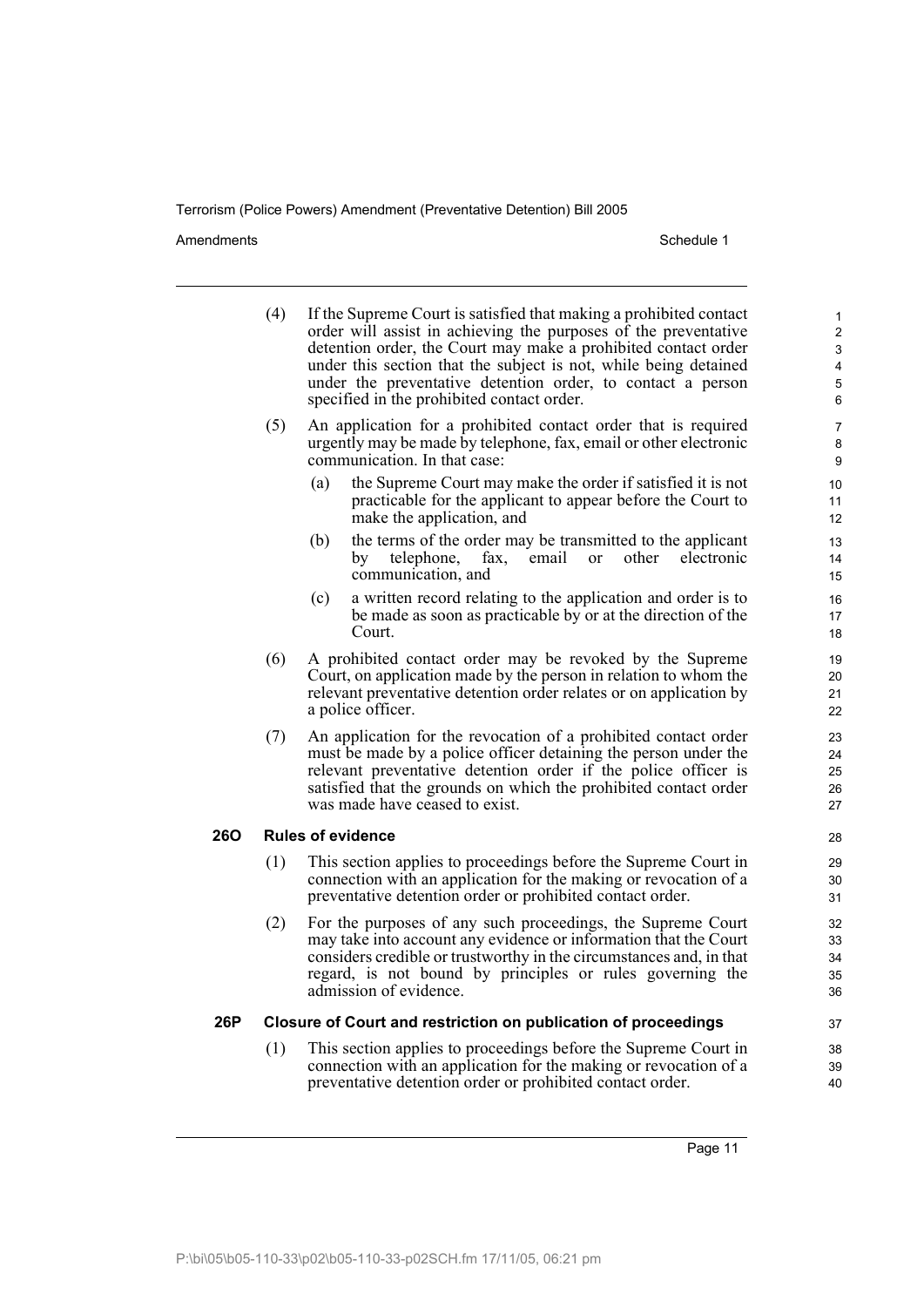#### Schedule 1 Amendments

|     | (2)               | Any such proceedings must be heard in the absence of the public.                                                                                                                                                                                                                                                                                                                                                                    | 1                                      |
|-----|-------------------|-------------------------------------------------------------------------------------------------------------------------------------------------------------------------------------------------------------------------------------------------------------------------------------------------------------------------------------------------------------------------------------------------------------------------------------|----------------------------------------|
|     | (3)               | The Supreme Court may, in connection with any such<br>proceedings, make such orders relating to the suppression of<br>publication of the whole or any part of the proceedings or of the<br>evidence given in the proceedings as, in its opinion, are necessary<br>to secure the object of this Part.                                                                                                                                | $\overline{2}$<br>3<br>4<br>5<br>6     |
|     | (4)               | A person must not disclose information knowing that the<br>disclosure contravenes an order under subsection (3).                                                                                                                                                                                                                                                                                                                    | $\overline{7}$<br>8                    |
|     |                   | Maximum penalty: Imprisonment for 5 years.                                                                                                                                                                                                                                                                                                                                                                                          | 9                                      |
|     | <b>Division 3</b> | Carrying out preventative detention orders                                                                                                                                                                                                                                                                                                                                                                                          | 10                                     |
| 26Q |                   | Power to detain person under preventative detention order                                                                                                                                                                                                                                                                                                                                                                           | 11                                     |
|     | (1)               | While a preventative detention order is in force in relation to a<br>person:                                                                                                                                                                                                                                                                                                                                                        | 12<br>13                               |
|     |                   | (a)<br>any police officer may take the person into custody, and                                                                                                                                                                                                                                                                                                                                                                     | 14                                     |
|     |                   | (b)<br>any police officer may detain the person.                                                                                                                                                                                                                                                                                                                                                                                    | 15                                     |
|     | (2)               | A police officer has, for the purpose of taking a person into<br>custody under a preventative detention order or preventing the<br>person escaping from that custody, the same functions as the<br>police officer would have if the police officer were taking the<br>person into custody in connection with the commission of an<br>offence or preventing the person escaping from that custody.                                   | 16<br>17<br>18<br>19<br>20<br>21       |
|     | (3)               | Subsection (2) does not apply to the extent to which particular<br>functions are provided for in this Part.                                                                                                                                                                                                                                                                                                                         | 22<br>23                               |
| 26R |                   | Nominated senior police officer to oversee order                                                                                                                                                                                                                                                                                                                                                                                    | 24                                     |
|     | (1)               | If a preventative detention order is made in relation to a person,<br>the Commissioner or a Deputy Commissioner of Police, or an<br>Commissioner of Police<br>Assistant<br>responsible<br>for<br>counter-terrorism operations, must nominate a police officer of or<br>above the rank of superintendent (the nominated senior police<br><i>officer</i> ) to oversee the exercise of functions under or in relation<br>to the order. | 25<br>26<br>27<br>28<br>29<br>30<br>31 |
|     | (2)               | The nominated senior police officer must be someone who was<br>not involved in the making of the application for the preventative<br>detention order.                                                                                                                                                                                                                                                                               | 32<br>33<br>34                         |
|     | (3)               | The nominated senior police officer must:                                                                                                                                                                                                                                                                                                                                                                                           | 35                                     |
|     |                   | oversee the exercise of functions under the preventative<br>(a)<br>detention order, and                                                                                                                                                                                                                                                                                                                                             | 36<br>37                               |
|     |                   |                                                                                                                                                                                                                                                                                                                                                                                                                                     |                                        |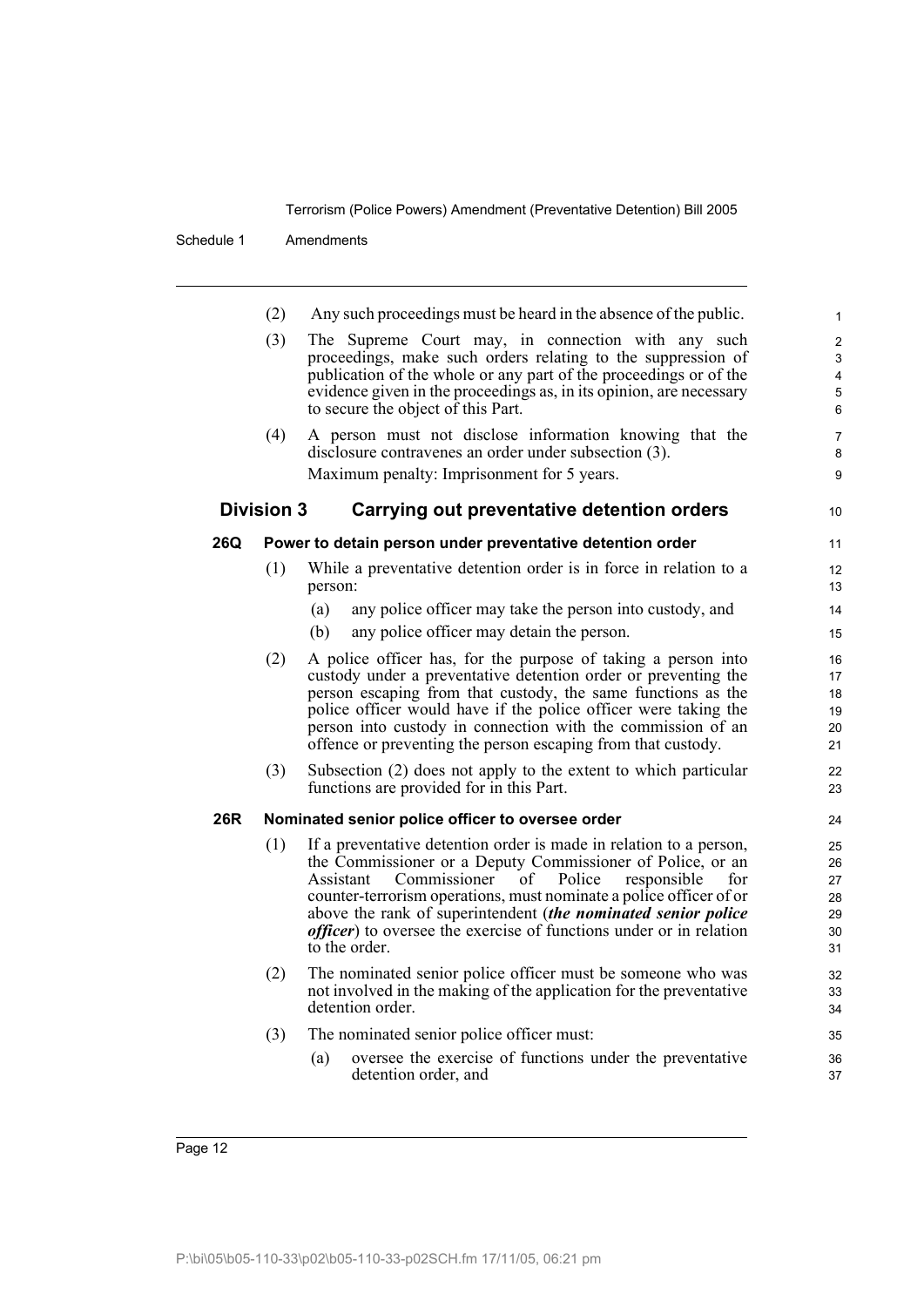Amendments Schedule 1

|            |         | (b)      | without limiting paragraph (a), ensure compliance with the<br>obligation under Division 2 of the police officer detaining<br>the person under the preventative detention order to apply<br>for the revocation of the order, or for the revocation of a<br>related prohibited contact order, if the grounds on which<br>the order was made have ceased to exist, and | 1<br>$\overline{\mathbf{c}}$<br>3<br>$\overline{4}$<br>5<br>6 |
|------------|---------|----------|---------------------------------------------------------------------------------------------------------------------------------------------------------------------------------------------------------------------------------------------------------------------------------------------------------------------------------------------------------------------|---------------------------------------------------------------|
|            |         | (c)      | consider any representations that are made under<br>subsection $(4)$ in relation to the above matters or to the<br>treatment under the detention order of the detained person.                                                                                                                                                                                      | 7<br>8<br>9                                                   |
|            | (4)     |          | Any such representations may be made to the nominated senior<br>police officer by any of the following persons:                                                                                                                                                                                                                                                     | 10<br>11                                                      |
|            |         | (a)      | the person being detained under the preventative detention<br>order,                                                                                                                                                                                                                                                                                                | 12<br>13                                                      |
|            |         | (b)      | a lawyer acting for that person in relation to the order,                                                                                                                                                                                                                                                                                                           | 14                                                            |
|            |         | (c)      | a person with whom that person has contact under section<br>26ZH.                                                                                                                                                                                                                                                                                                   | 15<br>16                                                      |
| 26S        | custody |          | Endorsement of order with date and time person taken into                                                                                                                                                                                                                                                                                                           | 17<br>18                                                      |
|            |         |          | As soon as practicable after a person is first taken into custody<br>under a preventative detention order, the police officer who is<br>detaining the person under the order must endorse on the order<br>the date on which, and time at which, the person is first taken into<br>custody under the order.                                                          | 19<br>20<br>21<br>22<br>23                                    |
| <b>26T</b> |         |          | Power to require disclosure of identity                                                                                                                                                                                                                                                                                                                             | 24                                                            |
|            | (1)     |          | A police officer may request a person whose identity is unknown<br>to the officer to disclose his or her identity if the officer believes<br>on reasonable grounds that the person may be able to assist the<br>officer in executing a preventative detention order.                                                                                                | 25<br>26<br>27<br>28                                          |
|            | (2)     | request. | A person who is so requested to disclose his or her identity must<br>not, without reasonable excuse, fail or refuse to comply with the                                                                                                                                                                                                                              | 29<br>30<br>31                                                |
|            |         |          | Maximum penalty: 20 penalty units.                                                                                                                                                                                                                                                                                                                                  | 32                                                            |
|            | (3)     |          | A person must not, without reasonable excuse, in response to any<br>such request:                                                                                                                                                                                                                                                                                   | 33<br>34                                                      |
|            |         | (a)      | give a name that is false in a material particular, or                                                                                                                                                                                                                                                                                                              | 35                                                            |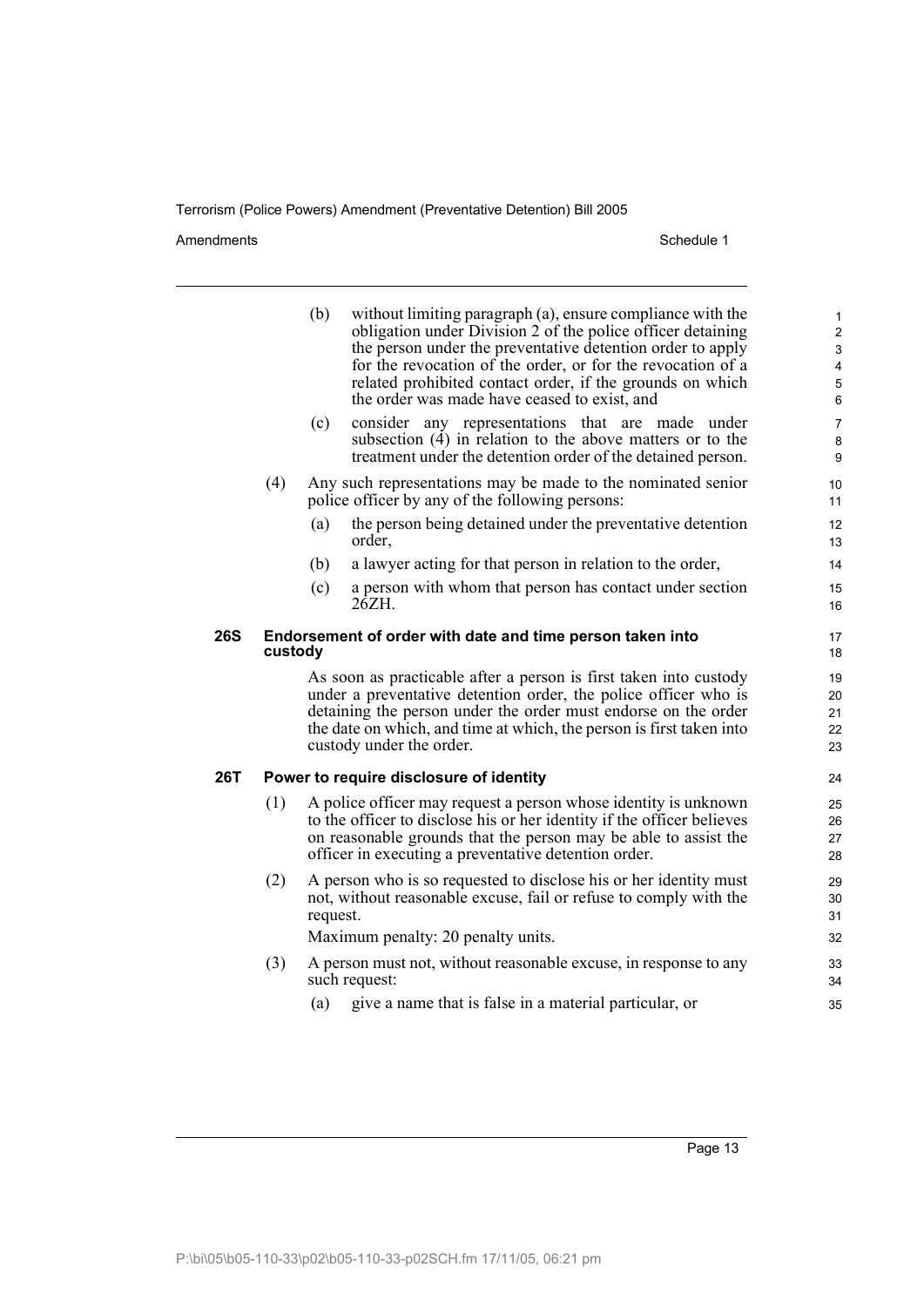Schedule 1 Amendments

(b) give an address other than the person's full and correct address.

33

38

Maximum penalty: 20 penalty units.

**Note.** Section 201 of the *Law Enforcement (Powers and Responsibilities) Act 2002* requires the police officer to identify themselves and give a warning before requiring a person to disclose their identity under this section.

#### **26U Power to enter premises**

(1) If:

- (a) a preventative detention order is in force in relation to a person, and
- (b) a police officer believes on reasonable grounds that the person is on any premises,

the police officer may enter the premises, using such force as is necessary and reasonable in the circumstances and with such assistance from other police officers as is necessary, at any time of the day or night for the purpose of searching the premises for the person or taking the person into custody.

- (2) A police officer must not enter a dwelling house under this section at any time during the period commencing at 9 pm on a day and ending at 6 am on the following day unless the police officer believes on reasonable grounds that:
	- (a) it would not be practicable to take the person into custody, either at the dwelling house or elsewhere, at another time, or
	- (b) it is necessary to do so in order to prevent a terrorist act or the concealment, loss or destruction of evidence of, or relating to, a terrorist act.

(3) In subsection (2): *dwelling house* includes a conveyance, and a room in a hotel, motel, boarding house or club, in which people ordinarily retire for the night.

#### **26V Power to conduct frisk and ordinary personal searches**

- (1) In this section: *seizable item* means anything that: (a) would present a danger to a person, or (b) could be used to assist a person to escape from lawful 34 35 36 37
	- custody, or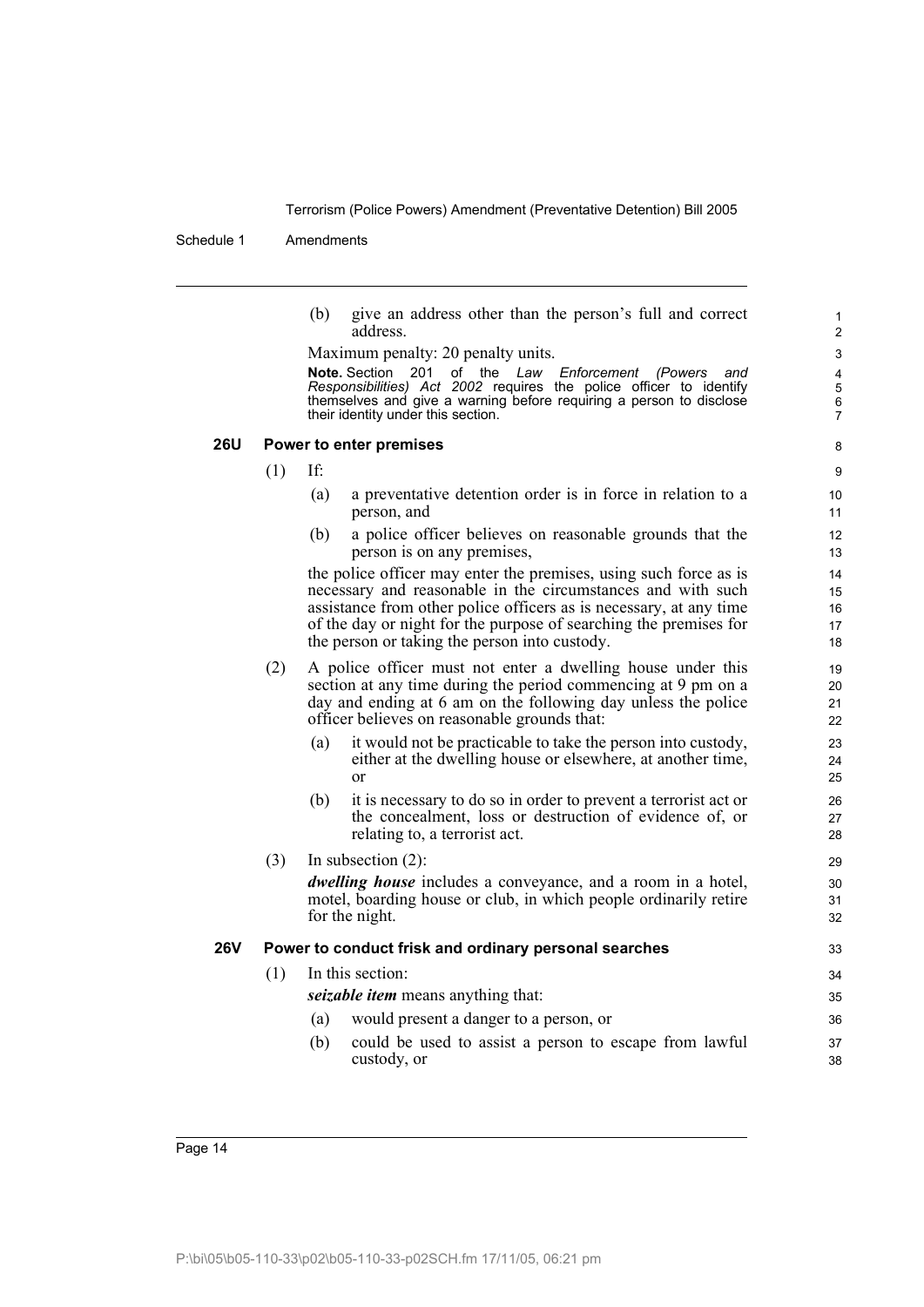Amendments Schedule 1

|     |                                               | (c)<br>could be used to contact another person or to operate a<br>device remotely, or                                                                                                                                                                                      | $\mathbf{1}$<br>$\overline{2}$ |  |  |  |  |  |
|-----|-----------------------------------------------|----------------------------------------------------------------------------------------------------------------------------------------------------------------------------------------------------------------------------------------------------------------------------|--------------------------------|--|--|--|--|--|
|     |                                               | is evidence of, or relates to, a terrorist act.<br>(d)                                                                                                                                                                                                                     | 3                              |  |  |  |  |  |
|     | (2)                                           | A police officer may, at or soon after the time when a person is<br>taken into custody under a preventative detention order, search<br>the person and anything in the possession of the person in order<br>to ascertain whether the person is carrying any seizable items. | 4<br>5<br>6<br>$\overline{7}$  |  |  |  |  |  |
|     | (3)                                           | A police officer is not authorised to search for evidence of, or<br>relating to, a terrorist act, unless the police officer has reasonable<br>cause to suspect the person is carrying such evidence.                                                                       | 8<br>9<br>10                   |  |  |  |  |  |
|     | (4)                                           | The police officer may seize any seizable item found as a result<br>of a search conducted under this section.                                                                                                                                                              | 11<br>12                       |  |  |  |  |  |
|     | (5)                                           | Schedule 1 applies to a search conducted under this section.<br>Note. Schedule 1 provides for the carrying out of ordinary searches and<br>frisk searches for the purposes of this section (but not strip searches).                                                       | 13<br>14<br>15                 |  |  |  |  |  |
| 26W | Release of person from preventative detention |                                                                                                                                                                                                                                                                            |                                |  |  |  |  |  |
|     | (1)                                           | The police officer who is detaining a person under a preventative<br>detention order may release the person from detention under the<br>order.                                                                                                                             | 17<br>18<br>19                 |  |  |  |  |  |
|     |                                               | Note. A person may be released, for example, so that the person may<br>be arrested and charged with an offence and otherwise dealt with in<br>connection with the charge.                                                                                                  | 20<br>21<br>22                 |  |  |  |  |  |
|     | (2)                                           | The police officer who releases the person from detention under<br>the preventative detention order must give the person a written<br>statement that the person is being released from that detention.<br>The statement must be signed by the police officer.              | 23<br>24<br>25<br>26           |  |  |  |  |  |
|     | (3)                                           | To avoid doubt, a person may be taken to have been released<br>from detention under a preventative detention order even if:                                                                                                                                                | 27<br>28                       |  |  |  |  |  |
|     |                                               | the person is informed that he or she is being released from<br>(a)<br>detention under the order, and                                                                                                                                                                      | 29<br>30                       |  |  |  |  |  |
|     |                                               | the person is taken into custody on some other basis<br>(b)<br>immediately after the person is informed that he or she is<br>being released from detention under the order.                                                                                                | 31<br>32<br>33                 |  |  |  |  |  |
|     | (4)                                           | To avoid doubt, a person is taken not to be detained under a<br>preventative detention order during a period during which the<br>person is released from detention under the order.<br>Note. During this period, the provisions of this Part that apply to a person        | 34<br>35<br>36<br>37           |  |  |  |  |  |
|     |                                               | who is being detained under a preventative detention order (for example,                                                                                                                                                                                                   | 38                             |  |  |  |  |  |

those dealing with the people the person may contact) do not apply to

Page 15

39 40

the person.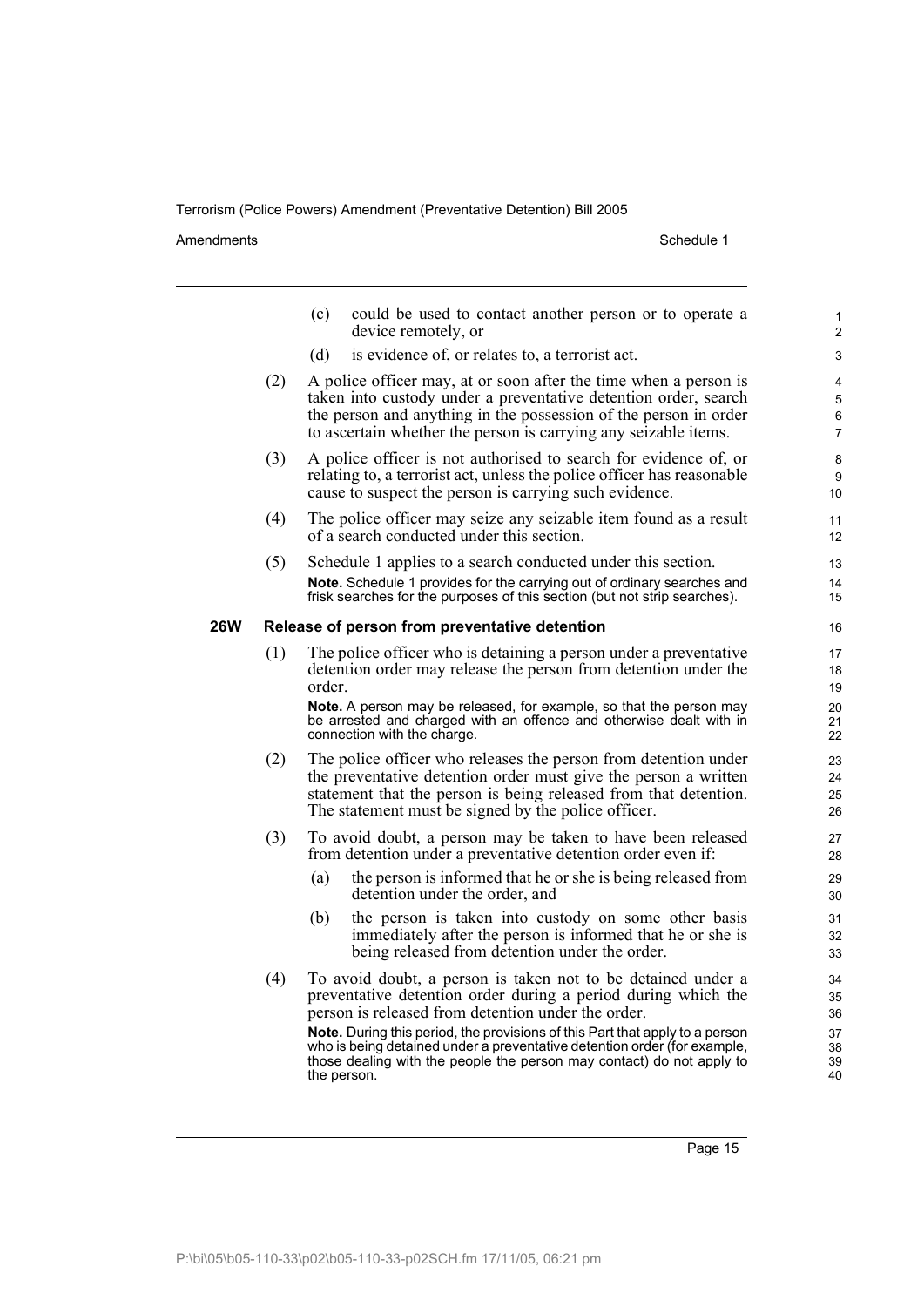Schedule 1 Amendments

- (5) To avoid doubt:
	- (a) the release of the person under subsection (1) from detention under the preventative detention order does not extend the period for which the preventative detention order remains in force, and

(b) a person released under subsection (1) from detention under a preventative detention order may again be taken into custody and detained under the order at any time while the order remains in force in relation to the person.

**Note.** Paragraph (a)—this means that the time for which the person may be detained under the order continues to run while the person is released.

#### **26X Arrangement for detainee to be held in prison**

- (1) A police officer who is detaining a person (the *subject*) under a preventative detention order may arrange, with the Commissioner of Corrective Services, for the subject to be detained under the order at a correctional centre.
- (2) If an arrangement is made under subsection (1):
	- (a) the police officer making the arrangement is to provide the person in charge of the correctional centre with written notice of the arrangement, a copy of the preventative detention order and any prohibited contact order that is in force in relation to the subject's detention, and
	- (b) the preventative detention order is taken to authorise the person in charge of the correctional centre to detain the subject at the correctional centre while the order is in force in relation to the subject, and
	- (c) section 26ZC (Humane treatment of person being detained) applies in relation to the subject's detention under the order at the correctional centre as if:
		- (i) the person in charge of that correctional centre, or
		- (ii) any other person involved in the subject's detention at that correctional centre,

were a person exercising authority under the order or implementing or enforcing the order, and

(d) the police officer who made the arrangement (or another police officer designated by the Commissioner or a Deputy Commissioner of Police or by an Assistant Commissioner of Police responsible for counter-terrorism operations) is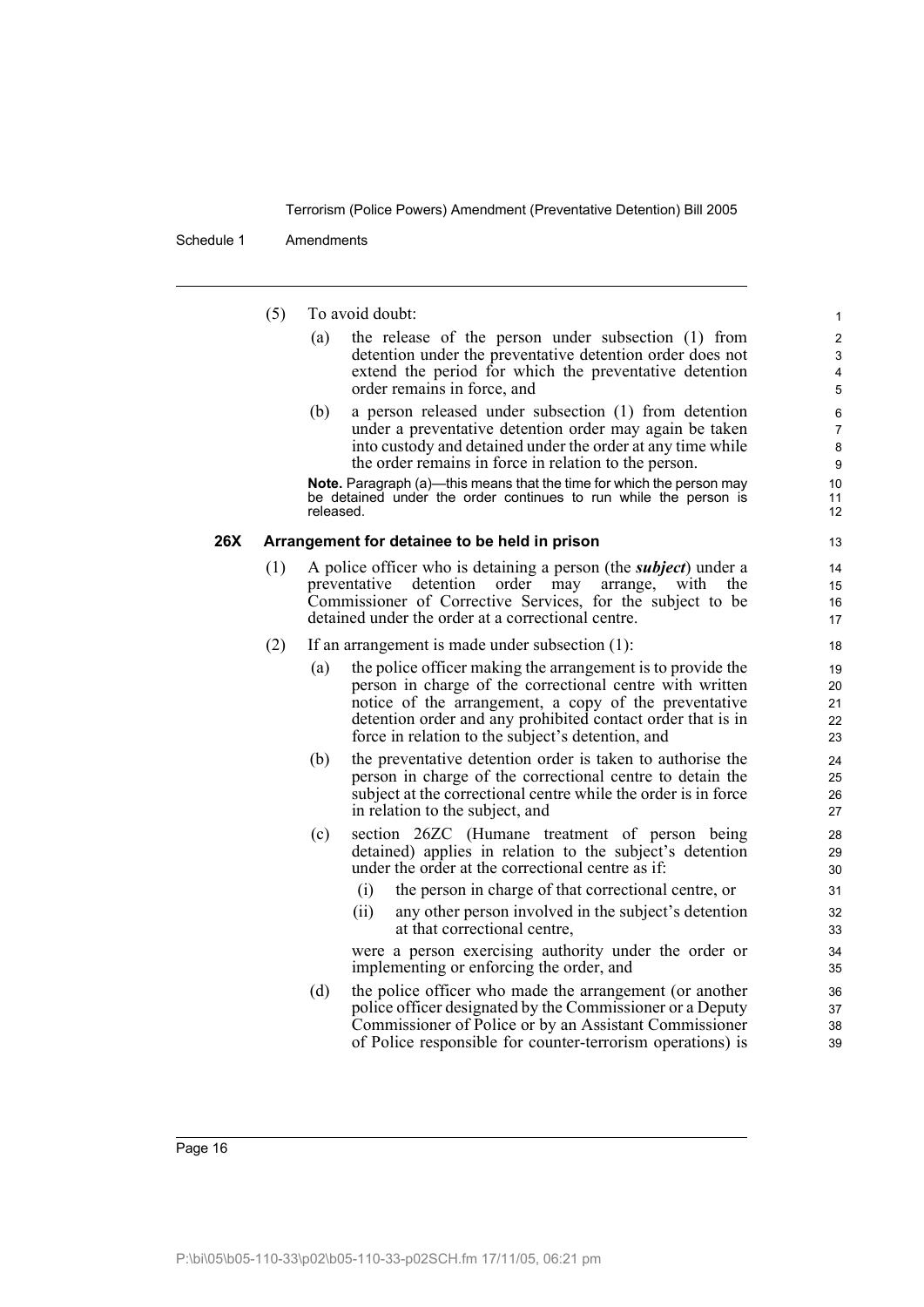Amendments **Amendments** Schedule 1

1

3

taken, while the subject is detained at the correctional centre, to be the police officer detaining the subject for the purposes of this Part, and (e) a police officer may, for the purposes of exercising functions under the order, enter at any time the correctional centre and visit the subject in the correctional centre. (3) The regulations may exclude the subject from the application of any of the provisions of or made under the *Crimes (Administration of Sentences) Act 1999* or the *Children (Detention Centres) Act 1987.* (4) An arrangement under subsection (1) does not prevent the subject being returned to the custody of a police officer. (5) A reference in this section to a correctional centre is to be construed, in relation to a detainee under 18 years of age, as a reference to a juvenile detention centre or juvenile correctional centre (and in the case of a juvenile detention centre the reference to the Commissioner of Corrective Services is to be construed as a reference to the Director-General of the Department of Juvenile Justice). **Division 4 Informing person detained about preventative detention orders 26Y Effect of interim preventative detention order to be explained to person detained** (1) As soon as practicable after a person is first taken into custody under an interim preventative detention order, the police officer who is detaining the person under the order must inform the person of the matters covered by subsection (2). Maximum penalty: Imprisonment for 2 years. (2) The matters covered by this subsection are: (a) the fact that an interim preventative detention order has been made authorising the person's detention pending the hearing and determination of the application for the person's continued preventative detention, and (b) the date and time fixed by the Supreme Court for the hearing and determination of that application, and (c) the restrictions that apply to the people the person may contact while the person is being detained under the order,  $\overline{2}$ 4 5 6 7 8  $\overline{Q}$ 10 11 12 13 14 15 16 17 18 19 20 21  $22$ 23 24 25 26 27 28 29 30 31 32 33  $34$ 35 36 37

Page 17

38

and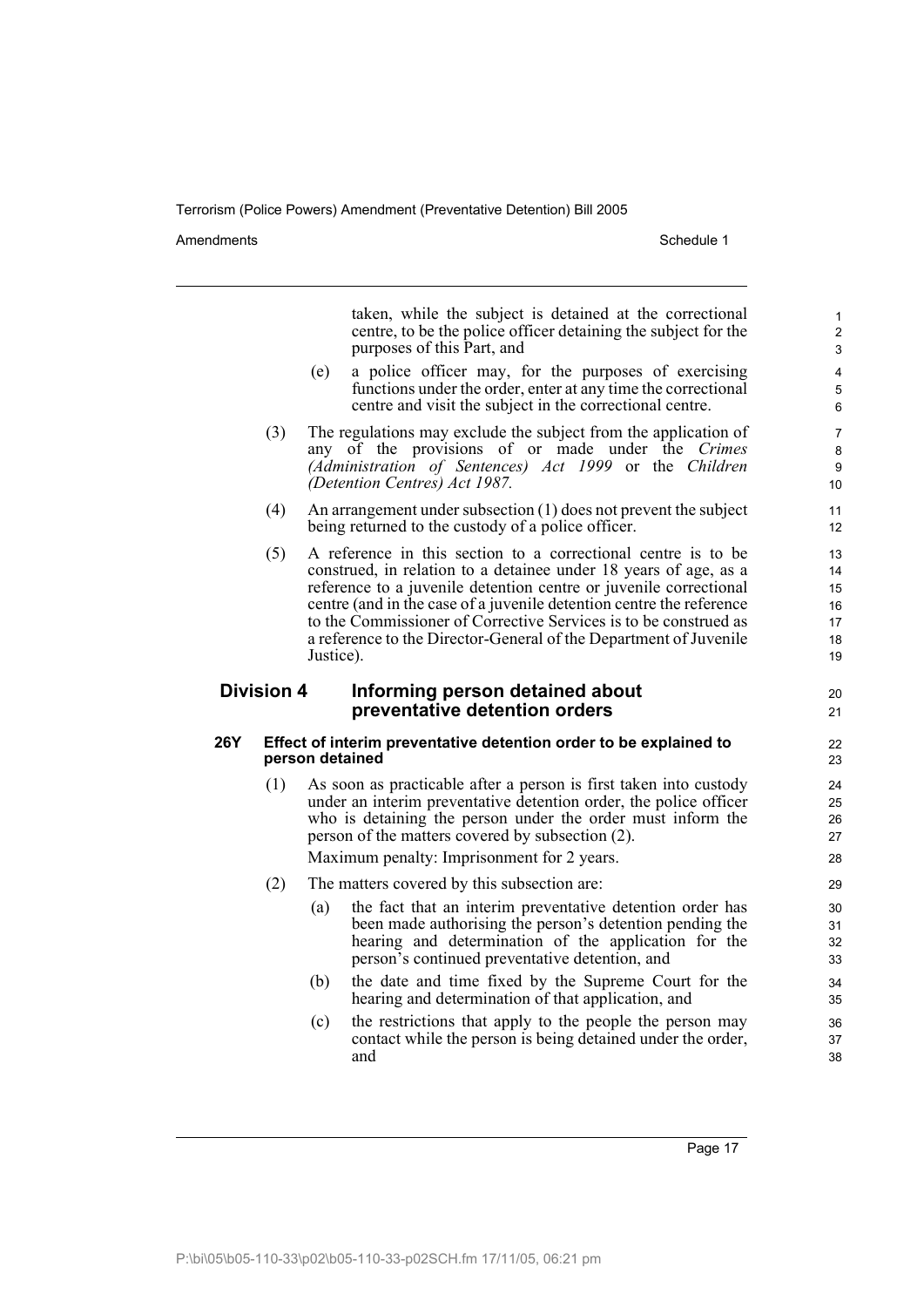Schedule 1 Amendments

| (d) | any right the person has to complain to the Ombudsman in |
|-----|----------------------------------------------------------|
|     | relation to:                                             |

(i) the application for, or the making of, the order, or

- (ii) the treatment of the person by a police officer in connection with the person's detention under the order, and
- (e) the fact that the person may ask the Supreme Court to revoke the order or seek from a court any other remedy relating to:
	- (i) the order, or
	- (ii) the treatment of the person in connection with the person's detention under the order, and
- (f) the person's entitlement under section 26ZG to contact a lawyer, and
- (g) the name and work telephone number of the senior police officer who has been nominated under section 26R to oversee the exercise of functions under the order.
- (3) Subsection (2) (c) does not require the police officer to inform the person being detained of:
	- (a) the fact that a prohibited contact order has been made in relation to the person's detention, or
	- (b) the name of a person specified in a prohibited contact order that has been made in relation to the person's detention.

#### **26Z Effect of preventative detention order (other than interim order) to be explained to person detained**

(1) As soon as practicable after a preventative detention order (other than an interim order) is made in relation to a person, the police officer who is detaining the person must inform the person of the matters covered by subsection (2).

Maximum penalty: Imprisonment for 2 years.

- (2) The matters covered by this subsection are:
	- (a) the fact that the order has been made in relation to the person, and
	- (b) the period during which the person may be detained under the order, and
	- (c) the restrictions that apply to the people the person may contact while the person is being detained under the order, and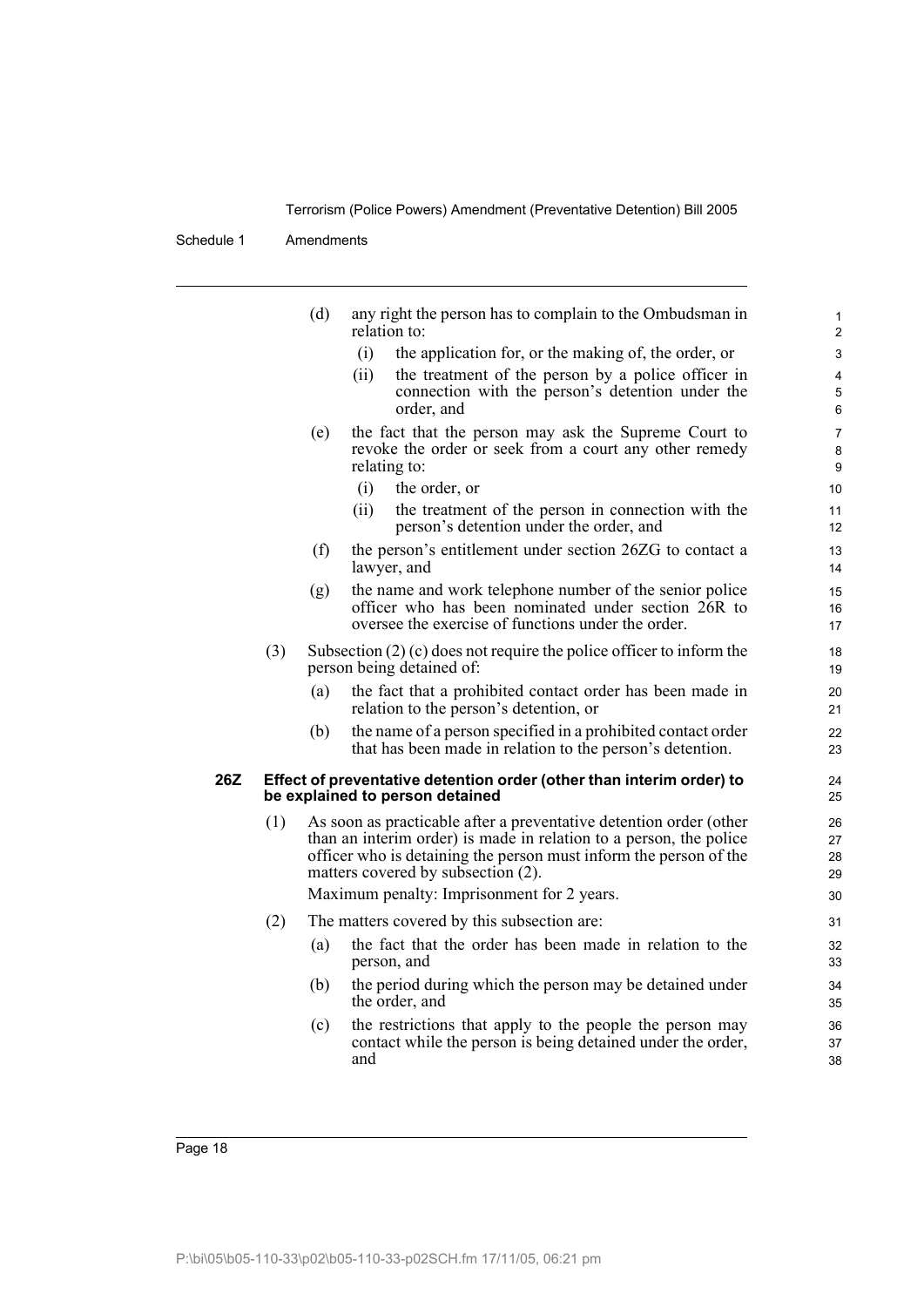Amendments Schedule 1

|      |     | (d)       | any right the person has to complain to the Ombudsman in<br>relation to:                                                                                                                                                                                                                                                                                                                                                               |
|------|-----|-----------|----------------------------------------------------------------------------------------------------------------------------------------------------------------------------------------------------------------------------------------------------------------------------------------------------------------------------------------------------------------------------------------------------------------------------------------|
|      |     |           | the application for the order, or<br>(i)                                                                                                                                                                                                                                                                                                                                                                                               |
|      |     |           | the treatment of the person by a police officer in<br>(ii)<br>connection with the person's detention under the<br>order, and                                                                                                                                                                                                                                                                                                           |
|      |     | (e)       | the fact that the person may ask the Supreme Court to<br>revoke the order or seek from a court any other remedy<br>relating to:                                                                                                                                                                                                                                                                                                        |
|      |     |           | the order, or<br>(i)                                                                                                                                                                                                                                                                                                                                                                                                                   |
|      |     |           | (ii)<br>the treatment of the person in connection with the<br>person's detention under the order, and                                                                                                                                                                                                                                                                                                                                  |
|      |     | (f)       | the person's entitlement under section 26ZG to contact a<br>lawyer, and                                                                                                                                                                                                                                                                                                                                                                |
|      |     | (g)       | the name and work telephone number of the senior police<br>officer who has been nominated under section 26R to<br>oversee the exercise of functions under the order.                                                                                                                                                                                                                                                                   |
|      | (3) |           | Subsection $(2)$ (c) does not require the police officer to inform the<br>person being detained of:                                                                                                                                                                                                                                                                                                                                    |
|      |     | (a)       | the fact that a prohibited contact order has been made in<br>relation to the person's detention, or                                                                                                                                                                                                                                                                                                                                    |
|      |     | (b)       | the name of a person specified in a prohibited contact order<br>that has been made in relation to the person's detention.                                                                                                                                                                                                                                                                                                              |
| 26ZA |     |           | Compliance with obligation to inform                                                                                                                                                                                                                                                                                                                                                                                                   |
|      | (1) | sections. | Sections $26Y(1)$ and $26Z(1)$ do not apply if the actions of the<br>person being detained under the preventative detention order<br>make it impracticable for the police officer to comply with those                                                                                                                                                                                                                                 |
|      | (2) |           | The police officer detaining the person under the preventative<br>detention order complies with section $26Y(1)$ or $26Z(1)$ if the<br>police officer informs the person in substance of the matters<br>covered by section $26Y(2)$ or $26Z(2)$ (even if this is not done in<br>language of a precise or technical nature).                                                                                                            |
|      | (3) |           | The police officer who is detaining the person under the<br>preventative detention order must arrange for the assistance of an<br>interpreter in complying with section $26Y(1)$ or $26Z(1)$ if the<br>police officer has reasonable grounds to believe that the person is<br>unable, because of inadequate knowledge of the English<br>language or a physical disability, to communicate with<br>reasonable fluency in that language. |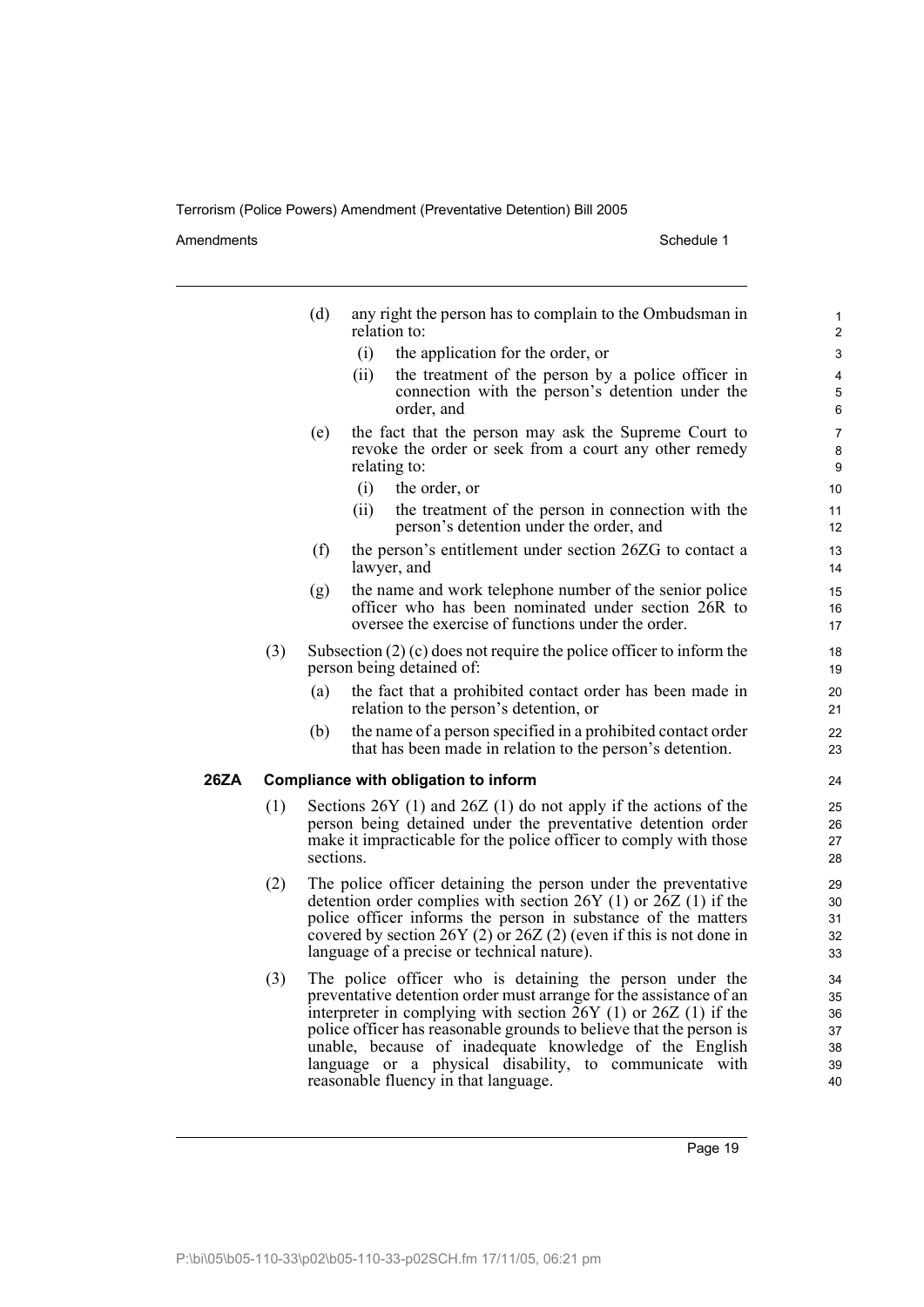#### Schedule 1 Amendments

|      | (4) | Without limiting subsection $(3)$ , the assistance of the interpreter<br>may be provided by telephone.                                                                                                                                                                                                                    | 1<br>$\overline{c}$        |
|------|-----|---------------------------------------------------------------------------------------------------------------------------------------------------------------------------------------------------------------------------------------------------------------------------------------------------------------------------|----------------------------|
|      | (5) | The lawfulness of a person's detention under a preventative<br>detention order is not affected by a failure to comply with section<br>$26Y(1)$ or $26Z(1)$ or subsection (3) of this section.                                                                                                                             | 3<br>4<br>$\sqrt{5}$       |
| 26ZB |     | Copy of preventative detention order and summary of grounds                                                                                                                                                                                                                                                               | 6                          |
|      | (1) | As soon as practicable after a person is first taken into custody<br>under an interim preventative detention order, the police officer<br>who is detaining the person under the order must give the person:                                                                                                               | 7<br>8<br>9                |
|      |     | a copy of the order, and<br>(a)                                                                                                                                                                                                                                                                                           | 10                         |
|      |     | (b)<br>a summary of the grounds on which the order is made.                                                                                                                                                                                                                                                               | 11                         |
|      | (2) | To avoid doubt, subsection $(1)$ (b) does not require information<br>to be included in the summary if the disclosure of the information<br>is likely to prejudice national security (within the meaning of the<br>National Security Information (Criminal and Civil Proceedings)<br><i>Act 2004</i> of the Commonwealth). | 12<br>13<br>14<br>15<br>16 |
|      | (3) | Despite section 26Q (2), a police officer does not need to have a<br>copy of the order with him or her, or to produce a copy of the<br>order to the person being taken into custody, when the police<br>officer takes the person into custody.                                                                            | 17<br>18<br>19<br>20       |
|      | (4) | As soon as practicable after a preventative detention order (other<br>than an interim order) is made in relation to a person, the police<br>officer who is detaining the person under the order, must give the<br>person a copy of the order.                                                                             | 21<br>22<br>23<br>24       |
|      | (5) | A person who is being detained under a preventative detention<br>order may request a police officer who is detaining the person to<br>arrange for a copy of:<br>(a)<br>the order, or                                                                                                                                      | 25<br>26<br>27             |
|      |     | (b)<br>the summary given to the person under subsection $(1)$ (b),                                                                                                                                                                                                                                                        | 28<br>29                   |
|      |     | to be given to a lawyer acting for the person in relation to the<br>order.                                                                                                                                                                                                                                                | 30<br>31                   |
|      | (6) | The police officer must make arrangements for a copy of the<br>order or the summary to be given to the lawyer as soon as<br>practicable after the request is made.                                                                                                                                                        | 32<br>33<br>34             |
|      | (7) | Without limiting subsection $(6)$ , the copy of the order or the<br>summary may be faxed or emailed to the lawyer.                                                                                                                                                                                                        | 35<br>36                   |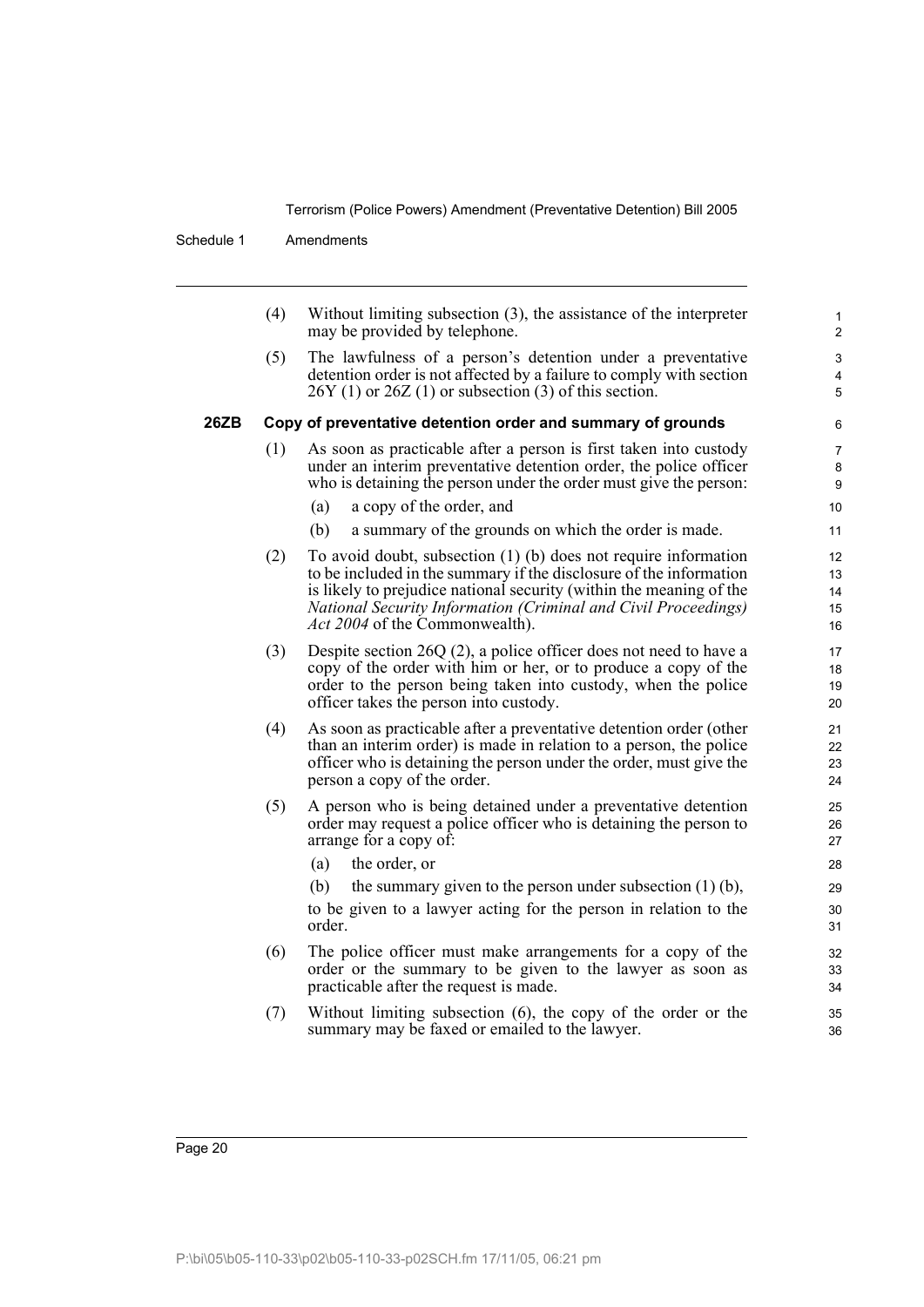Amendments Schedule 1

|      | (8)               | To avoid doubt, subsection (6) does not entitle the lawyer to be<br>given a copy of, or see, a document other than the order or the<br>summary.                                                                                                                                                                                    | $\mathbf{1}$<br>$\overline{2}$<br>3 |
|------|-------------------|------------------------------------------------------------------------------------------------------------------------------------------------------------------------------------------------------------------------------------------------------------------------------------------------------------------------------------|-------------------------------------|
|      | (9)               | Nothing in this section requires a copy of a prohibited contact<br>order to be given to a person.                                                                                                                                                                                                                                  | 4<br>5                              |
|      | (10)              | The police officer who gives:                                                                                                                                                                                                                                                                                                      | 6                                   |
|      |                   | the person being detained under an interim preventative<br>(a)<br>detention order, or                                                                                                                                                                                                                                              | $\overline{7}$<br>8                 |
|      |                   | a lawyer acting for the person,<br>(b)                                                                                                                                                                                                                                                                                             | $\boldsymbol{9}$                    |
|      |                   | a copy of the interim order under this section must endorse on the<br>copy the date on which, and time at which, the person was first<br>taken into custody under the order and the date and time fixed by<br>the Supreme Court for the hearing and determination of the<br>application for the continued detention of the person. | 10<br>11<br>12<br>13<br>14          |
|      | (11)              | The lawfulness of a person's detention under a preventative<br>detention order is not affected by a failure to comply with this<br>section.                                                                                                                                                                                        | 15<br>16<br>17                      |
|      | <b>Division 5</b> | <b>Treatment of person detained</b>                                                                                                                                                                                                                                                                                                | 18                                  |
| 26ZC |                   | Humane treatment of person being detained                                                                                                                                                                                                                                                                                          | 19                                  |
|      | (1)               | A person being taken into custody, or being detained, under a<br>preventative detention order:                                                                                                                                                                                                                                     | 20<br>21                            |
|      |                   | must be treated with humanity and with respect for human<br>(a)<br>dignity, and                                                                                                                                                                                                                                                    | 22<br>23                            |
|      |                   | must not be subjected to cruel, inhuman or degrading<br>(b)<br>treatment.                                                                                                                                                                                                                                                          | 24<br>25                            |
|      |                   | by anyone exercising authority under the order or implementing<br>or enforcing the order.                                                                                                                                                                                                                                          | 26<br>27                            |
|      | (2)               | A person who contravenes subsection (1) is guilty of an offence.<br>Maximum penalty: Imprisonment for 2 years.                                                                                                                                                                                                                     | 28<br>29                            |
| 26ZD |                   | Restriction on contact with other people                                                                                                                                                                                                                                                                                           | 30                                  |
|      |                   | Except as provided by this Division, while a person is being<br>detained under a preventative detention order, the person:                                                                                                                                                                                                         | 31<br>32                            |
|      |                   | is not entitled to contact another person, and<br>(a)                                                                                                                                                                                                                                                                              | 33                                  |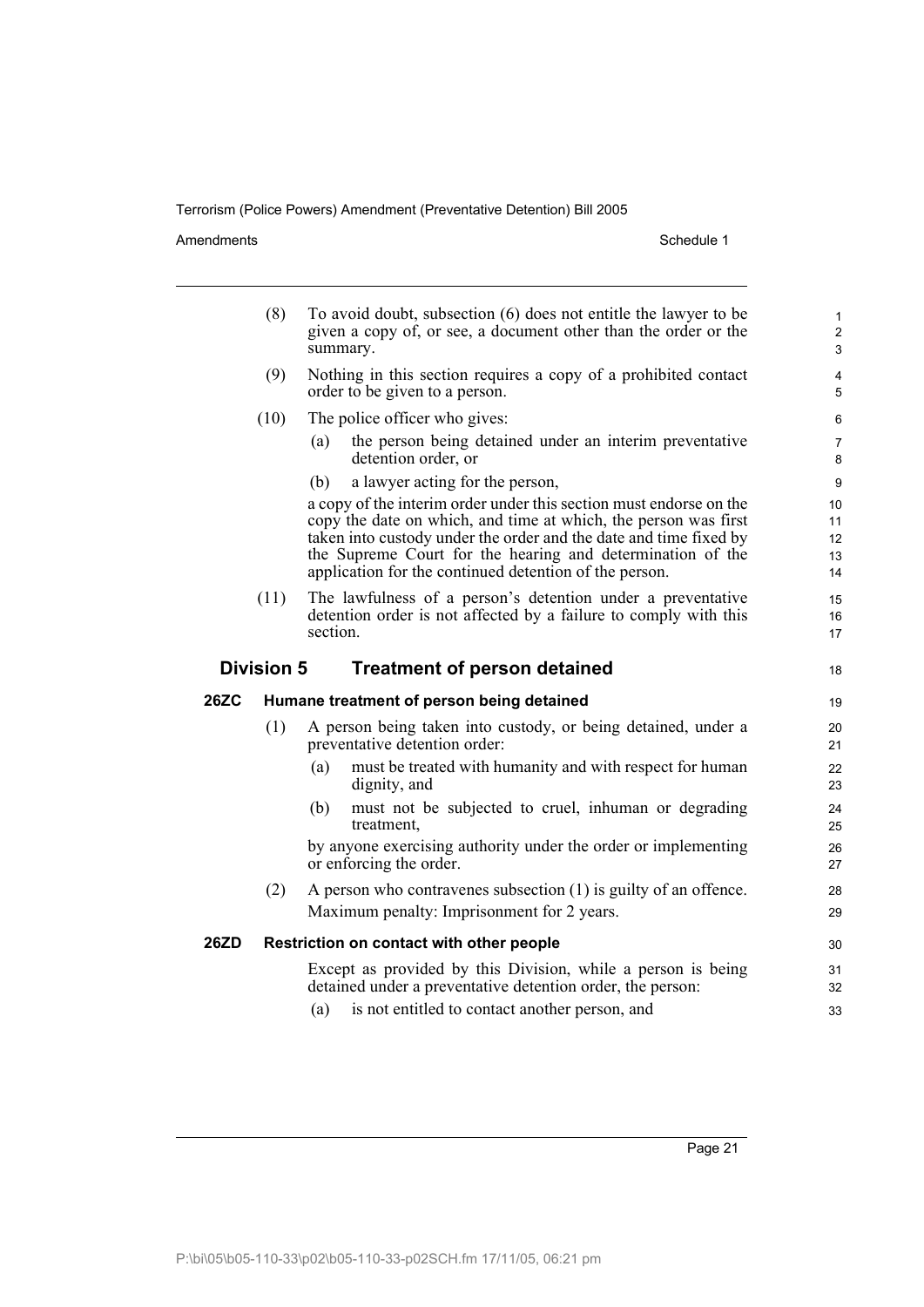#### Schedule 1 Amendments

|      |     | (b)       | may be prevented from contacting another person.                                                                                                                                          | $\mathbf{1}$             |
|------|-----|-----------|-------------------------------------------------------------------------------------------------------------------------------------------------------------------------------------------|--------------------------|
|      |     |           | Note 1. This section will not apply to the person if the person is released<br>from detention under the order (even though the order may still be in<br>force in relation to the person). | $\overline{2}$<br>3<br>4 |
|      |     |           | Note 2. A person's entitlement to contact other people under this<br>Division is subject to a prohibited contact order (see section 26ZJ).                                                | 5<br>6                   |
| 26ZE |     |           | <b>Contacting family members etc</b>                                                                                                                                                      | 7                        |
|      | (1) |           | The person being detained is entitled to contact:                                                                                                                                         | 8                        |
|      |     | (a)       | one of his or her family members, and                                                                                                                                                     | 9                        |
|      |     | (b)       | if he or she:                                                                                                                                                                             | 10                       |
|      |     |           | (i)<br>lives with another person and that other person is not<br>a family member of the person being detained, or                                                                         | 11<br>12                 |
|      |     |           | lives with other people and those other people are<br>(ii)<br>not family members of the person being detained,                                                                            | 13<br>14                 |
|      |     |           | that other person or one of those other people, and                                                                                                                                       | 15                       |
|      |     | (c)       | if he or she is employed—his or her employer, and                                                                                                                                         | 16                       |
|      |     | (d)       | if he or she employs people in a business—one of the<br>people he or she employs in that business, and                                                                                    | 17<br>18                 |
|      |     | (e)       | if he or she engages in a business together with another<br>person or other people—that other person or one of those<br>other people, and                                                 | 19<br>20<br>21           |
|      |     | (f)       | if the police officer detaining the person being detained<br>agrees to the person contacting another person—that<br>person,                                                               | 22<br>23<br>24           |
|      |     | detained. | by telephone, fax or email but solely for the purposes of letting<br>the person contacted know that he or she is safe and is being                                                        | 25<br>26<br>27           |
|      | (2) |           | To avoid doubt, the person being detained is entitled, under<br>subsection $(1)$ , to disclose:                                                                                           | 28<br>29                 |
|      |     | (a)       | the fact that a preventative detention order has been made<br>in relation to the person, and                                                                                              | 30<br>31                 |
|      |     | (b)       | the fact that the person is being detained, and                                                                                                                                           | 32                       |
|      |     | (c)       | the period for which the person is being detained.                                                                                                                                        | 33                       |
|      | (3) |           | In this section:                                                                                                                                                                          | 34                       |
|      |     |           | <i>family member</i> of a person means:                                                                                                                                                   | 35                       |
|      |     | (a)       | the person's spouse, de facto spouse or same-sex partner,<br>or                                                                                                                           | 36<br>37                 |
|      |     | (b)       | a parent, step-parent or grandparent of the person, or                                                                                                                                    | 38                       |
|      |     |           |                                                                                                                                                                                           |                          |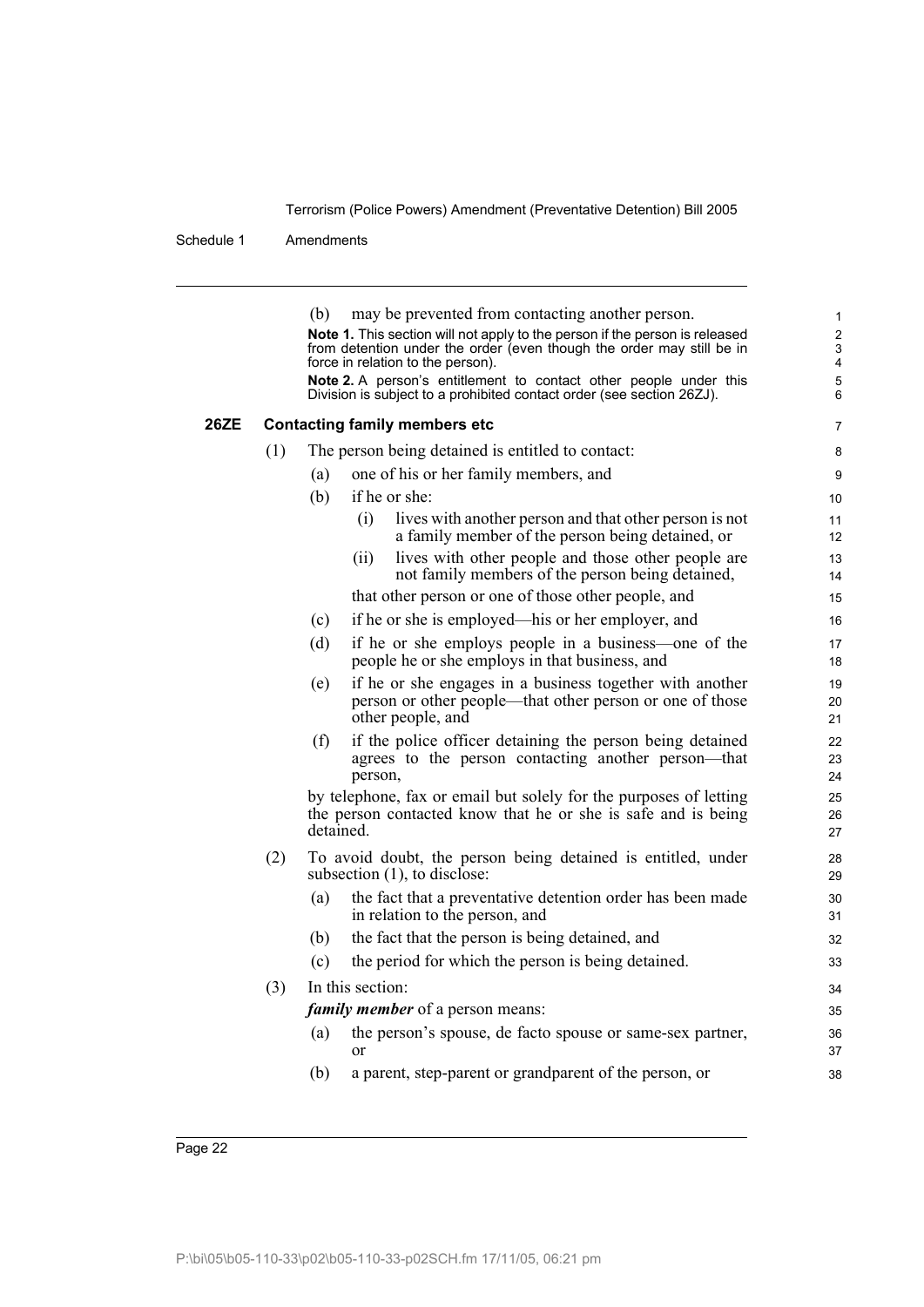Amendments Schedule 1

|             |     | (c) |                          | a child, step-child or grandchild of the person, or                                                                                                                                | $\mathbf{1}$         |
|-------------|-----|-----|--------------------------|------------------------------------------------------------------------------------------------------------------------------------------------------------------------------------|----------------------|
|             |     | (d) |                          | a brother, sister, step-brother or step-sister of the person, or                                                                                                                   | $\overline{2}$       |
|             |     | (e) |                          | a guardian or carer of the person.                                                                                                                                                 | 3                    |
| 26ZF        |     |     |                          | <b>Contacting Ombudsman and PIC</b>                                                                                                                                                | 4                    |
|             |     |     |                          | The person being detained is entitled to contact the Ombudsman<br>and the Police Integrity Commission.                                                                             | 5<br>6               |
| <b>26ZG</b> |     |     | <b>Contacting lawyer</b> |                                                                                                                                                                                    | 7                    |
|             | (1) |     |                          | The person being detained is entitled to contact a lawyer but<br>solely for the purpose of:                                                                                        | 8<br>9               |
|             |     | (a) |                          | obtaining advice from the lawyer about the person's legal<br>rights in relation to:                                                                                                | 10<br>11             |
|             |     |     | (i)                      | the preventative detention order, or                                                                                                                                               | 12                   |
|             |     |     | (ii)                     | the treatment of the person in connection with the<br>person's detention under the order, or                                                                                       | 13<br>14             |
|             |     | (b) |                          | arranging for the lawyer to act for the person in relation to,<br>and instructing the lawyer in relation to, proceedings in the<br>Supreme Court relating to:                      | 15<br>16<br>17       |
|             |     |     | (i)                      | the making of a preventative detention order against<br>the person, or                                                                                                             | 18<br>19             |
|             |     |     | (i)                      | the revocation of a preventative detention order<br>made against the person, or                                                                                                    | 20<br>21             |
|             |     | (c) |                          | arranging for the lawyer to act for the person in relation to,<br>and instructing the lawyer in relation to, any other<br>proceedings in a court for a remedy relating to:         | 22<br>23<br>24       |
|             |     |     | (i)                      | the preventative detention order, or                                                                                                                                               | 25                   |
|             |     |     | (ii)                     | the treatment of the person in connection with the<br>person's detention under the order, or                                                                                       | 26<br>27             |
|             |     | (d) | relation to:             | arranging for the lawyer to act for the person in relation to,<br>and instructing the lawyer in relation to, a complaint to the<br>Ombudsman or the Police Integrity Commission in | 28<br>29<br>30<br>31 |
|             |     |     | (i)                      | the<br>application for, or the making of, the<br>preventative detention order, or                                                                                                  | 32<br>33             |
|             |     |     | (ii)                     | the treatment of the person by a police officer in<br>connection with the person's detention under the<br>order, or                                                                | 34<br>35<br>36       |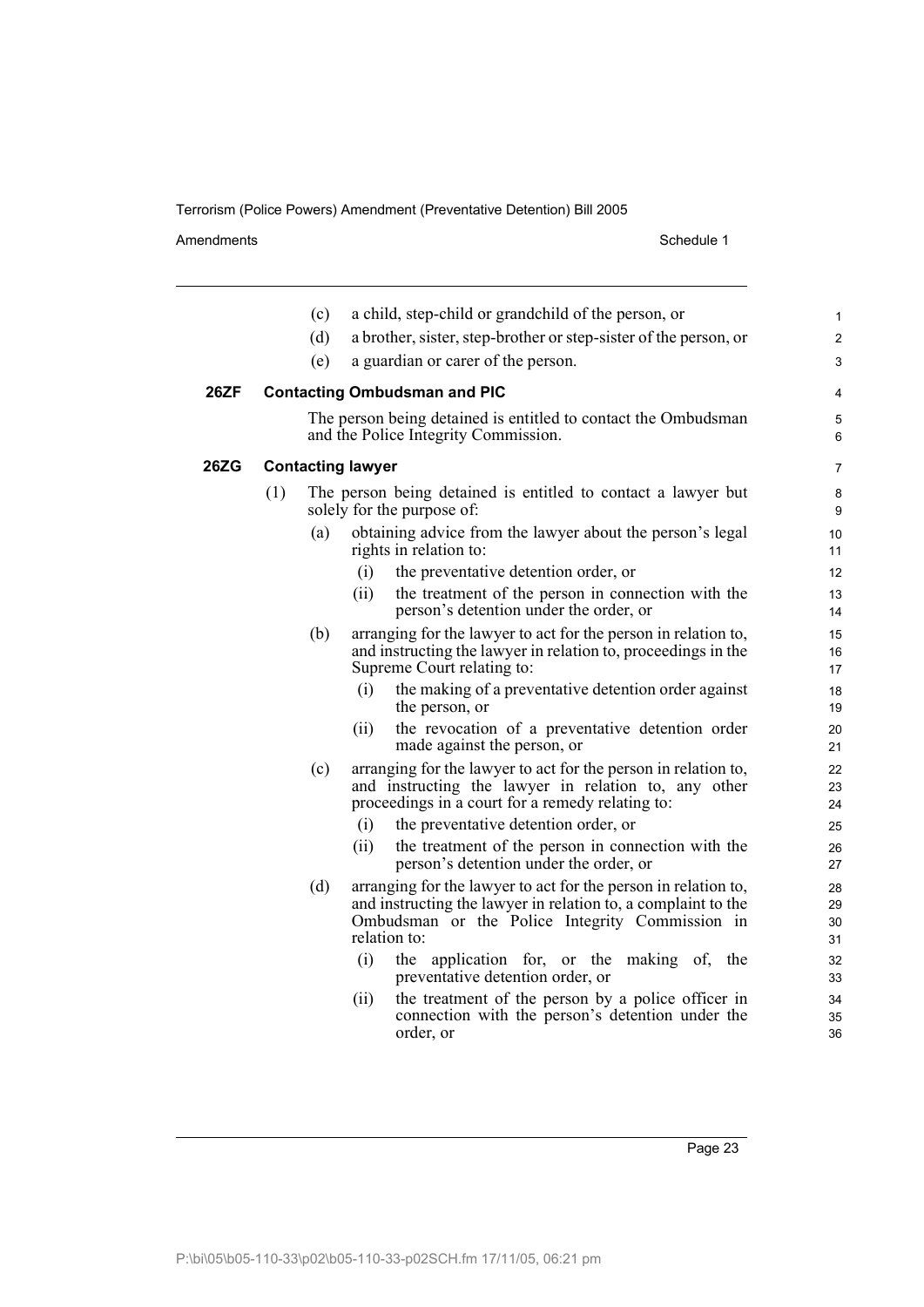#### Schedule 1 Amendments

|      |     | (e)<br>arranging for the lawyer to act for the person in relation to<br>an appearance, or hearing, before a court that is to take<br>place while the person is being detained under the order. | $\mathbf{1}$<br>$\overline{2}$<br>3 |
|------|-----|------------------------------------------------------------------------------------------------------------------------------------------------------------------------------------------------|-------------------------------------|
|      | (2) | The form of contact that the person being detained is entitled to<br>have with a lawyer under subsection (1) includes:                                                                         | 4<br>5                              |
|      |     | being visited by the lawyer, and<br>(a)                                                                                                                                                        | 6                                   |
|      |     | (b)<br>communicating with the lawyer by telephone, fax or email.                                                                                                                               | $\overline{7}$                      |
|      | (3) | If:                                                                                                                                                                                            | 8                                   |
|      |     | (a)<br>the person being detained asks to be allowed to contact a<br>particular lawyer under subsection (1), and                                                                                | 9<br>10 <sup>1</sup>                |
|      |     | (b)<br>either:                                                                                                                                                                                 | 11                                  |
|      |     | (i)<br>the person is not entitled to contact that lawyer<br>because of a prohibited contact order, or                                                                                          | 12<br>13                            |
|      |     | the person is not able to contact that lawyer,<br>(i)                                                                                                                                          | 14                                  |
|      |     | the police officer who is detaining the person must give the                                                                                                                                   | 15                                  |
|      |     | person reasonable assistance to choose another lawyer for the<br>person to contact under subsection (1).                                                                                       | 16<br>17                            |
|      | (4) | In recommending lawyers to the person being detained as part of                                                                                                                                | 18                                  |
|      |     | giving the person assistance under subsection (3), the police<br>officer who is detaining the person may give priority to lawyers                                                              | 19<br>20                            |
|      |     | who have been given a security clearance at an appropriate level                                                                                                                               | 21                                  |
|      |     | by the Attorney-General's Department of the Commonwealth.                                                                                                                                      | 22                                  |
|      | (5) | Despite subsection (4) but subject to any prohibited contact                                                                                                                                   | 23                                  |
|      |     | order, the person being detained is entitled under this section to<br>contact a lawyer who does not have a security clearance of the                                                           | 24<br>25                            |
|      |     | kind referred to in subsection (4).                                                                                                                                                            | 26                                  |
| 26ZH |     | Special contact rules for person under 18 or incapable of                                                                                                                                      | 27                                  |
|      |     | managing own affairs                                                                                                                                                                           | 28                                  |
|      | (1) | This section applies if the person being detained under a<br>preventative detention order:                                                                                                     | 29<br>30                            |
|      |     | is under 18 years of age, or<br>(a)                                                                                                                                                            | 31                                  |
|      |     | is incapable of managing his or her affairs.<br>(b)                                                                                                                                            | 32                                  |
|      | (2) | The person is entitled, while being detained under the order, to<br>have contact with:                                                                                                         | 33<br>34                            |
|      |     | a parent or guardian of the person, or<br>(a)                                                                                                                                                  | 35                                  |
|      |     | (b)<br>another person who:                                                                                                                                                                     | 36                                  |
|      |     | (i)<br>is able to represent the person's interests, and                                                                                                                                        | 37                                  |
|      |     |                                                                                                                                                                                                |                                     |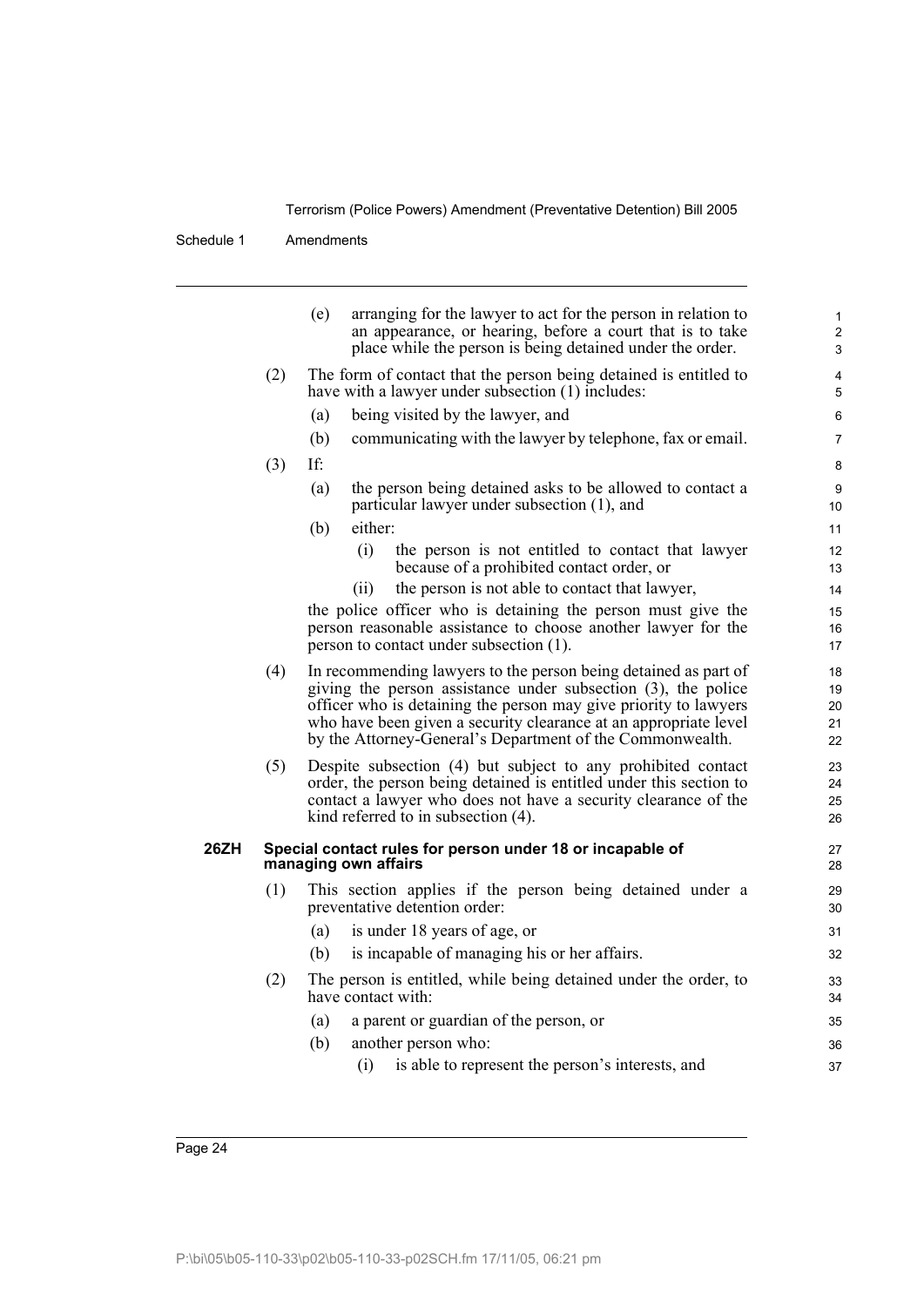Amendments Schedule 1

 $(3)$ 

|     |     | (ii)            | is, as far as practicable in the circumstances,<br>acceptable to the person and to the police officer                                                                                                                                                     | 1<br>$\overline{2}$      |
|-----|-----|-----------------|-----------------------------------------------------------------------------------------------------------------------------------------------------------------------------------------------------------------------------------------------------------|--------------------------|
|     |     |                 | who is detaining the person, and                                                                                                                                                                                                                          | 3                        |
|     |     | (iii)           | is not a police officer, and                                                                                                                                                                                                                              | 4                        |
|     |     | (iv)            | is not an AFP member or AFP employee (within the<br>meaning of the Australian Federal Police Act 1979<br>of the Commonwealth), and                                                                                                                        | 5<br>6<br>$\overline{7}$ |
|     |     | (v)             | is not a member (however described) of a police<br>force of any other State or Territory, and                                                                                                                                                             | 8<br>9                   |
|     |     | (vi)            | is not an officer or employee of the Australian<br>Security Intelligence Organisation.                                                                                                                                                                    | 10<br>11                 |
| (3) |     | To avoid doubt: |                                                                                                                                                                                                                                                           | 12                       |
|     | (a) |                 | if the person being detained (the <i>detainee</i> ) has 2 parents or<br>2 or more guardians, the detainee is entitled, subject to any<br>prohibited contact order, to have contact under subsection<br>$(2)$ with each of those parents or guardians, and | 13<br>14<br>15<br>16     |
|     | (b) |                 | the detainee is entitled to disclose the following to a person<br>with whom the detainee has contact under subsection (2):                                                                                                                                | 17<br>18                 |
|     |     | (i)             | the fact that a preventative detention order has been<br>made in relation to the detainee,                                                                                                                                                                | 19<br>20                 |
|     |     | (ii)            | the fact that the detainee is being detained,                                                                                                                                                                                                             | 21                       |
|     |     | (iii)           | the period for which the detainee is being detained.                                                                                                                                                                                                      | 22                       |
| (4) |     |                 | The form of contact that the detainee is entitled to have with<br>another person under subsection (2) includes:                                                                                                                                           | 23<br>24                 |
|     | (a) |                 | being visited by that other person, and                                                                                                                                                                                                                   | 25                       |
|     | (b) | email.          | communicating with that other person by telephone, fax or                                                                                                                                                                                                 | 26<br>27                 |
| (5) |     |                 | The period for which the detainee is entitled to have contact with<br>another person each day under subsection (2) is:                                                                                                                                    | 28<br>29                 |
|     | (a) |                 | 2 hours, or                                                                                                                                                                                                                                               | 30                       |
|     | (b) |                 | such longer period as the Supreme Court determines and<br>specifies in the preventative detention order.                                                                                                                                                  | 31<br>32                 |
| (6) |     |                 | Despite subsection (5), the police officer who is detaining the<br>person may permit the detainee to have contact with a person<br>under subsection (2) for a period that is longer than the period<br>provided for in subsection (5).                    | 33<br>34<br>35<br>36     |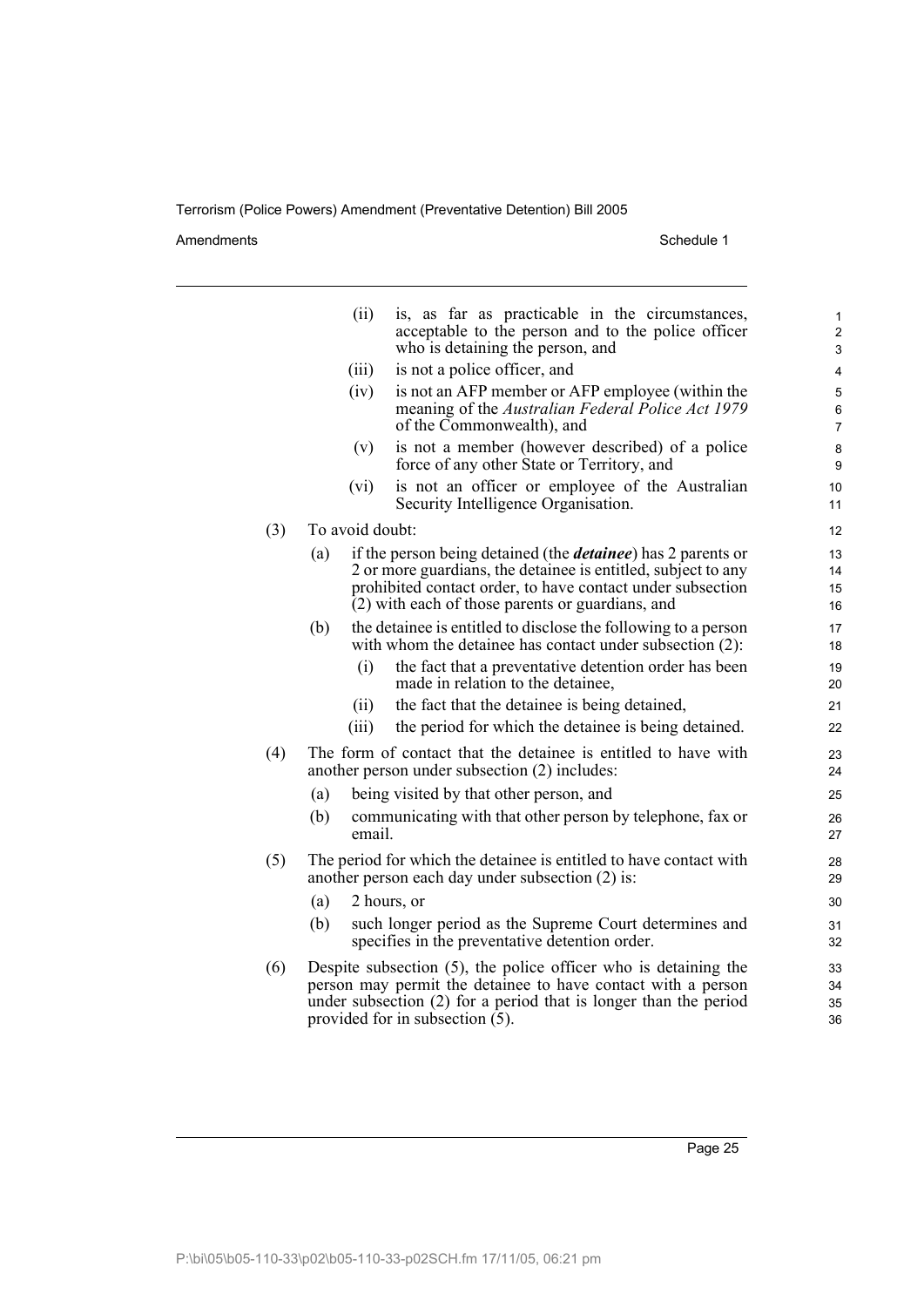Schedule 1 Amendments

#### **26ZI Monitoring contact with family members, lawyers etc under sections 26ZE, 26ZG and 26ZH**

(1) The contact the person being detained has with another person under section 26ZE, 26ZG or 26ZH may take place only if it is conducted in such a way that the contact, and the content and meaning of the communication that takes place during the contact, can be effectively monitored by a police officer exercising authority under the preventative detention order.

- (2) The contact may take place in a language other than English only if the content and meaning of the communication that takes place during the contact can be effectively monitored with the assistance of an interpreter.
- (3) Without limiting subsection (2), the interpreter referred to in that subsection may be a police officer.
- (4) If the person being detained indicates that he or she wishes the contact to take place in a language other than English, the police officer who is detaining the person must:
	- (a) arrange for the services of an appropriate interpreter to be provided if it is reasonably practicable to do so during the period during which the person is being detained, and
	- (b) if it is reasonably practicable to do so—arrange for those services to be provided as soon as practicable.
- (5) Any communication between:
	- (a) a person who is being detained under a preventative detention order, and
	- (b) a lawyer,

for a purpose referred to in section 26ZG is not admissible in evidence against the person in any proceedings in a court.

- (6) A person (the *monitor*) commits an offence if:
	- (a) the monitor is:
		- (i) a police officer who monitors, or (ii) an interpreter who assists in monitoring,
		- contact that a person being detained under a preventative detention order has with a lawyer under section 26ZG while the detainee is being detained under the order, and
	- (b) information is communicated in the course of that contact, and
	- (c) the information is communicated for one of the purposes referred to in section 26ZG, and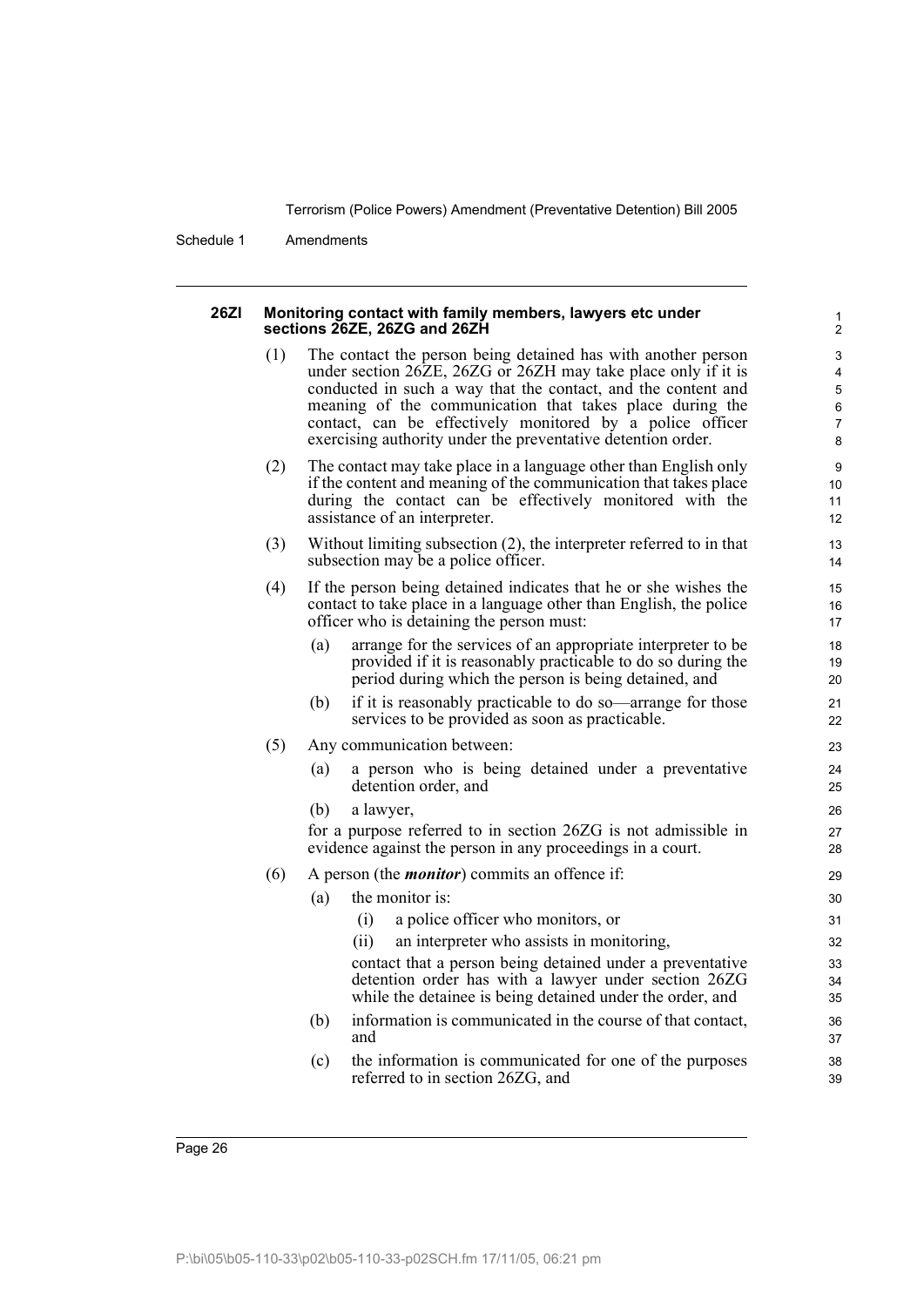Amendments Schedule 1

|             |             | the monitor discloses that information to another person.<br>(d)                                                                                                                                                                                                             | 1                    |
|-------------|-------------|------------------------------------------------------------------------------------------------------------------------------------------------------------------------------------------------------------------------------------------------------------------------------|----------------------|
|             |             | Maximum penalty: Imprisonment for 5 years.                                                                                                                                                                                                                                   | $\overline{2}$       |
| <b>26ZJ</b> |             | Entitlement to contact subject to prohibited contact order                                                                                                                                                                                                                   | 3                    |
|             |             | Sections 26ZE, 26ZG and 26ZH have effect subject to any<br>prohibited contact order made in relation to the person's<br>detention.                                                                                                                                           | 4<br>5<br>6          |
| 26ZK        |             | Questioning of person prohibited while person is detained                                                                                                                                                                                                                    | 7                    |
|             |             | A police officer must not question a person while the person is<br>being detained under a preventative detention order except for the<br>purposes of:                                                                                                                        | 8<br>9<br>10         |
|             |             | (a)<br>determining whether the person is the person specified in<br>the order, or                                                                                                                                                                                            | 11<br>12             |
|             |             | ensuring the safety and well-being of the person being<br>(b)<br>detained, or                                                                                                                                                                                                | 13<br>14             |
|             |             | allowing the police officer to comply with a requirement of<br>(c)<br>this Part in relation to the person's detention under the<br>order.                                                                                                                                    | 15<br>16<br>17       |
|             |             | Maximum penalty: Imprisonment for 2 years.                                                                                                                                                                                                                                   | 18                   |
|             |             | Note. This section will not apply to the person if the person is released<br>from detention under the order (even though the order may still be in<br>force in relation to the person).                                                                                      | 19<br>20<br>21       |
| 26ZL        | photographs | Taking fingerprints, recordings, samples of handwriting or                                                                                                                                                                                                                   | 22<br>23             |
|             | (1)         | In this section:                                                                                                                                                                                                                                                             | 24                   |
|             |             | <i>identification material</i> , in relation to a person, means prints of<br>the person's hands, fingers, feet or toes, recordings of the<br>person's voice, samples of the person's handwriting<br><sub>or</sub><br>photographs (including video recordings) of the person. | 25<br>26<br>27<br>28 |
|             | (2)         | A police officer must not take identification material from a<br>person who is being detained under a preventative detention<br>order except in accordance with this section.                                                                                                | 29<br>30<br>31       |
|             |             | Maximum penalty: Imprisonment for 2 years.                                                                                                                                                                                                                                   | 32                   |
|             | (3)         | A police officer who is of the rank of sergeant or higher may take<br>identification material from the person, or cause identification<br>material from the person to be taken, if:                                                                                          | 33<br>34<br>35       |
|             |             | (a)<br>the person consents in writing, or                                                                                                                                                                                                                                    | 36                   |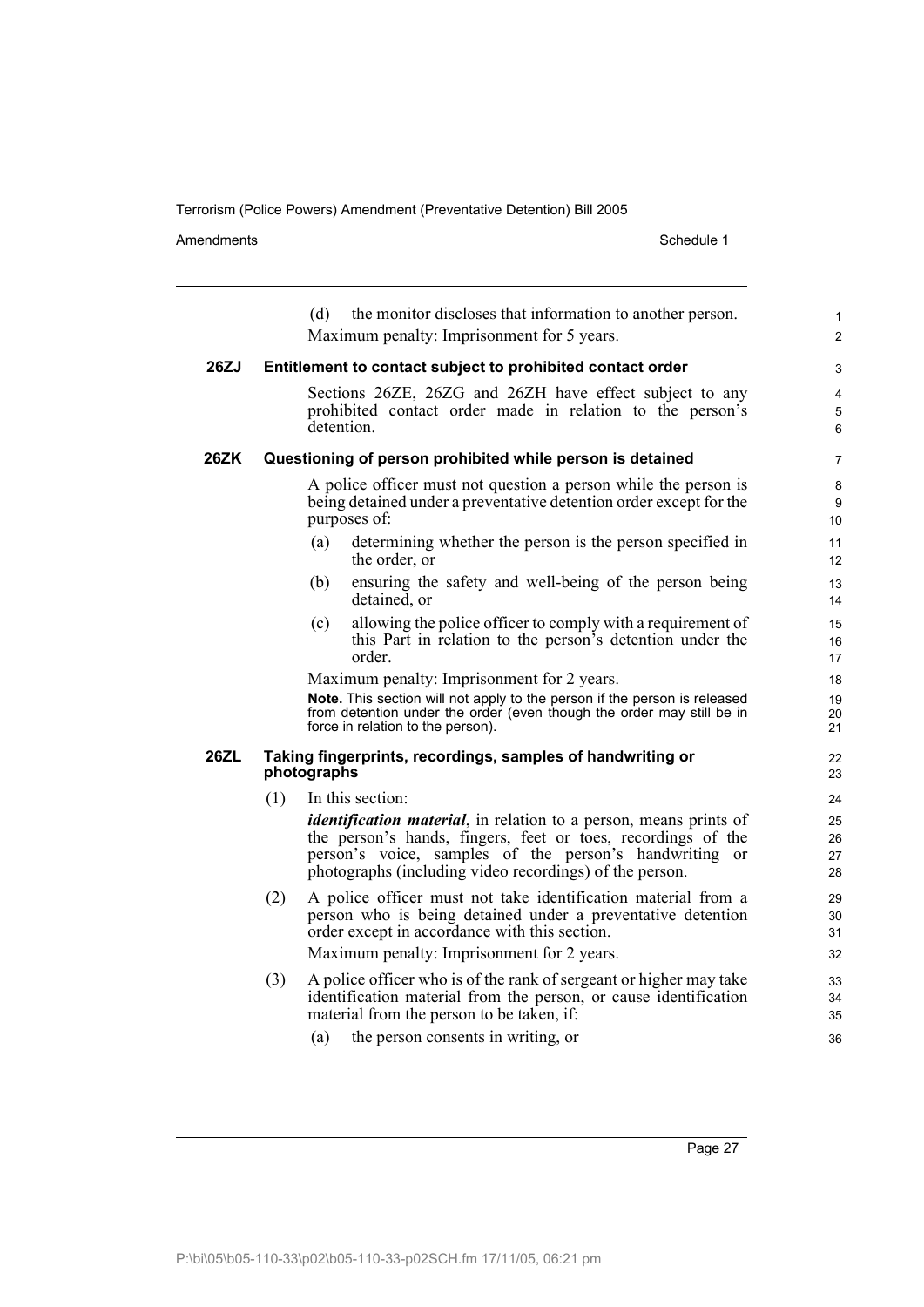Schedule 1 Amendments

|      | the police officer believes on reasonable grounds that it is<br>(b)<br>necessary to do so for the purpose of confirming the<br>person's identity as the person specified in the order. | 1<br>$\overline{2}$<br>3 |
|------|----------------------------------------------------------------------------------------------------------------------------------------------------------------------------------------|--------------------------|
| (4)  | A police officer may use such force as is necessary and<br>reasonable in the circumstances to take identification material<br>from a person under this section.                        | 4<br>5<br>6              |
| (5)  | Subject to this section, a police officer may only take<br>identification material (other than hand prints, fingerprints, foot<br>prints or toe prints) from a person who:             | 7<br>8<br>9              |
|      | is under 18 years of age, or<br>(a)                                                                                                                                                    | 10                       |
|      | is incapable of managing his or her affairs,<br>(b)                                                                                                                                    | 11                       |
|      | if the Supreme Court orders that the material be taken.                                                                                                                                | 12                       |
| (6)  | The taking of identification material from a person who:                                                                                                                               | 13                       |
|      | is under 18 years of age, or<br>(a)                                                                                                                                                    | 14                       |
|      | is incapable of managing his or her affairs,<br>(b)                                                                                                                                    | 15                       |
|      | must be done in the presence of:                                                                                                                                                       | 16                       |
|      | a parent or guardian of the person, or<br>(c)                                                                                                                                          | 17                       |
|      | if a parent or guardian of the person is not acceptable to the<br>(d)<br>person—another appropriate person.                                                                            | 18<br>19                 |
| (7)  | Despite this section, identification material may be taken from a<br>person who is under 18 years of age and is capable of managing<br>his or her affairs if:                          | 20<br>21<br>22           |
|      | subsections $(8)$ and $(9)$ are satisfied, or<br>(a)                                                                                                                                   | 23                       |
|      | (b)<br>subsection $(8)$ or $(9)$ is satisfied (but not both) and the<br>Supreme Court orders that the material be taken.                                                               | 24<br>25                 |
| (8)  | This subsection applies if the person agrees in writing to the<br>taking of the material.                                                                                              | 26<br>27                 |
| (9)  | This subsection applies if either:                                                                                                                                                     | 28                       |
|      | a parent or guardian of the person, or<br>(a)                                                                                                                                          | 29                       |
|      | if a parent or guardian is not acceptable to the person—<br>(b)<br>another appropriate person,                                                                                         | 30<br>31                 |
|      | agrees in writing to the taking of the material.                                                                                                                                       | 32                       |
| (10) | Despite this section, identification material may be taken from a<br>person who:                                                                                                       | 33<br>34                 |
|      | (a)<br>is at least 18 years of age, and                                                                                                                                                | 35                       |
|      | is capable of managing his or her affairs,<br>(b)                                                                                                                                      | 36                       |
|      | if the person consents in writing.                                                                                                                                                     | 37                       |
|      |                                                                                                                                                                                        |                          |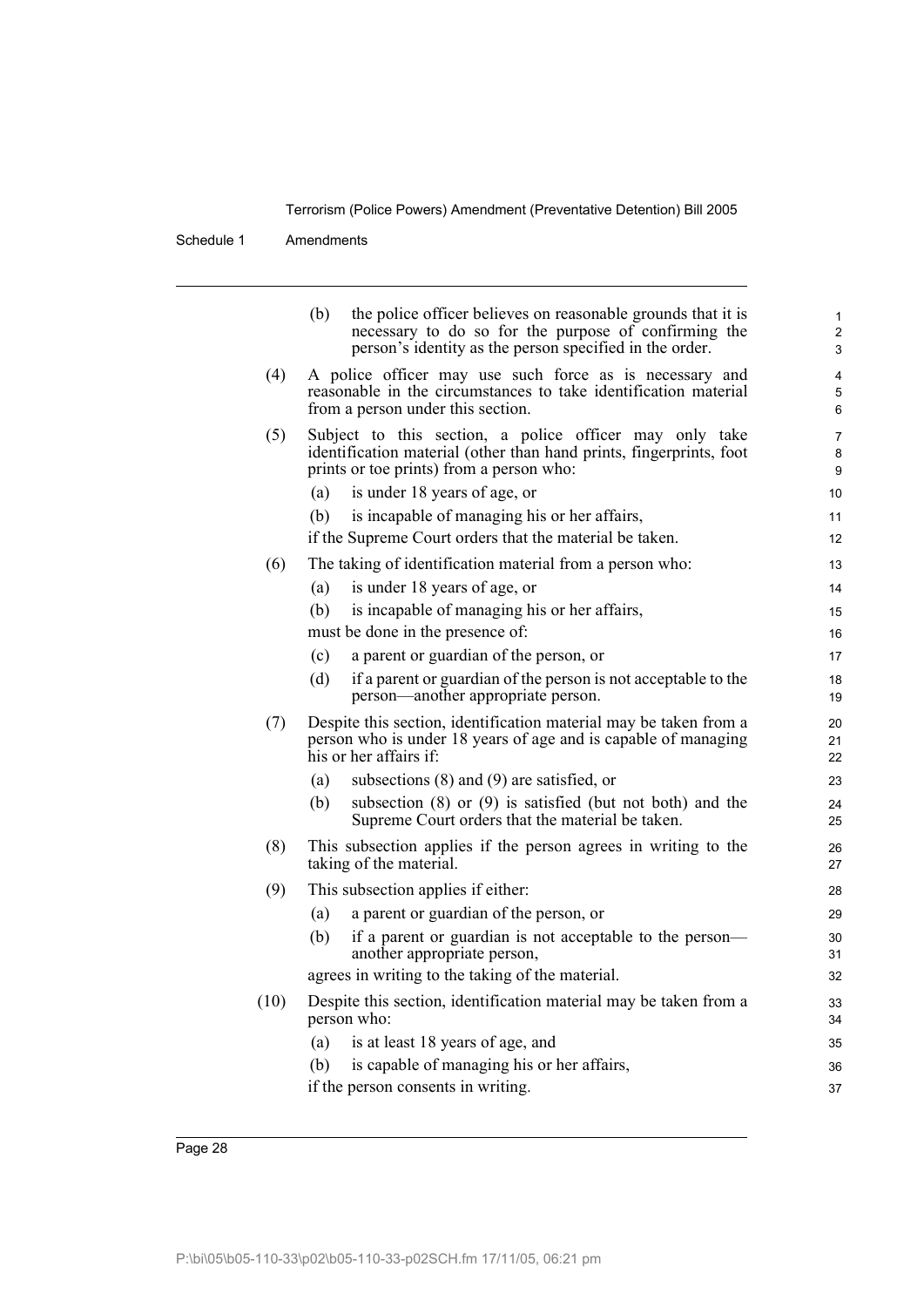#### Amendments Schedule 1

|      | (11) | A reference in this section to an <i>appropriate person</i> in relation to<br>a person (the <i>subject</i> ) who is under 18 years of age, or incapable<br>of managing his or her affairs, is a reference to a person who: | $\mathbf{1}$<br>$\overline{2}$<br>3 |
|------|------|----------------------------------------------------------------------------------------------------------------------------------------------------------------------------------------------------------------------------|-------------------------------------|
|      |      | is capable of representing the subject's interests, and<br>(a)                                                                                                                                                             | 4                                   |
|      |      | as far as is practicable in the circumstances, is acceptable<br>(b)<br>to the subject and the police officer who is detaining the<br>subject, and                                                                          | 5<br>6<br>$\overline{7}$            |
|      |      | is none of the following:<br>(c)                                                                                                                                                                                           | 8                                   |
|      |      | a police officer,<br>(i)                                                                                                                                                                                                   | 9                                   |
|      |      | an AFP member or AFP employee (within the<br>(ii)<br>meaning of the Australian Federal Police Act 1979<br>of the Commonwealth),                                                                                            | 10<br>11<br>12                      |
|      |      | a member (however described) of a police force of<br>(111)<br>another State or Territory,                                                                                                                                  | 13<br>14                            |
|      |      | an officer or employee of the Australian Security<br>(iv)<br>Intelligence Organisation.                                                                                                                                    | 15<br>16                            |
| 26ZM |      | Use of identification material                                                                                                                                                                                             | 17                                  |
|      | (1)  | This section applies if identification material is taken under<br>section 26ZL from a person being detained under a preventative<br>detention order.                                                                       | 18<br>19<br>20                      |
|      | (2)  | The material may be used only for the purpose of determining<br>whether the person is the person specified in the order.                                                                                                   | 21<br>22                            |
|      | (3)  | A person who uses identification material in contravention of<br>subsection $(2)$ is guilty of an offence.                                                                                                                 | 23<br>24                            |
|      |      | Maximum penalty: Imprisonment for 2 years.                                                                                                                                                                                 | 25                                  |
|      | (4)  | If:                                                                                                                                                                                                                        | 26                                  |
|      |      | (a)<br>a period of 12 months elapses after the identification<br>material is taken, and                                                                                                                                    | 27<br>28                            |
|      |      | (b)<br>proceedings in respect of:                                                                                                                                                                                          | 29                                  |
|      |      | the preventative detention order, or<br>(i)                                                                                                                                                                                | 30                                  |
|      |      | the treatment of the person in connection with the<br>(ii)<br>person's detention under the order,                                                                                                                          | 31<br>32                            |
|      |      | have not been brought, or have been brought and<br>discontinued or completed, within that period,                                                                                                                          | 33<br>34                            |
|      |      | the material must be destroyed as soon as practicable after the end<br>of that period.                                                                                                                                     | 35<br>36                            |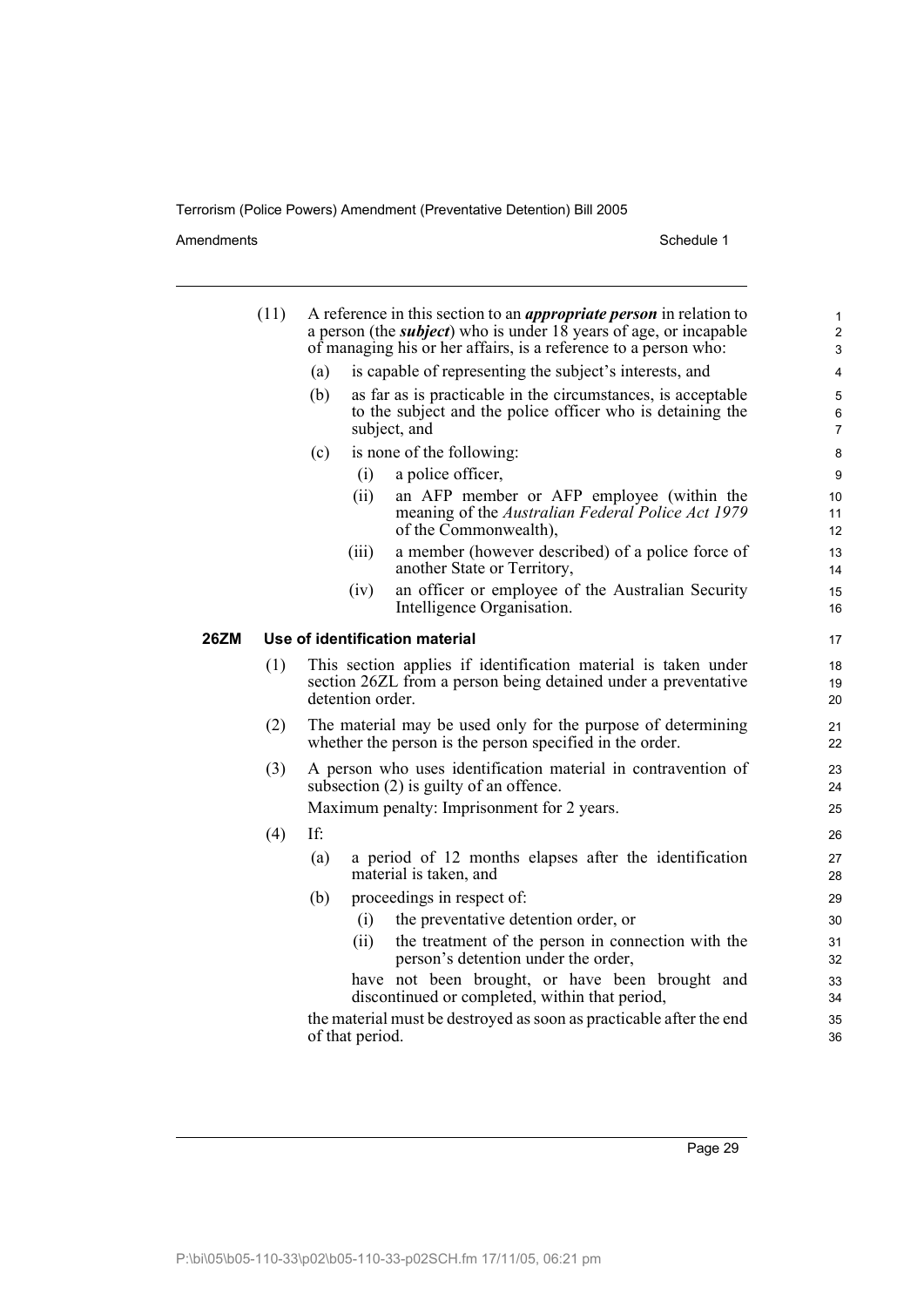Schedule 1 Amendments

#### **26ZN Annual reports to be given to Attorney General and Minister for Police**

- (1) The Commissioner of Police must report annually to the Attorney General and Minister for Police on the exercise of powers under this Part by police officers. The report is to be provided within 4 months after each 30 June.
- (2) Without limiting subsection (1), a report relating to a year ended on that 30 June must include the following matters:
	- (a) the number of preventative detention orders made during the year (including the number of interim orders),

1

- (b) whether a person was taken into custody under each of those orders and, if so, how long the person was detained for,
- (c) particulars of any complaints in relation to the detention of a person under a preventative detention order made or referred during the year to the Ombudsman or Police Integrity Commission,
- (d) the number of prohibited contact orders made during the year.
- (3) The reports are to be tabled by the Attorney General in each House of Parliament as soon as practicable after they are received by the Attorney General.

**Note.** Section 36 of the Act requires the Minister to carry out an annual review of the Act (to be tabled in Parliament).

#### **26ZO Monitoring by Ombudsman**

- (1) For the period of 5 years after the commencement of this Part, the Ombudsman is to keep under scrutiny the exercise of powers conferred on police officers or correctional officers under this Part.
- (2) For that purpose, the Ombudsman may require the Commissioner of Police or any public authority to provide information about the exercise of those powers.
- (3) The Ombudsman must, as soon as practicable after the expiration of:
	- (a) 2 years after the commencement of this Part, and
	- (b) 5 years after that commencement,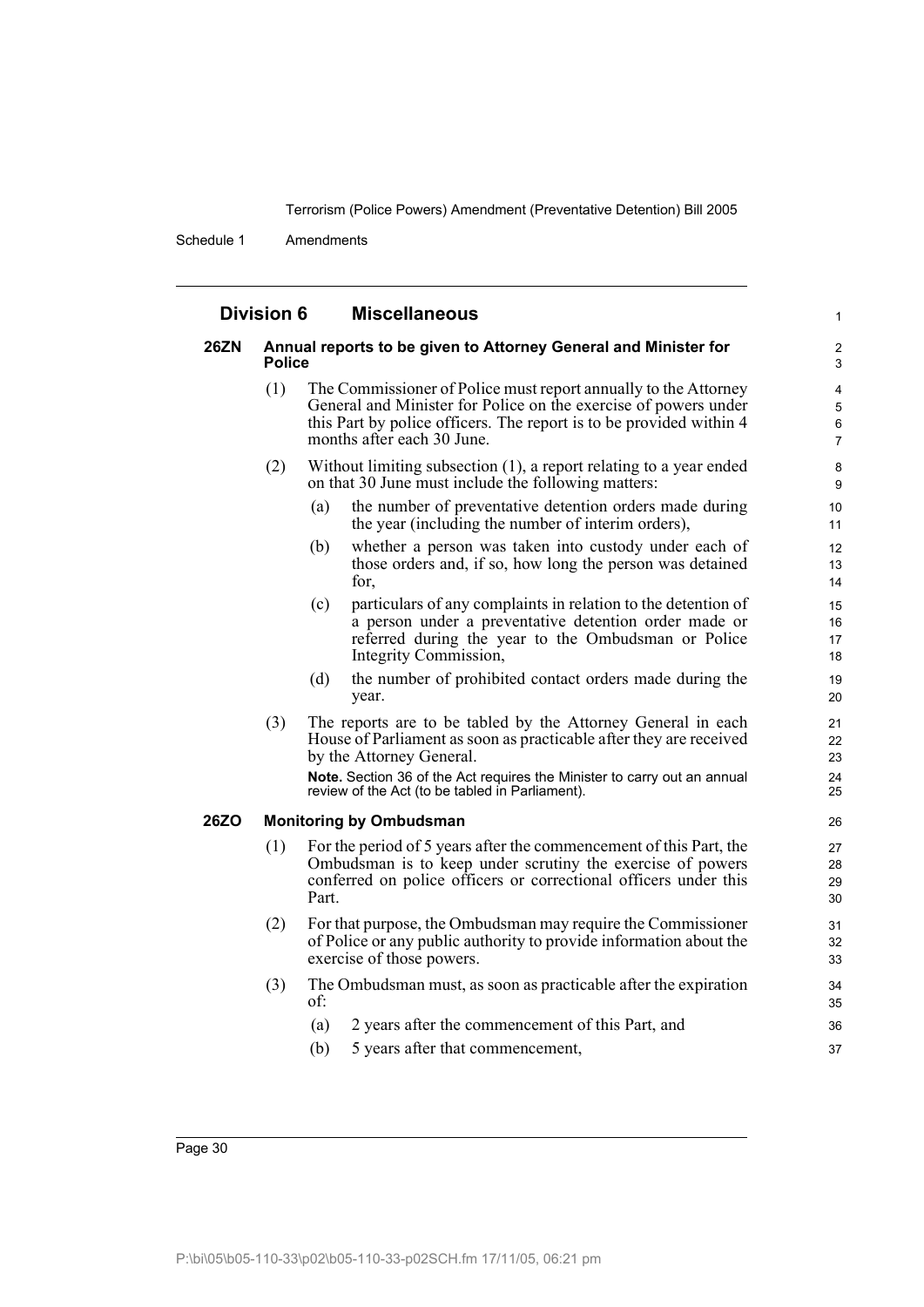Amendments Schedule 1

|             |                                                                                                                    | Police.                                                                                                                                                                                                | prepare reports on the exercise of those powers and furnish a<br>copy of the reports to the Attorney General and the Minister for | $\mathbf{1}$<br>2<br>3 |  |  |
|-------------|--------------------------------------------------------------------------------------------------------------------|--------------------------------------------------------------------------------------------------------------------------------------------------------------------------------------------------------|-----------------------------------------------------------------------------------------------------------------------------------|------------------------|--|--|
|             | (4)                                                                                                                | The reports are to be tabled by the Attorney General in each<br>House of Parliament as soon as practicable after they are received<br>by the Attorney General.                                         |                                                                                                                                   |                        |  |  |
|             | (5)                                                                                                                | If a House of Parliament is not sitting when the Attorney General<br>seeks to table a report, copies of the report are to be presented to<br>the Clerk of the House concerned by the Attorney General. |                                                                                                                                   |                        |  |  |
|             | (6)                                                                                                                | The report:                                                                                                                                                                                            |                                                                                                                                   |                        |  |  |
|             |                                                                                                                    | (a)                                                                                                                                                                                                    | is, on presentation and for all purposes, taken to have been<br>laid before the House, and                                        | 11<br>12               |  |  |
|             |                                                                                                                    | (b)                                                                                                                                                                                                    | may be printed by authority of the Clerk of the House, and                                                                        | 13                     |  |  |
|             |                                                                                                                    | (c)                                                                                                                                                                                                    | if so printed, is for all purposes taken to be a document<br>published by or under the authority of the House, and                | 14<br>15               |  |  |
|             |                                                                                                                    | (d)                                                                                                                                                                                                    | is to be recorded:                                                                                                                | 16                     |  |  |
|             |                                                                                                                    |                                                                                                                                                                                                        | in the case of the Legislative Council, in the Minutes<br>(i)<br>of the Proceedings of the Legislative Council, and               | 17<br>18               |  |  |
|             |                                                                                                                    |                                                                                                                                                                                                        | in the case of the Legislative Assembly, in the Votes<br>(11)<br>and Proceedings of the Legislative Assembly,                     | 19<br>20               |  |  |
|             |                                                                                                                    |                                                                                                                                                                                                        | on the first sitting day of the House after receipt of the<br>report by the Clerk.                                                | 21<br>22               |  |  |
| <b>26ZP</b> | <b>Ombudsman and PIC functions not affected</b>                                                                    |                                                                                                                                                                                                        |                                                                                                                                   |                        |  |  |
|             | This Part does not affect any function of the Ombudsman or the<br>Police Integrity Commission under any other Act. |                                                                                                                                                                                                        |                                                                                                                                   |                        |  |  |
| 26ZQ        | Law relating to legal professional privilege not affected                                                          |                                                                                                                                                                                                        |                                                                                                                                   |                        |  |  |
|             | To avoid doubt, this Part does not affect the law relating to legal<br>professional privilege.                     |                                                                                                                                                                                                        |                                                                                                                                   |                        |  |  |
| <b>26ZR</b> | Legal proceedings in relation to preventative detention orders                                                     |                                                                                                                                                                                                        |                                                                                                                                   |                        |  |  |
|             | This Part does not limit proceedings that may be brought in a<br>court for a remedy in relation to:                |                                                                                                                                                                                                        |                                                                                                                                   |                        |  |  |
|             |                                                                                                                    | (a)                                                                                                                                                                                                    | a preventative detention order, or                                                                                                | 32                     |  |  |
|             |                                                                                                                    | (b)                                                                                                                                                                                                    | the treatment of a person in connection with the person's<br>detention under a preventative detention order.                      | 33<br>34               |  |  |